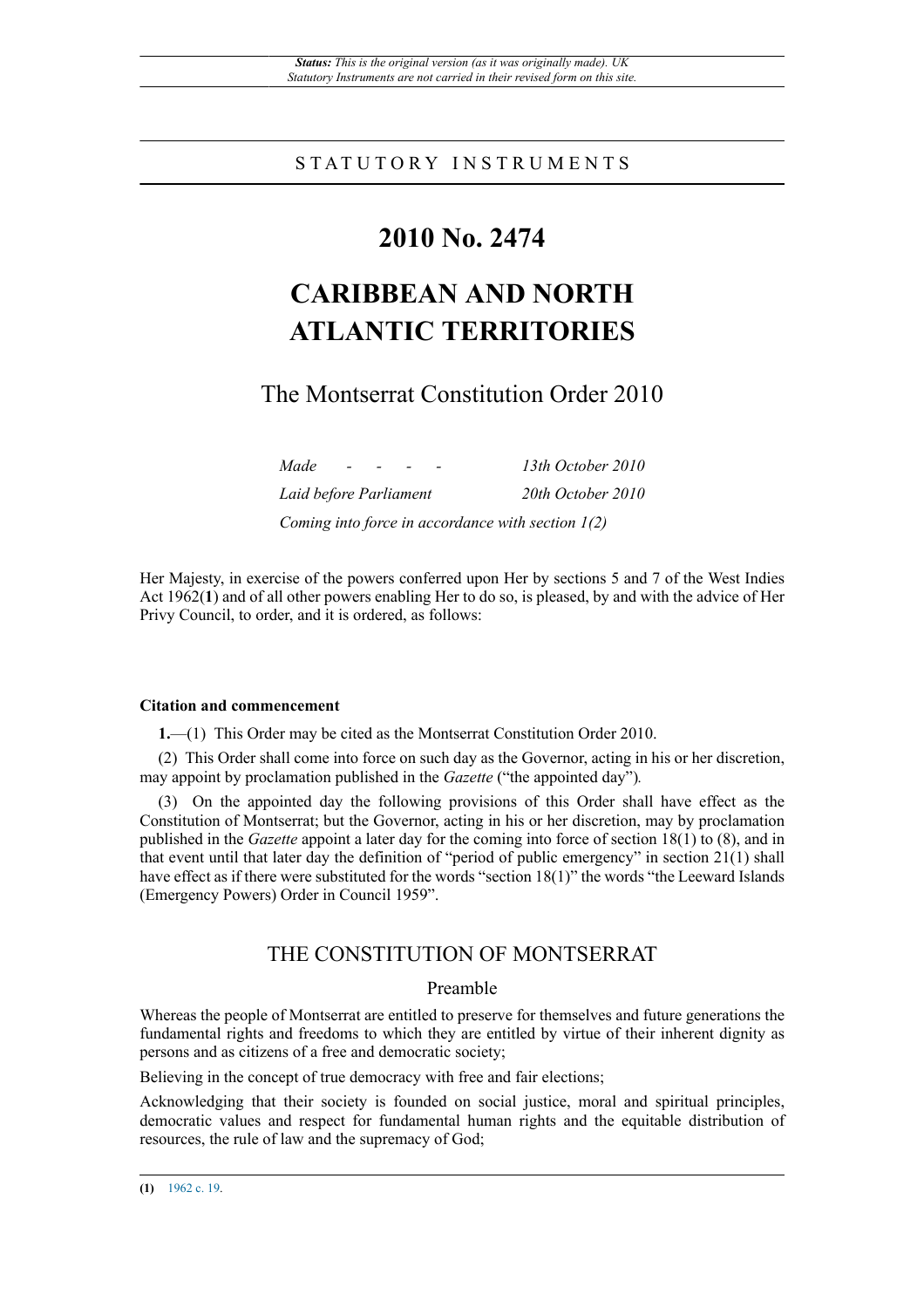Recalling their desire for a Constitution which reflects these values and their aspirations for social justice, economic empowerment and political advancement;

Recognising their inherent right to pursue their hopes, visions, aspirations and their right to selfdetermination;

Now, therefore, the following provisions have effect as the Constitution of Montserrat.

# PART I

# FUNDAMENTAL RIGHTS AND FREEDOMS OF THE INDIVIDUAL

# **Fundamental rights and freedoms of the individual**

**2.** Whereas the realisation of the right to self-determination must be promoted and respected in conformity with the provisions of the Charter of the United Nations;

Whereas every person in Montserrat is entitled to the fundamental rights and freedoms of the individual, that is to say, the right, without distinction of any kind, such as sex, sexual orientation, race, colour, language, religion, political or other opinion, national or social origin, association with a national minority, property, birth or other status, but subject to respect for the rights and freedoms of others and for the public interest, to each and all of the following, namely—

- (a) life, liberty, security of the person and the protection of the law;
- (b) freedom of conscience and of religion, of expression, and of assembly and association;
- (c) protection for his or her private and family life, the privacy of his or her home and other property and from deprivation of property save in the public interest and on payment of fair compensation,

the subsequent provisions of this Part shall have effect for the purpose of affording protection to the aforesaid rights and freedoms, and related rights and freedoms, subject to such limitations of that protection as are contained in those provisions, being limitations designed to ensure that the enjoyment of the said protected rights and freedoms by any individual does not prejudice the rights and freedoms of others or the public interest.

# **Protection of right to life**

- **3.**—(1) Every person's right to life shall be protected by law.
- (2) No person shall be deprived intentionally of his or her life.

(3) A person shall not be regarded as having been deprived of his or her life in contravention of this section if he or she dies as the result of a lawful act of war or the use, to such extent and in such circumstances as are permitted by law, of such force as is no more than absolutely necessary—

- (a) for the defence of any person from violence;
- (b) in order to effect a lawful arrest or to prevent the escape of a person lawfully detained; or
- (c) in action lawfully taken for the purpose of suppressing a riot, insurrection or mutiny.

#### **Protection from inhuman treatment**

**4.** No person shall be subjected to torture or to inhuman or degrading treatment or punishment.

### **Protection from slavery and forced labour**

**5.**—(1) No person shall be held in slavery or servitude.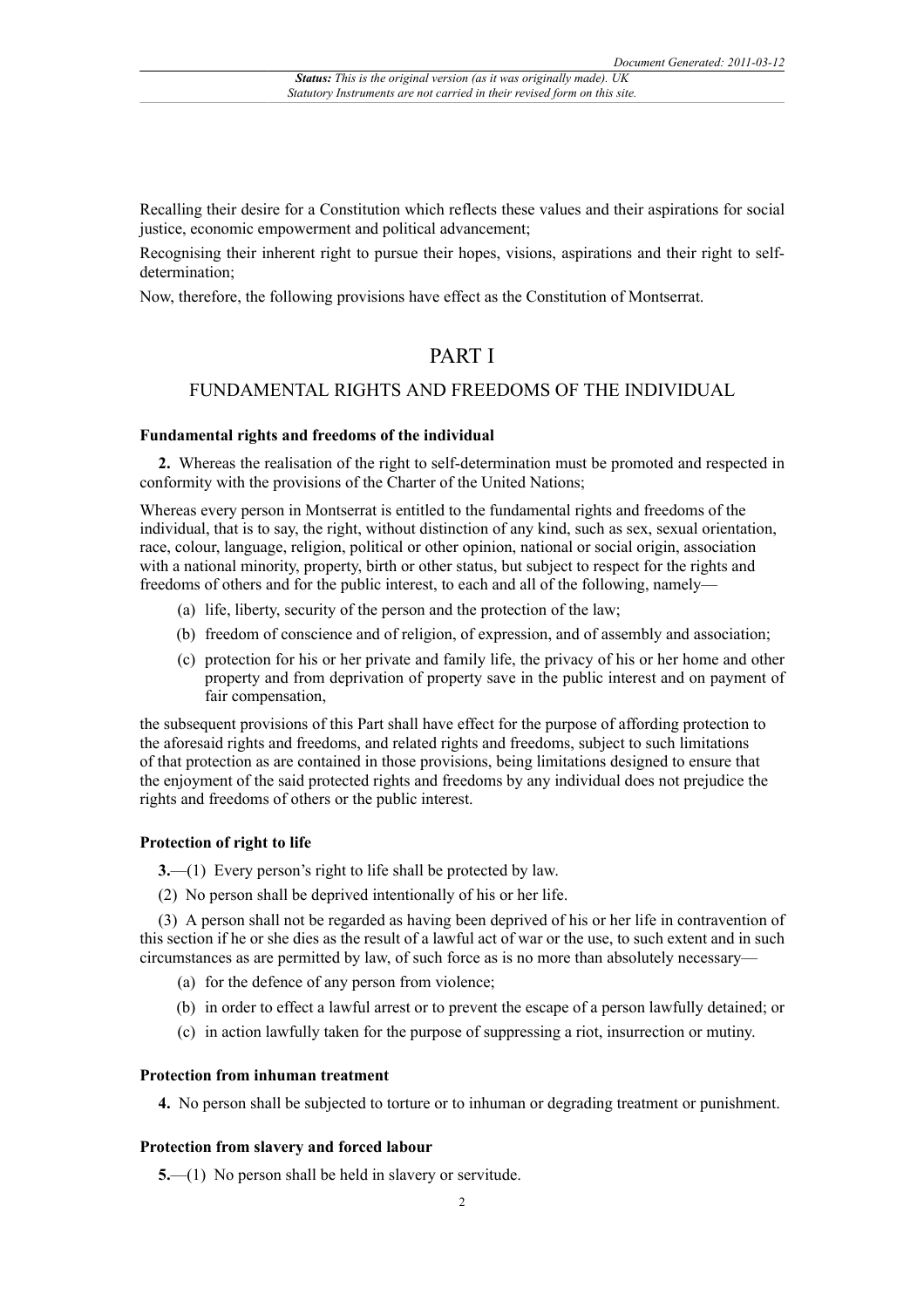- (2) No person shall be required to perform forced or compulsory labour.
- (3) For the purposes of this section, "forced or compulsory labour" does not include—
	- (a) any labour required in consequence of the sentence or order of a court;
	- (b) any labour required of a member of a disciplined force in pursuance of his or her duties as such or, in the case of a person who has conscientious objections to service in a naval, military or air force, any labour that that person is required by law to perform in place of such service;
	- (c) labour required of a person while he or she is lawfully detained that, though not required in consequence of the sentence or order of a court, is reasonably necessary in the interests of hygiene or for the maintenance of the place in which he or she is detained; or
	- (d) any labour required for the purpose of dealing with any situation arising during a period of public emergency or at a time when any other emergency or calamity threatens the well-being of the community, to the extent that the requiring of such labour is reasonably justifiable for that purpose.

#### **Protection from arbitrary arrest or detention**

**6.**—(1) No person shall be deprived of his or her personal liberty save in any of the following cases where reasonably required and in accordance with a procedure prescribed by law—

- (a) in execution of the sentence or order of a court, whether established for Montserrat or some other country, in respect of a criminal offence of which he or she has been convicted or in consequence of his or her unfitness to plead to a criminal charge;
- (b) in execution of the order of a court punishing him or her for contempt of that court or of another court;
- (c) in execution of the order of a court made in order to secure the fulfilment of any obligation imposed on him or her by law;
- (d) for the purpose of bringing him or her before a court in execution of the lawful order of a court;
- (e) on reasonable suspicion that he or she has committed, is committing or is about to commit a criminal offence;
- (f) in the case of a minor, under the order of a court or with the consent of his or her parent or guardian, for the purpose of his or her education or welfare;
- (g) for the purpose of preventing the spread of an infectious or contagious disease;
- (h) in the case of a person who is, or is reasonably suspected to be, of unsound mind, addicted to drugs or alcohol, or a vagrant, for the purpose of his or her care or treatment or the protection of the community;
- (i) for the purpose of preventing the unlawful entry of that person into Montserrat or for the purpose of effecting the expulsion, extradition or other lawful removal from Montserrat of that person or the taking of proceedings relating thereto.

(2) Any person who is arrested or detained shall be informed promptly, in a language that he or she understands, of the reasons for his or her arrest or detention and of any charge against him or her.

(3) Any person who is arrested or detained shall have the right, at any stage and at his or her own expense, to retain and instruct without delay a legal representative of his or her own choice, and to hold private communication with him or her, and in the case of a minor he or she shall also be afforded a reasonable opportunity for communication with his or her parent or guardian; but when the person arrested or detained is unable to retain a legal representative of his or her own choice or be represented by a legal representative at the public expense, he or she may be represented, and hold private communication with, such person as a court may approve.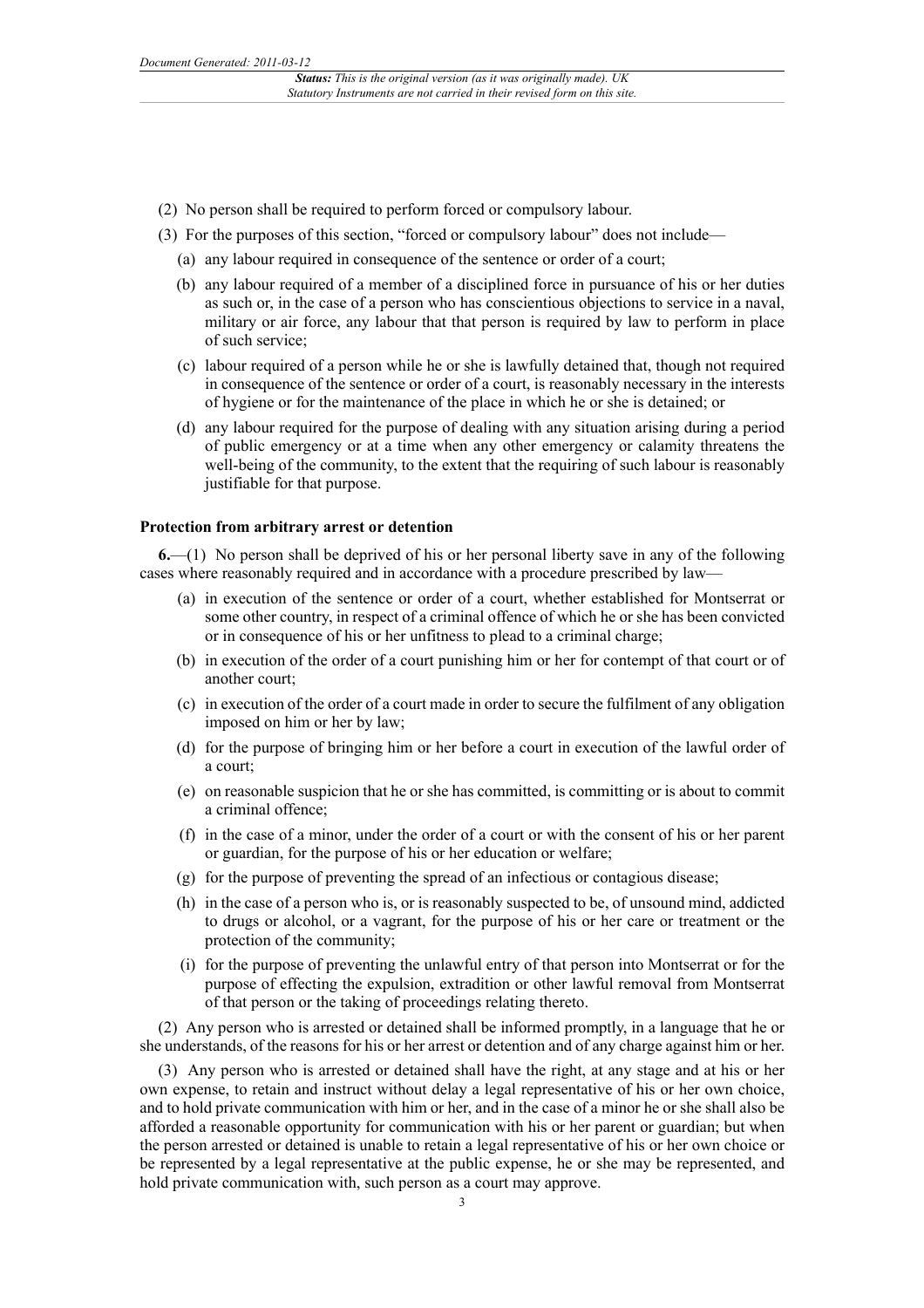(4) Every person who is arrested shall be informed, in a language that he or she understands and as soon as possible after he or she is brought to a police station or other place of custody, of his or her rights under subsection (3); and that person shall also have the right, and shall be informed at the same time that he or she has the right, to remain silent and to have one person informed by the quickest practicable means of his or her arrest and whereabouts.

(5) Any person who is arrested or detained in such a case as is mentioned in subsection (1)(d) or (e) and who is not released shall be brought promptly before a judge or other officer authorised to exercise judicial power.

(6) If any person arrested or detained in such a case as is mentioned in subsection  $(1)(e)$  is not tried within a reasonable time he or she shall (without prejudice to any further proceedings that may be brought against him or her) be released either unconditionally or upon reasonable conditions, including in particular such conditions as are reasonably necessary to ensure that he or she appears at a later date for trial or for proceedings preliminary to trial.

(7) Any person who is unlawfully arrested or detained by any other person shall be entitled to compensation in respect of it from that other person.

#### **Provisions to secure protection of law**

**7.**—(1) If any person is charged with a criminal offence, then, unless the charge is withdrawn, the case shall be afforded a fair hearing within a reasonable time by an independent and impartial court established by law.

(2) Every person who is charged with a criminal offence—

- (a) shall be presumed to be innocent until he or she is proved guilty according to law;
- (b) shall be informed promptly, in a language that he or she understands and in detail, of the nature and cause of the accusation against him or her;
- (c) shall be given adequate time and facilities for the preparation of his or her defence;
- (d) shall be permitted to defend himself or herself before the court in person or, at his or her own expense, by a legal representative of his or her own choice, or, when the interests of justice so require, by a legal representative at the public expense;
- (e) shall be afforded facilities to examine in person or by his or her legal representative the witnesses called by the prosecution before the court, and to obtain the attendance and carry out the examination of witnesses to testify on his or her behalf before the court on the same conditions as those applying to witnesses for the prosecution;
- (f) shall be permitted to have without payment the assistance of an interpreter if he or she cannot understand or speak the language used at the trial of the charge; and
- (g) shall, when tried before the High Court, have the right to trial by jury except as otherwise provided for by Act of the Legislature;

and, except with his or her own consent, the trial shall not take place in his or her absence, unless he or she so behaves in the court as to render the continuance of the proceedings in his or her presence impracticable and the court has ordered him or her to be removed and the trial to proceed in his or her absence, or unless, having had reasonable notice of the hearing and of the nature of the offence charged, he or she is voluntarily absent from the proceedings.

(3) When a person is tried for any criminal offence, the accused person or any person authorised by him or her shall, if he or she so requires and subject to payment of such reasonable fee as may be prescribed by law, be given within a reasonable time after judgment a copy for the use of the accused of any record of the proceedings made by or on behalf of the court.

(4) No person shall be held to be guilty of a criminal offence on account of any act or omission that did not, at the time it took place, constitute such an offence, and no penalty shall be imposed for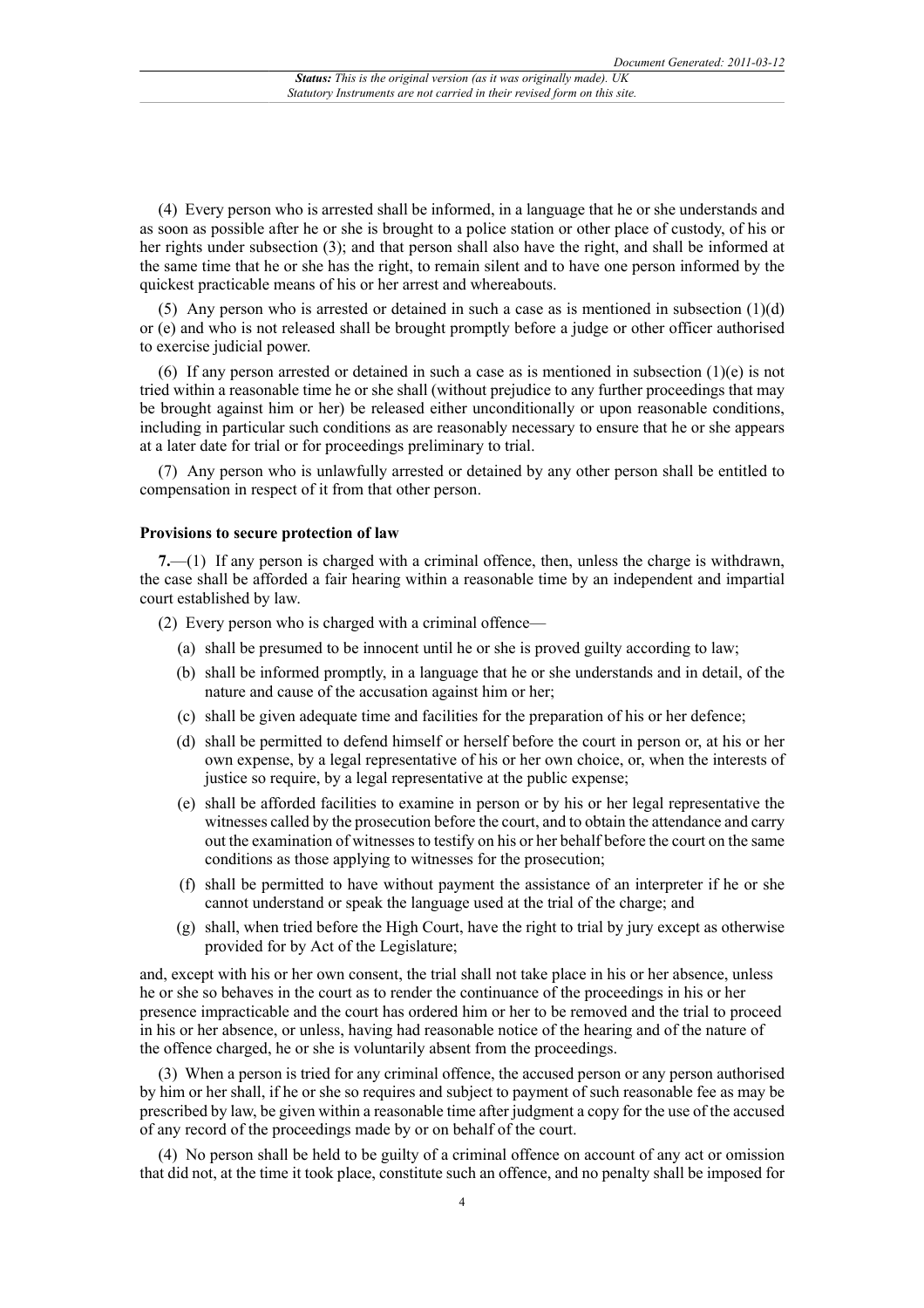any criminal offence that is severer in degree or description than the maximum penalty that might have been imposed for that offence at the time when it was committed.

(5) No person who shows that he or she has been tried by a competent court for a criminal offence and either convicted or acquitted shall again be tried for that offence or for any other criminal offence of which he or she could have been convicted at the trial for that offence, save upon the order of a superior court in the course of appeal or review proceedings relating to the conviction or acquittal.

(6) No person shall be tried for a criminal offence if that person shows that he or she has been lawfully pardoned for that offence.

(7) No person who is tried for a criminal offence shall be compelled to give evidence at the trial.

(8) Any court or other adjudicating authority prescribed by law for the determination of the existence or extent of any civil right or obligation shall be established by law and shall be independent and impartial; and where proceedings for such a determination are instituted by any person before such a court or other adjudicating authority, the case shall be determined fairly within a reasonable time.

(9) All proceedings instituted in any court for the determination of the existence or extent of any civil right or obligation or to try any criminal charge, including the announcement of the decision of the court, shall be held in public.

(10) Nothing in subsection (9) shall prevent the court from excluding from the proceedings persons other than the parties and their legal representatives to such extent as the court—

- (a) may be empowered by law so to do and may consider strictly necessary or expedient in circumstances where publicity would prejudice the interests of justice, in interlocutory proceedings, or in the interests of the welfare of minors or the private lives of persons concerned in the proceedings; or
- (b) may be empowered or required by law so to do in the interests of defence, public safety, public order or public morality.
- (11) Nothing in any law or done under its authority shall be held to contravene—
	- (a) subsection  $(2)(a)$  to the extent that the law in question imposes on any person charged with a criminal offence the burden of proving particular facts;
	- (b) subsection  $(2)(e)$  to the extent that the law in question imposes conditions that must be satisfied if witnesses called to testify on behalf of an accused person are to be paid their expenses out of public funds;
	- (c) subsection (5) to the extent that the law in question authorises a court to try a member of a disciplined force for a criminal offence notwithstanding any trial and conviction or acquittal of that member under the disciplinary law of that force; but any court so trying such a member and convicting him or her shall in sentencing him or her to any punishment take into account any punishment imposed on him or her under that disciplinary law.

(12) Every person convicted of a criminal offence by a court shall have the right to have his or her conviction or sentence reviewed by a higher court, and the exercise of this right, including the grounds on which it may be exercised, shall be governed by law.

(13) When a person has by a final decision been convicted of a criminal offence and when subsequently his or her conviction has been reversed, or he or she has been pardoned, on the ground that a new or newly discovered fact shows conclusively that there has been a miscarriage of justice, the person who has suffered punishment as a result of such conviction shall be compensated according to law, unless it is proved that the non-disclosure of the unknown fact in time is wholly or partly attributable to him or her.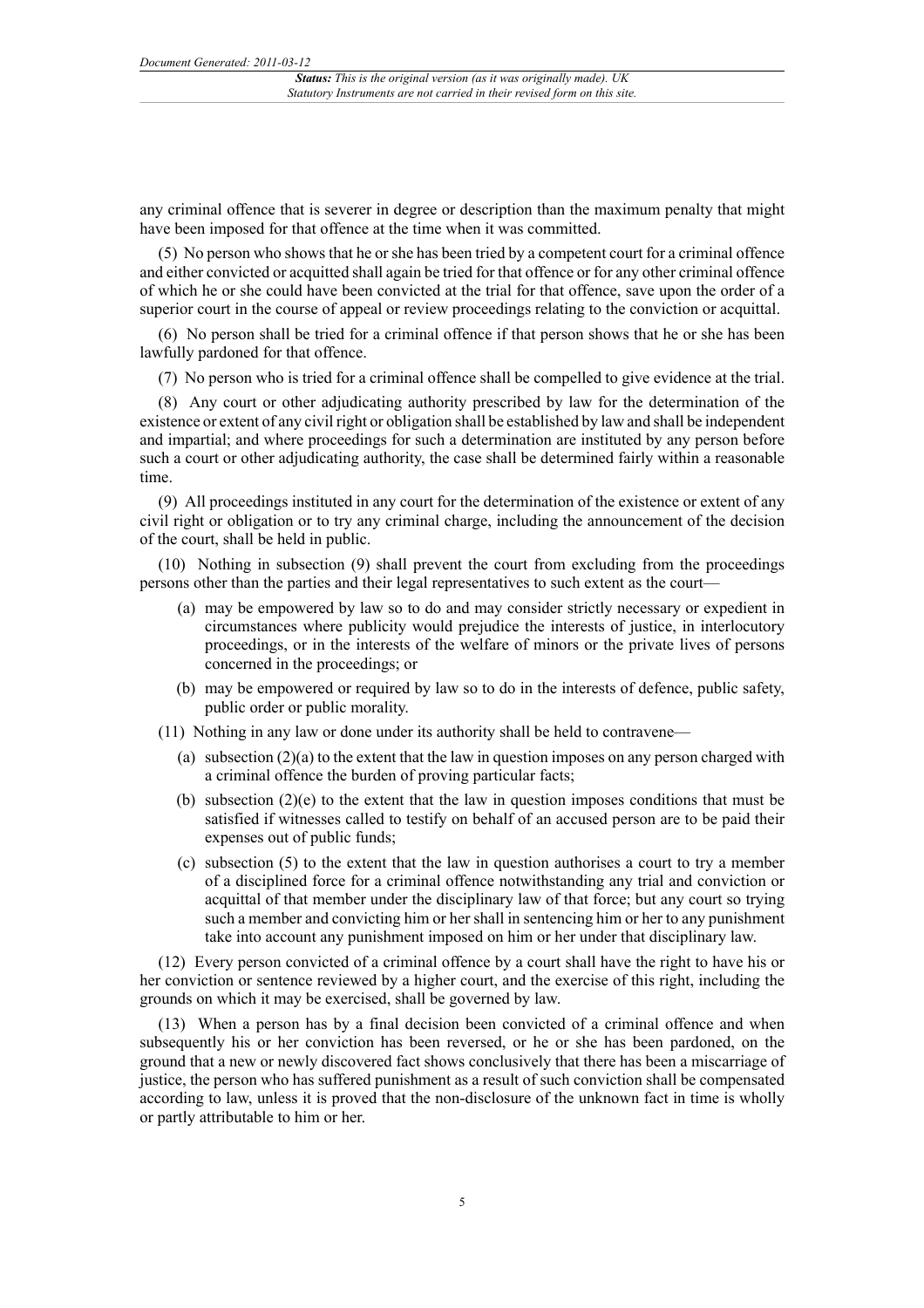#### **Protection of right of prisoners to humane treatment**

**8.**—(1) All persons deprived of their liberty ("prisoners") have the right to be treated with humanity and with respect for the inherent dignity of the human person.

(2) Save where the interests of defence, public safety, public order, public morality, public health or the administration of justice otherwise require, unconvicted prisoners shall be segregated from convicted prisoners; and every unconvicted prisoner shall be entitled to be treated in a manner appropriate to his or her status as such.

(3) Juvenile prisoners shall be segregated from adult prisoners and every juvenile prisoner shall be treated in a manner appropriate to his or her age and legal status and, if he or she is an unconvicted prisoner and unless he or she is earlier released, be entitled to have any criminal proceedings against him or her pursued with the greatest possible expedition.

#### **Protection of private and family life and privacy of home and other property**

**9.**—(1) Every person has the right to respect for his or her private and family life, his or her home and his or her correspondence.

(2) Except with his or her consent, no person shall be subjected to the search of his or her person or property or the entry by others on his or her premises.

(3) Nothing in any law or done under its authority shall be held to contravene this section to the extent that it is reasonably justifiable in a democratic society—

- (a) in the interests of defence, public safety, public order, public morality, public health, town or country planning, the development of mineral resources, or the development or utilisation of any other property in such a manner as to promote the public benefit;
- (b) for the purpose of protecting the rights and freedoms of other persons;
- (c) for the prevention or detection of offences against the criminal law or the customs law;
- (d) to enable an officer or agent of the Government, a local government authority or a body corporate established by law for a public purpose to enter on the premises of any person in order to inspect those premises or anything on them for the purpose of any tax, rate or due or in order to carry out work connected with any property that is lawfully on those premises and that belongs to the Government or that authority or body corporate, as the case may be; or
- (e) to authorise, for the purpose of enforcing the judgment or order of a court, the search of any person or property by order of a court or the entry on such premises by such order.

# **Protection of right to marry**

**10.**—(1) Notwithstanding anything in section 16, every man and woman of marriageable age (as determined by or under any law) has the right to marry a person of the opposite sex and to found a family.

(2) No person shall be compelled to marry, that is to say, to do so without his or her free and full consent.

(3) Nothing in any law or done under its authority shall be held to contravene subsection (1) to the extent that it is reasonably justifiable in a democratic society—

- (a) in the interests of public order, public morality or public health;
- (b) for regulating, in the public interest, the procedures and modalities of marriage; or
- (c) for protecting the rights and freedoms of other persons.

(4) Spouses shall be entitled to equal rights and shall be subject to equal responsibilities as between themselves and as regards their children both during marriage and, if the marriage is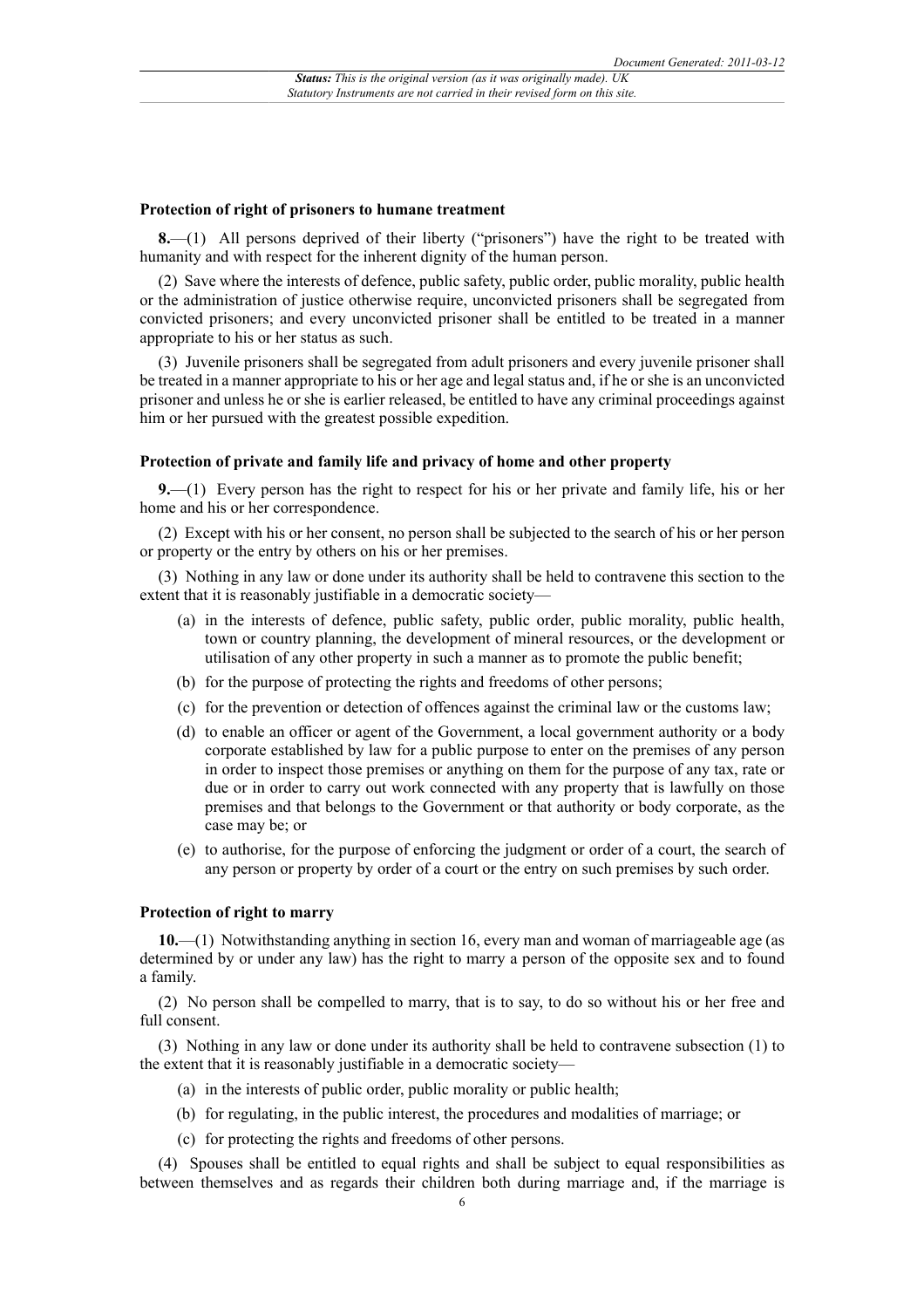dissolved, on and after dissolution, but this equality of rights and responsibilities shall be subject to such arrangements or measures as may be agreed, or as may be ordered by a court, in the interests of their children.

#### **Protection of freedom of conscience and of religion**

**11.**—(1) Except with his or her consent, no person shall be hindered in the enjoyment of his or her freedom of conscience, and for the purposes of this section the said freedom includes freedom of thought and of religion, freedom to change one's religion or belief and freedom, either alone or in community with others, and both in public and in private, to manifest and propagate one's religion or belief in worship, teaching, practice and observance.

(2) Except with his or her consent (or, in the case of a minor, the consent of his or her parent or guardian) no person attending any place of education shall be required to receive religious instruction or to take part in or attend any religious ceremony or observance.

(3) No religious community or denomination shall be prevented from or hindered in providing religious instruction for persons of that community or denomination in the course of education provided by that community or denomination whether or not that community or denomination is in receipt of any government subsidy, grant or other form of financial assistance designed to meet, in whole or in part, the cost of such education.

(4) No person shall be compelled to take any oath which is contrary to his or her religion or belief or to take any oath in a manner which is contrary to his or her religion or belief.

(5) Nothing in any law or done under its authority shall be held to contravene this section to the extent that it is reasonably justifiable in a democratic society—

- (a) in the interests of defence, public safety, public order, public morality or public health; or
- (b) for the purpose of protecting the rights and freedoms of other persons, including the right to observe and practise any religion or belief without the unsolicited interference of persons professing any other religion or belief.

(6) Every person who is a parent or legal guardian has the right to respect for his or her liberty to ensure the religious and moral education of his or her children in conformity with his or her own convictions.

(7) References in this section to a religion shall be construed as including references to a religious denomination, and cognate expressions shall be construed accordingly.

### **Protection of right to education**

**12.**—(1) This section is without prejudice to section 11.

(2) Every child of the appropriate age, as provided by law, shall be entitled to receive primary and secondary education which shall, subject to subsection (3), be free.

(3) Every person who is the parent or legal guardian of a child shall be entitled to have his or her child (of whatever age) educated, at his or her own expense unless a law otherwise provides, in a private school (that is to say, a school other than one established by a public authority) and, in such a school, to ensure the religious and moral education of his or her child in accordance with his or her own convictions.

(4) Nothing in any law or done under its authority shall be held to contravene subsection (3) to the extent that it is reasonably justifiable in a democratic society and to the extent that the law makes provision requiring private schools, as a condition of their being allowed to operate and on terms that are no more onerous than are applicable to schools established by a public authority, to satisfy—

(a) such minimum educational standards (including standards relating to the qualifications of teaching staff and other staff) as may be prescribed by or under that or any other law; and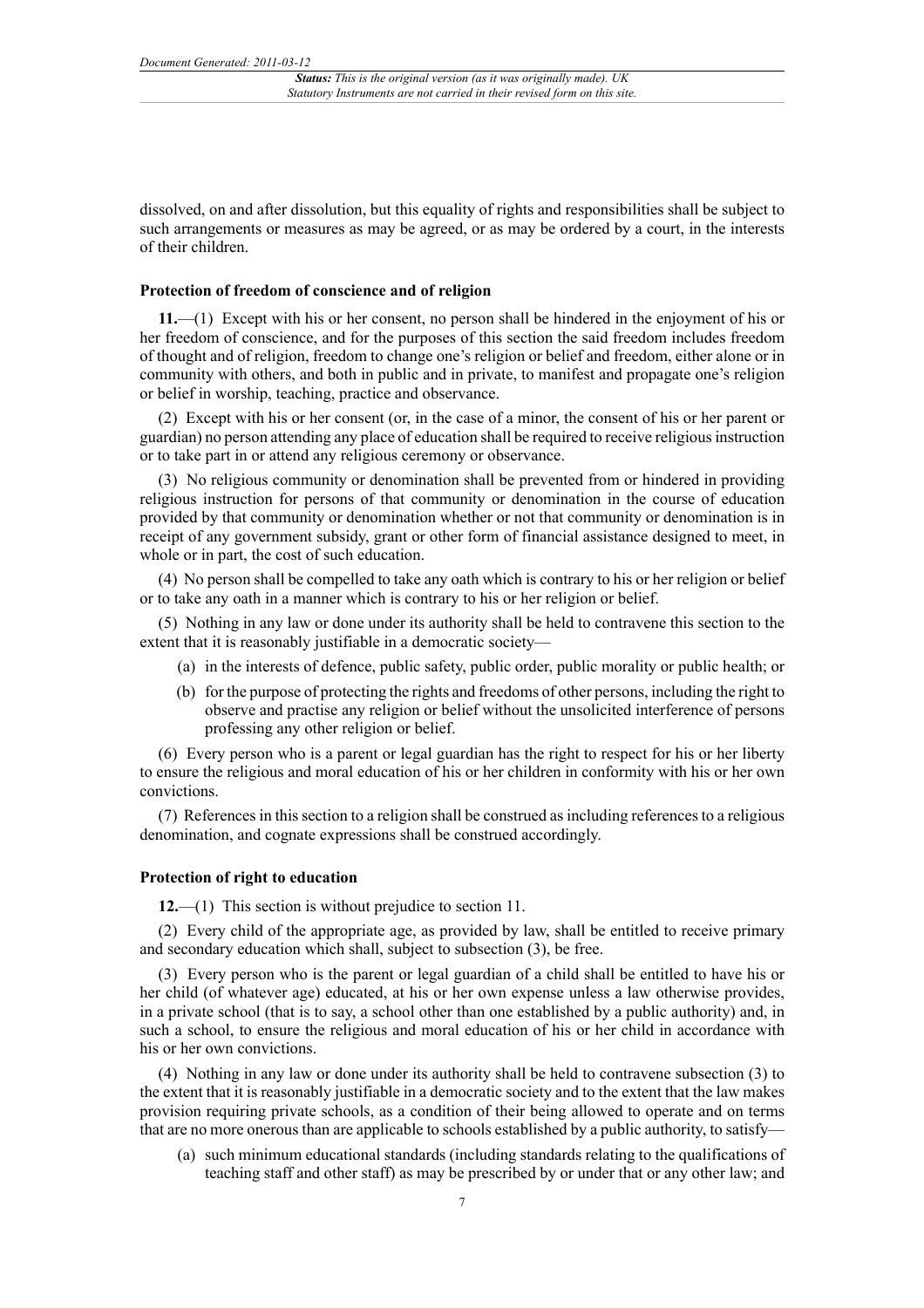(b) such minimum standards imposed in the interests of public order, public morality or public health as may be so prescribed.

# **Protection of freedom of expression**

**13.**—(1) Except with his or her consent, no person shall be hindered in the enjoyment of his or her freedom of expression, and for the purposes of this section the said freedom includes freedom to hold opinions and freedom to receive and impart ideas and information without interference, and freedom from interference with his or her correspondence and other means of communication.

(2) Nothing in any law or done under its authority shall be held to contravene this section to the extent that it is reasonably justifiable in a democratic society—

- (a) in the interests of defence, public safety, public order, public morality or public health;
- (b) for the purpose of protecting the rights, reputations and freedoms of other persons or the private lives of persons concerned in legal proceedings, preventing the disclosure of information received in confidence, maintaining the authority and independence of the courts, regulating telephony, telegraphy, posts, wireless broadcasting, television or other means of communication or regulating public exhibitions or public entertainments; or
- (c) for the imposition of restrictions on public officers or teachers that are reasonably required for the purpose of ensuring the proper performance of their functions.

(3) For the purposes of subsection (2)(c) in so far as it relates to public officers, "law" in subsection (2) includes directions in writing regarding the conduct of public officers generally or any class of public officer issued by the Government.

### **Protection of freedom of assembly and association**

**14.**—(1) Except with his or her consent, no person shall be hindered in the enjoyment of his or her freedom of peaceful assembly and association, that is to say, his or her right to assemble freely and associate with other persons and in particular to form or belong to political parties or to form or belong to trade unions or other associations for the promotion and protection of his or her interests.

(2) Nothing in any law or done under its authority shall be held to contravene this section to the extent that it is reasonably justifiable in a democratic society—

- (a) in the interests of defence, public safety, public order, public morality or public health;
- (b) for the purpose of protecting the rights and freedoms of other persons; or
- (c) for the imposition of restrictions on public officers that are reasonably required for the purpose of ensuring the proper performance of their functions.

(3) For the purposes of subsection  $(2)(c)$ , "law" in subsection  $(2)$  includes directions in writing regarding the conduct of public officers generally or any class of public officer issued by the Government.

# **Protection of freedom of movement**

**15.**—(1) Except with his or her consent, no person shall be hindered in the enjoyment of his or her freedom of movement, that is to say, the right to move freely throughout Montserrat, the right to reside in any part of Montserrat, the right to enter or leave Montserrat and immunity from expulsion from Montserrat.

(2) Nothing in any law or done under its authority shall be held to contravene this section to the extent that the law in question makes provision—

(a) for the removal of a person from Montserrat to be tried or punished in some other country for a criminal offence under the law of that country;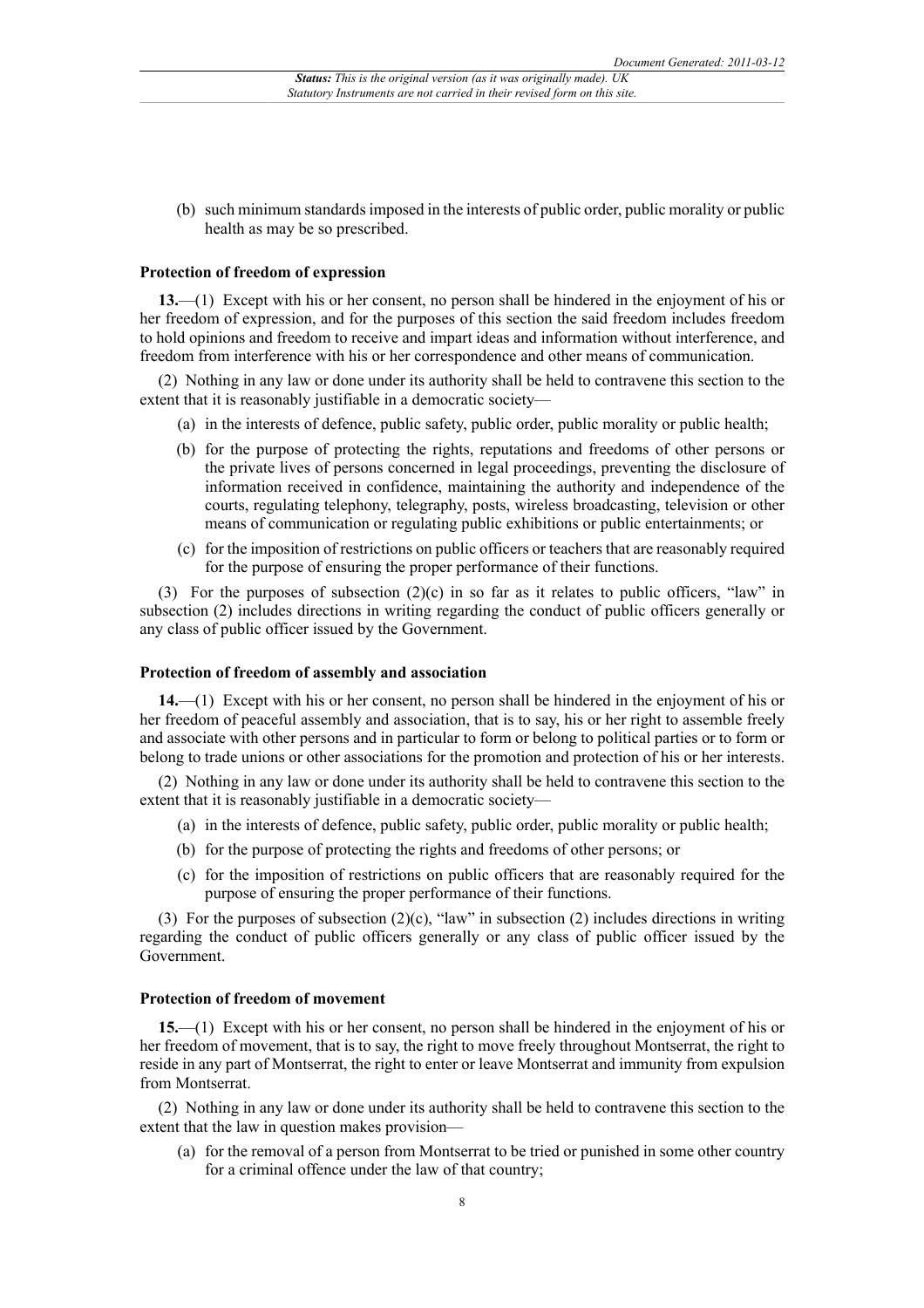- (b) for the removal of a person from Montserrat to undergo imprisonment in some other country in execution of the sentence of a court in respect of a criminal offence under the law of Montserrat of which he or she has been convicted;
- (c) for the imposition of restrictions on the movement or residence within Montserrat or the right to leave Montserrat of public officers that are reasonably required for the purpose of ensuring the proper performance of their functions;
- (d) for the imposition of restrictions on persons who are not Montserratians; but—
	- (i) no restriction may be imposed by virtue only of this paragraph on the right of any such person, so long as he or she is lawfully present in Montserrat, to move freely throughout Montserrat and to reside anywhere in Montserrat;
	- (ii) no restriction may be imposed by virtue only of this paragraph on the right of any such person to leave Montserrat; and
	- (iii) no such person shall be liable, by virtue only of this paragraph, to be expelled from Montserrat unless the requirements of subsection (4) are satisfied;
- (e) for the imposition of restrictions on the acquisition or use by any person of land or other property in Montserrat; or
- (f) for the imposition of restrictions, by order of a court, on the movement or residence within Montserrat of any person or on any person's right to leave Montserrat either in consequence of that person having been found guilty of a criminal offence under the law of Montserrat, or for the purpose of ensuring a fair trial or that he or she appears before a court at a later date for trial of such a criminal offence or for proceedings preliminary to trial or for proceedings relating to his or her extradition or lawful removal from Montserrat.

(3) For the purposes of subsection (2)(c), "law" in subsection (2) includes directions in writing regarding the conduct of public officers generally or any class of public officer issued by the Government.

(4) The requirements to be satisfied for the purposes of subsection  $(2)(d)(iii)$  (that is to say, before a person who is not a Montserratian may be expelled from Montserrat) are as follows—

- (a) the decision to expel him or her is taken by an authority, in a manner and on grounds prescribed by law;
- (b) he or she has the right, save where the interests of defence, public safety or public order otherwise require, to submit reasons against his or her expulsion to a competent authority prescribed by law;
- (c) he or she has the right, save as aforesaid, to have his or her case reviewed by a competent authority prescribed by law; and
- (d) he or she has the right, save as aforesaid, to be represented for the purposes of paragraphs (b) and (c) before the competent authority or some other person or authority designated by the competent authority.

(5) Nothing in any law or done under its authority shall be held to contravene this section to the extent that it is reasonably justifiable in a democratic society—

- (a) for the imposition of restrictions on the movement or residence within Montserrat or on the right to leave Montserrat of persons generally or any class of persons that are reasonably required—
	- (i) in the interests of defence, public safety, public order, public morality or public health; or
	- (ii) for the purpose of protecting the rights and freedoms of other persons; or
- (b) for the imposition of restrictions on the right of any person to leave Montserrat that are reasonably required in order to secure the fulfilment of any obligation imposed by law.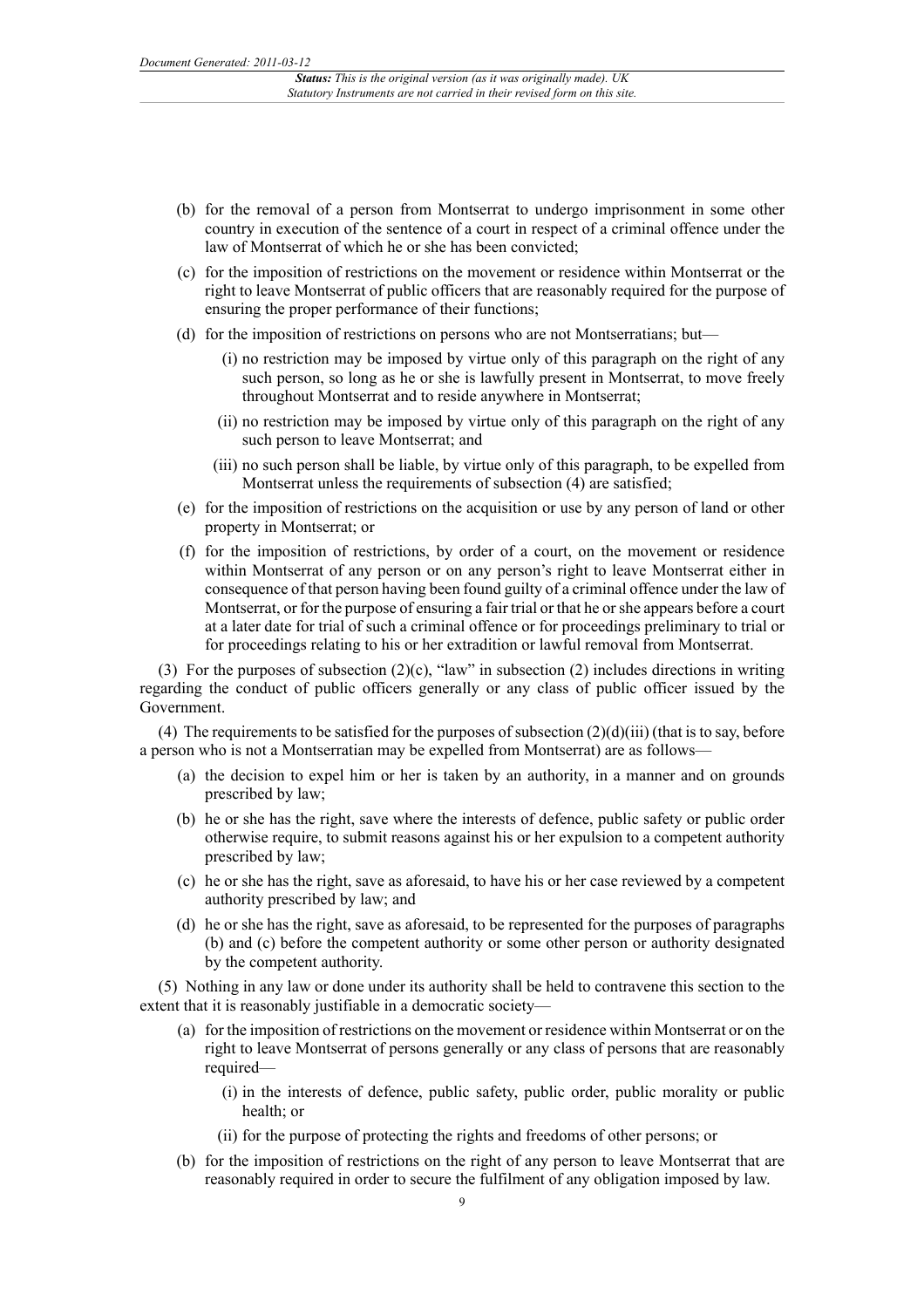(6) Any restriction on a person's freedom of movement which is involved in his or her lawful detention shall not be held to contravene this section.

### **Protection from discrimination**

**16.**—(1) Subject to subsections (4) and (5), no law shall make any provision which is discriminatory either of itself or in its effect.

(2) Subject to subsections (4), (5) and (7), no person shall be treated in a discriminatory manner by any person acting by virtue of any written law or in the performance of the functions of any public office or any public authority.

(3) In this section, the expression "discriminatory" means affording different treatment to different persons on any ground such as sex, sexual orientation, race, colour, language, religion, political or other opinion, national or social origin, association with a national minority, property, birth or other status.

(4) Nothing in any law or done under its authority shall be held to contravene this section to the extent that it has an objective and reasonable justification and there is a reasonable proportion between the provision of law in question or, as the case may be, the thing done under it and the aim which that provision or thing done under it seeks to realise.

(5) Subsection (1) shall not apply to any law so far as that law makes provision—

- (a) for the appropriation of revenues or other funds of Montserrat or for the imposition of taxation (including the levying of fees for the grant of licences);
- (b) with respect to the entry into or exclusion from Montserrat, or the employment or engaging in any business or profession within Montserrat, of persons who are not Montserratians;
- (c) for the application, in the case of persons of any such description of grounds as is mentioned in subsection (3) (or of persons connected with such persons) of the law with respect to adoption, marriage, divorce, burial, devolution of property on death or other like matters that is the personal law applicable to persons of that description; or
- (d) whereby persons of any such description of grounds as is mentioned in subsection (3) may be subjected to any disability or restriction or may be accorded any privilege or advantage which, having regard to its nature and to special circumstances pertaining to those persons or to persons of any other such description, is reasonably justifiable in a democratic society;

and subsection (2) shall not apply to anything which is expressly or by necessary implication authorised to be done by any such provision of law.

(6) No person shall be treated in a discriminatory manner in respect of access to any place to which the general public has access.

(7) Nothing in subsection (2) shall affect any discretion relating to the institution, conduct or discontinuance of civil or criminal proceedings in any court that is vested in any person by or under this Constitution.

# **Protection from deprivation of property**

**17.**—(1) No property of any description shall be compulsorily taken possession of, and no interest in or right over property of any description shall be compulsorily acquired, except in accordance with a law applicable to that taking of possession or acquisition and where the following conditions are satisfied, that is to say—

- (a) the taking of possession or acquisition is in the public interest; and
- (b) there is a reasonable justification for the causing of any hardship that may result to any person having an interest in or right over the property; and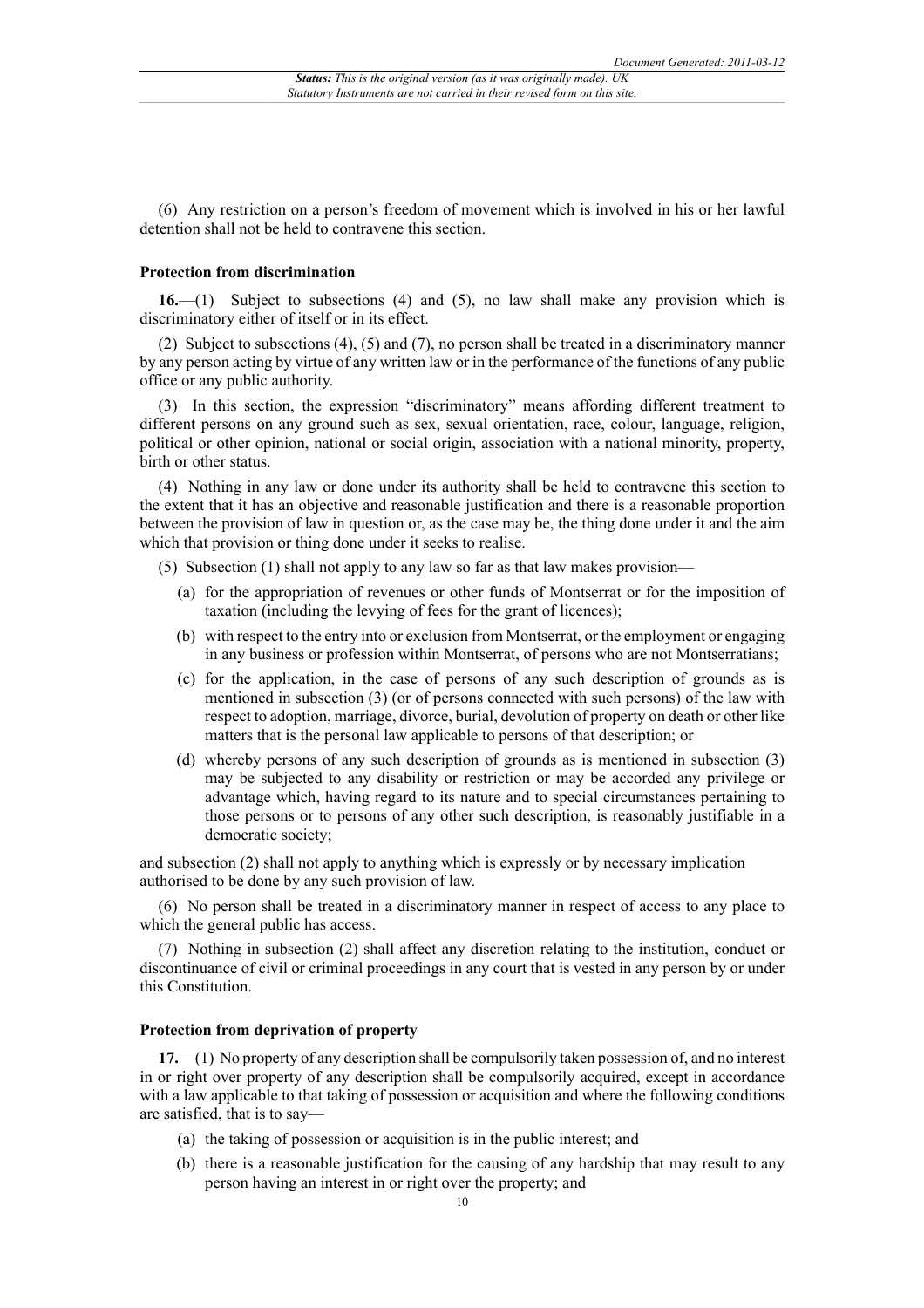- (c) provision is made by a law applicable to the taking of possession or acquisition—
	- (i) for the prompt payment of adequate compensation; and
	- (ii) securing to any person having an interest in or right over the property a right of access to the High Court, whether direct or on appeal from any other authority, for the determination of his or her interest or right, the legality of the taking of possession or acquisition and the amount of any compensation to which he or she is entitled, and for the purpose of obtaining prompt payment of that compensation.

(2) No person who is entitled to compensation under this section shall be prevented from remitting, within a reasonable time after he or she has received any amount of that compensation, the whole of that amount to any country of his or her choice outside Montserrat.

(3) Without prejudice to the generality of the expression "in the public interest" in subsection (1), nothing in any law or done under its authority shall be held to contravene this section to the extent that the law makes provision for the taking of possession or acquisition of any property, interest or right—

- (a) for the purpose of controlling its use in accordance with the general interest;
- (b) as a consequence of a breach of the law;
- (c) to secure the payment of taxes or other like impositions; or
- (d) for the administration or enforcement of the law regulating the civil rights and obligations of persons as between themselves in respect of property.

# **Provisions for periods of public emergency**

**18.**—(1) The Governor may, by proclamation published in the *Gazette*, declare that a period of public emergency exists.

(2) Without prejudice to the power of the Legislature to make laws under this Constitution, during a period of public emergency the Governor may make such regulations for Montserrat as appear to him or her to be necessary or expedient for securing the public safety, the defence of Montserrat or the maintenance of public order, or for maintaining supplies and services essential to the life of the community.

- (3) Regulations made under subsection (2)—
	- (a) shall have effect only prospectively;
	- (b) shall have effect, subject to this section, notwithstanding the provisions of any other law in force in Montserrat or any rule of law having effect in Montserrat;
	- (c) shall (unless previously revoked) expire at the end of the period of public emergency during which they were made unless provision for their continuance in force (with or without modification) is made by the Legislature;
	- (d) shall be published as soon as possible in the *Gazette* or by such other means as the Governor may determine, acting in his or her discretion, and shall come into force upon first publication.

(4) Before exercising any function under subsection (1) or (2) or under any emergency law enacted by the Legislature, the Governor shall consult the National Advisory Council or, if that is not practicable in the circumstances, the Premier; but if in the judgement of the Governor it is impracticable for him or her to consult the National Advisory Council or the Premier, the function shall be exercised by the Governor acting in his or her discretion.

(5) Where the Governor has consulted the National Advisory Council or the Premier under subsection (4), the Governor may, if he or she thinks it right to do so, act otherwise than in accordance with any advice given to him or her by the National Advisory Council or the Premier.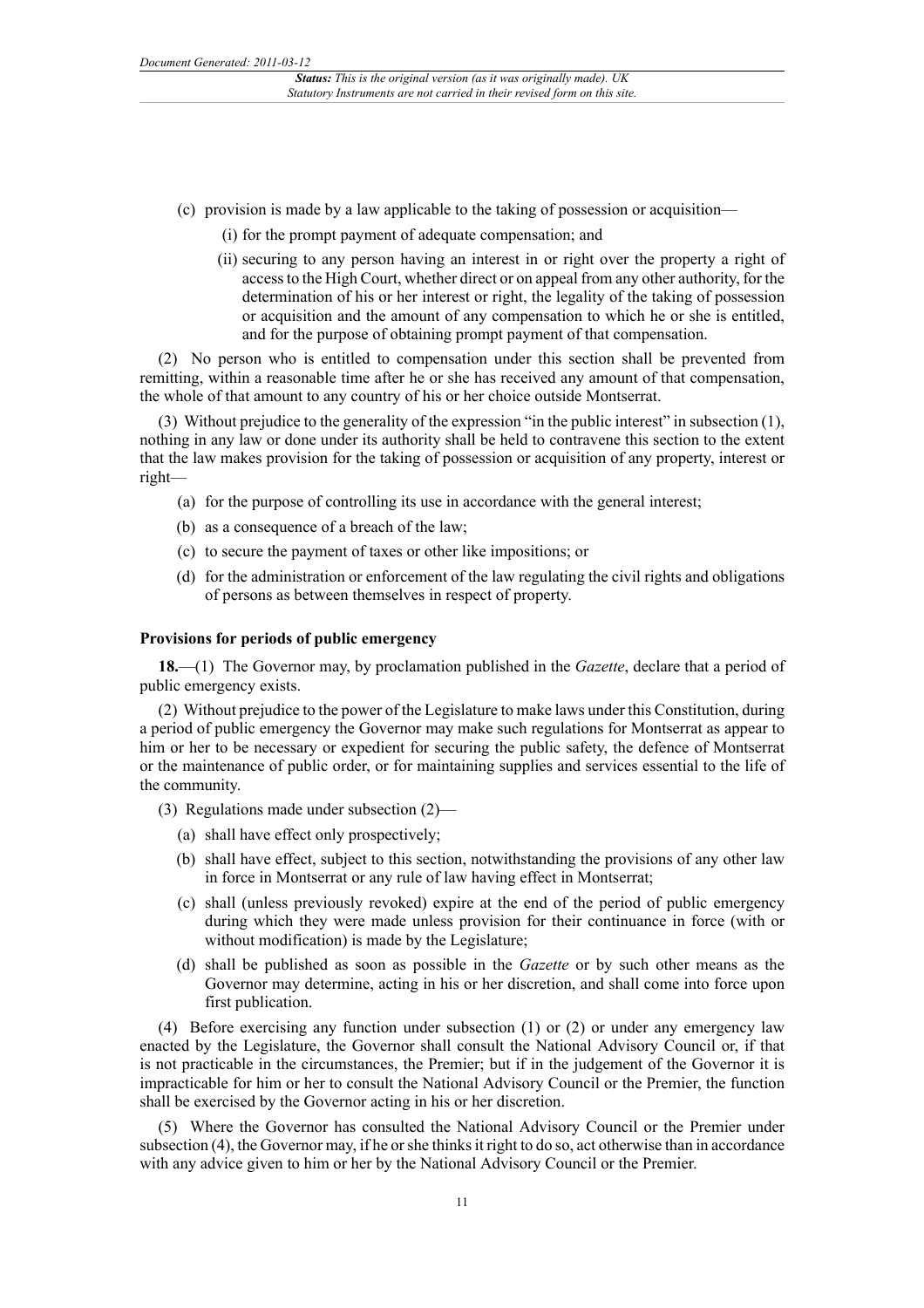(6) Where any proclamation of emergency has been made by the Governor under subsection (1), a copy of the proclamation shall as soon as practicable be laid before the Legislative Assembly and if the Assembly is not due to meet within five days of the making of the proclamation it shall meet within that period or as soon as practicable thereafter.

(7) A proclamation of emergency shall, unless it is sooner revoked by the Governor, cease to be in force at the expiration of a period of fourteen days beginning on the date on which it was made or such longer period as may be provided under subsection (8), but without prejudice to the making of another proclamation of emergency at or before the end of that period.

(8) If at any time while a proclamation of emergency is in force (including any time while it is in force by virtue of this subsection) a resolution is passed by the Legislative Assembly approving its continuance in force for a further period not exceeding three months, beginning on the date on which it would otherwise expire, the proclamation shall, if not sooner revoked, continue in force for that further period; but the Assembly may abridge that period by a further resolution.

(9) Nothing in any law or done under its authority shall be held to contravene section 6, section 7 other than subsections (4), (5) and (6) thereof, or any provision of sections 8 to 17 (inclusive) to the extent that the law authorises during a period of public emergency the taking of measures that are reasonably justifiable for dealing with the situation that exists in Montserrat during that period.

#### **Protection of persons detained under emergency laws**

**19.**—(1) When a person is detained by virtue of any law in relation to a period of public emergency the following provisions shall apply—

- (a) notification shall, as soon as practicable and in any case not more than ten days after the commencement of his or her detention, be published in a public place (and thereafter as soon as possible in the *Gazette*) stating that he or she has been detained and giving particulars of the provision of law by virtue of which his or her detention is authorised;
- (b) he or she shall (if not sooner released), as soon as reasonably practicable and in any case not more than two days after the commencement of his or her detention, be informed, in a language that he or she understands, of the grounds on which he or she is detained and furnished with a written statement;
- (c) his or her case shall, as soon as practicable and in any case not more than 30 days after the commencement of his or her detention and thereafter during the detention at intervals of not more than three months, be reviewed by an independent and impartial tribunal established by law and presided over by a person appointed by the Chief Justice;
- (d) he or she shall be afforded a reasonable opportunity to consult a legal representative of his or her own choice and to hold private communication with such legal representative; and
- (e) he or she shall, at the hearing of his or her case by the tribunal appointed for its review, be permitted to appear in person or by a legal representative of his or her own choice.

(2) For the purposes of subsection  $(1)(d)$  and  $(e)$ , if the detained person is unable to retain a legal representative of his or her own choice, the tribunal may approve such person as it deems fit to make representations to it, provided that nothing in subsection  $(1)(d)$  or (e) shall be construed as entitling a detained person to legal representation at public expense.

(3) On any review by a tribunal of the case of a detained person under this section, the tribunal may make recommendations concerning the necessity or expediency of continuing his or her detention to the authority by which it was ordered but, unless it is otherwise provided by law, that authority shall not be obliged to act in accordance with any such recommendations.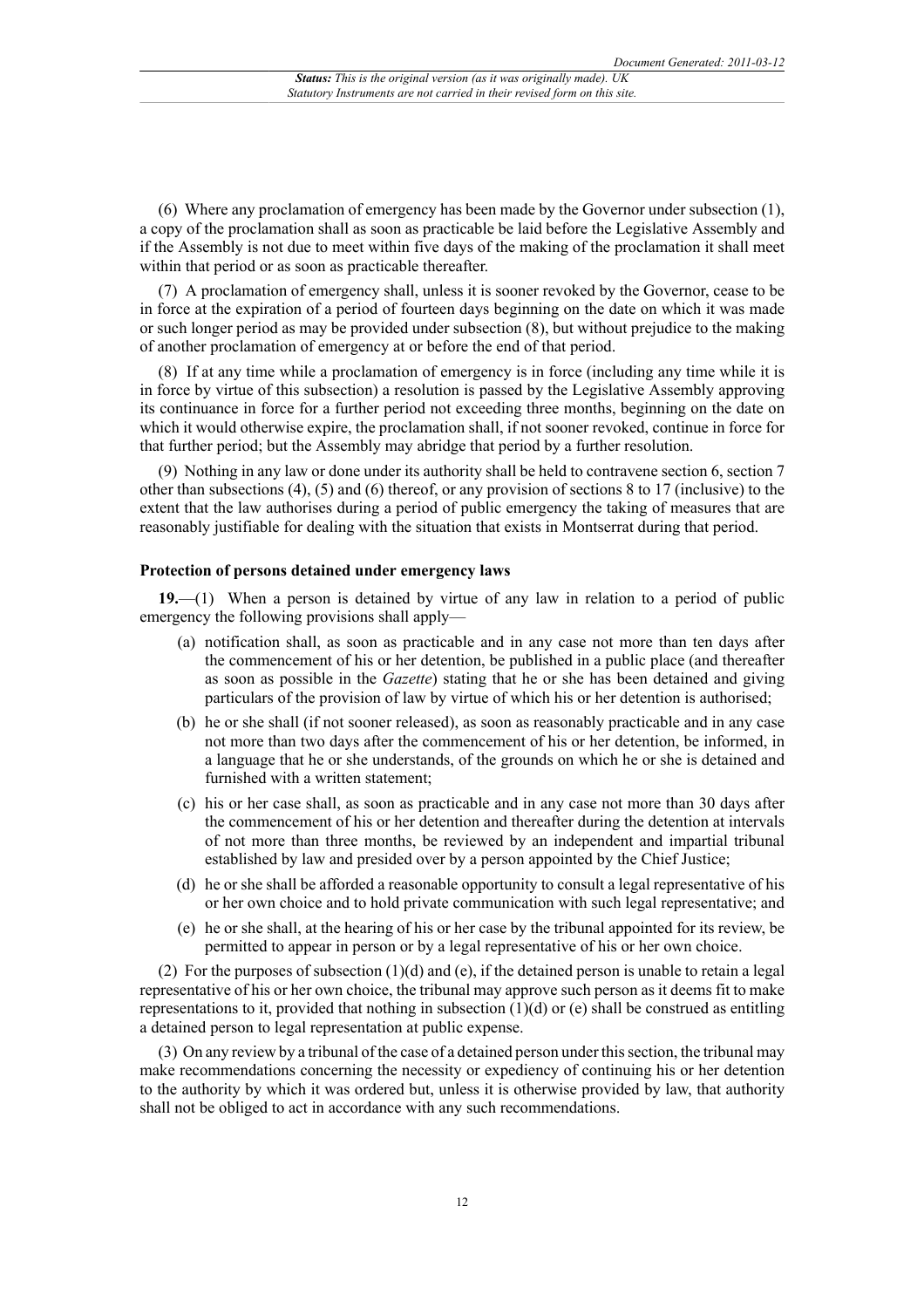#### **Enforcement of fundamental rights**

**20.**—(1) If any person alleges that any of the foregoing provisions of this Part has been, is being or is likely to be contravened in relation to him or her, then, without prejudice to any other action with respect to the same matter which is lawfully available to him to her, that person may apply to the High Court for redress.

- (2) The High Court shall have original jurisdiction—
	- (a) to hear and determine any application made by any person under subsection (1); and
	- (b) to determine any question arising in the case of any person which is referred to it under subsection (3),

and may make such orders, issue such writs and give such directions as it may consider appropriate for the purpose of enforcing or securing the enforcement of any of the foregoing provisions of this Part to the protection of which the person concerned is entitled.

(3) If, in any proceedings in any court established in Montserrat other than the High Court or the Court of Appeal, any question arises as to the contravention of any of the foregoing provisions of this Part, the court in which the question has arisen shall refer the question to the High Court unless, in its opinion, the raising of the question is merely frivolous or vexatious.

(4) An appeal shall lie as of right to the Court of Appeal from any final determination of any application or question by the High Court under this section, and an appeal shall lie as of right to Her Majesty in Council from the final determination by the Court of Appeal of the appeal in any such case; but no appeal shall lie from a determination by the High Court under this section dismissing an application on the ground that it is frivolous or vexatious.

(5) The Legislature may by law confer on the High Court such powers in addition to those conferred by this section as may appear to be necessary or desirable for the purpose of enabling the Court more effectively to exercise the jurisdiction conferred on it by this section.

(6) Any such law may make, or provide for the making of, provision with respect to the practice and procedure—

- (a) of the High Court in relation to the jurisdiction and powers conferred on it by or under this section;
- (b) of the High Court or the Court of Appeal in relation to appeals under this section from determinations of the High Court or the Court of Appeal; and
- (c) of other courts in relation to references to the High Court under subsection (3),

including provision with respect to the time within which any application, reference or appeal shall or may be made or brought.

#### **Interpretation of Part I**

**21.**—(1) In this Part, unless otherwise expressly provided or required by the context—

"contravene" in relation to any requirement includes fail to comply with that requirement, and cognate expressions shall be construed accordingly;

"court" means any court of law or tribunal having jurisdiction in Montserrat, including Her Majesty in Council, but excepting, save in section 5, a court established by or under disciplinary law;

"disciplinary law" means a law regulating the discipline of any disciplined force;

"disciplined force" means—

- (a) a naval, military or air force;
- (b) any police service or prison service in Montserrat;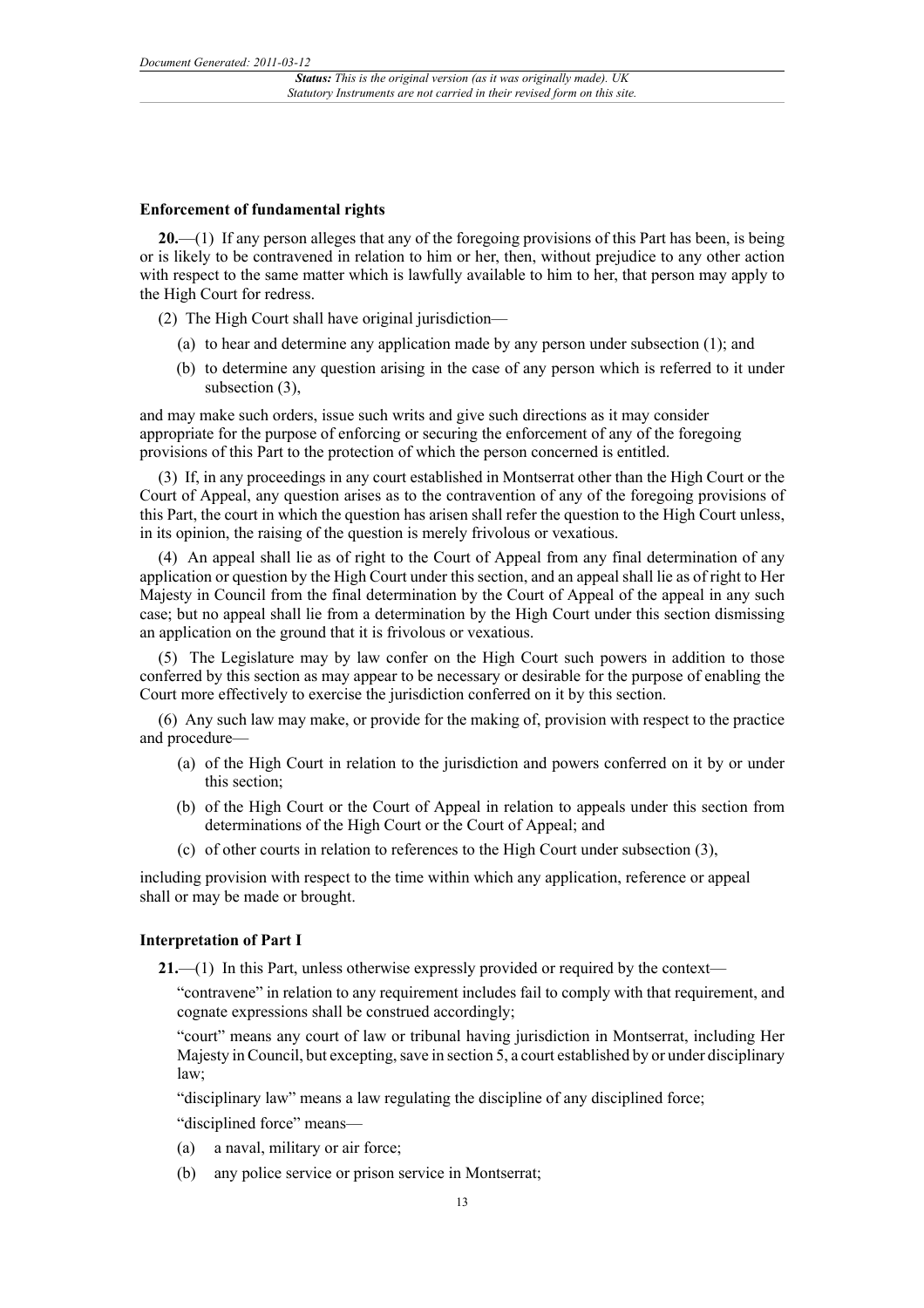"legal representative" means a person entitled to practise law in Montserrat;

"member" in relation to a disciplined force includes any person who, under the law regulating the discipline of that force, is subject to that discipline;

"minor" means a person who has not attained the age of eighteen years;

"period of public emergency" means any period during which—

- (a) Her Majesty is at war; or
- (b) there is in force in Montserrat a proclamation of emergency under section 18(1) or under any law made by the Legislature to like effect.

(2) In relation to any person who is a member of a disciplined force raised under the law of Montserrat, nothing in or done under the authority of the disciplinary law of that force shall be held to contravene the provisions of this Part other than sections 3, 4 and 5.

(3) In relation to any person who is a member of a disciplined force raised otherwise than as aforesaid and lawfully present in Montserrat, nothing in or done under the authority of the disciplinary law of that force shall be held to contravene any provisions of this Part.

# PART II

# THE GOVERNOR

# **The Governor**

**22.**—(1) There shall be a Governor of Montserrat who shall be appointed by Her Majesty by Commission under Her Sign Manual and Signet and shall hold office during Her Majesty's pleasure.

(2) The Governor shall, for the purpose of administering the government of Montserrat, have such functions as may be conferred on him or her by or under this Constitution or any other law and such other functions as Her Majesty may from time to time be pleased to assign to him or her.

(3) Subject to this Constitution and any law by which any functions are conferred on the Governor, the Governor shall perform all his or her functions (including functions which are expressed by this Constitution to be exercisable in his or her discretion or in his or her judgement) according to such instructions, if any, as may be given to him or her by Her Majesty; but the question whether or not the Governor has in any matter complied with any such instructions shall not be enquired into by any court.

(4) A person appointed to the office of Governor shall, before assuming the functions of that office, make oaths or affirmations of allegiance and for the due execution of that office in the forms set out in the Schedule.

#### **Deputy Governor**

**23.**—(1) There shall be a Deputy Governor for Montserrat who shall be a Montserratian.

(2) The Deputy Governor shall be appointed by the Governor in accordance with section 85, but any appointment shall require the prior approval of a Secretary of State.

(3) If the office of Deputy Governor is vacant or the person holding that office is acting in the office of Governor under section 25 or is for any reason unable to perform the functions of the office of Deputy Governor, then the Governor, acting in his or her discretion, may appoint a person who is a Montserratian to act as Deputy Governor and any such person shall continue to act until his or her appointment is revoked by the Governor, acting in his or her discretion.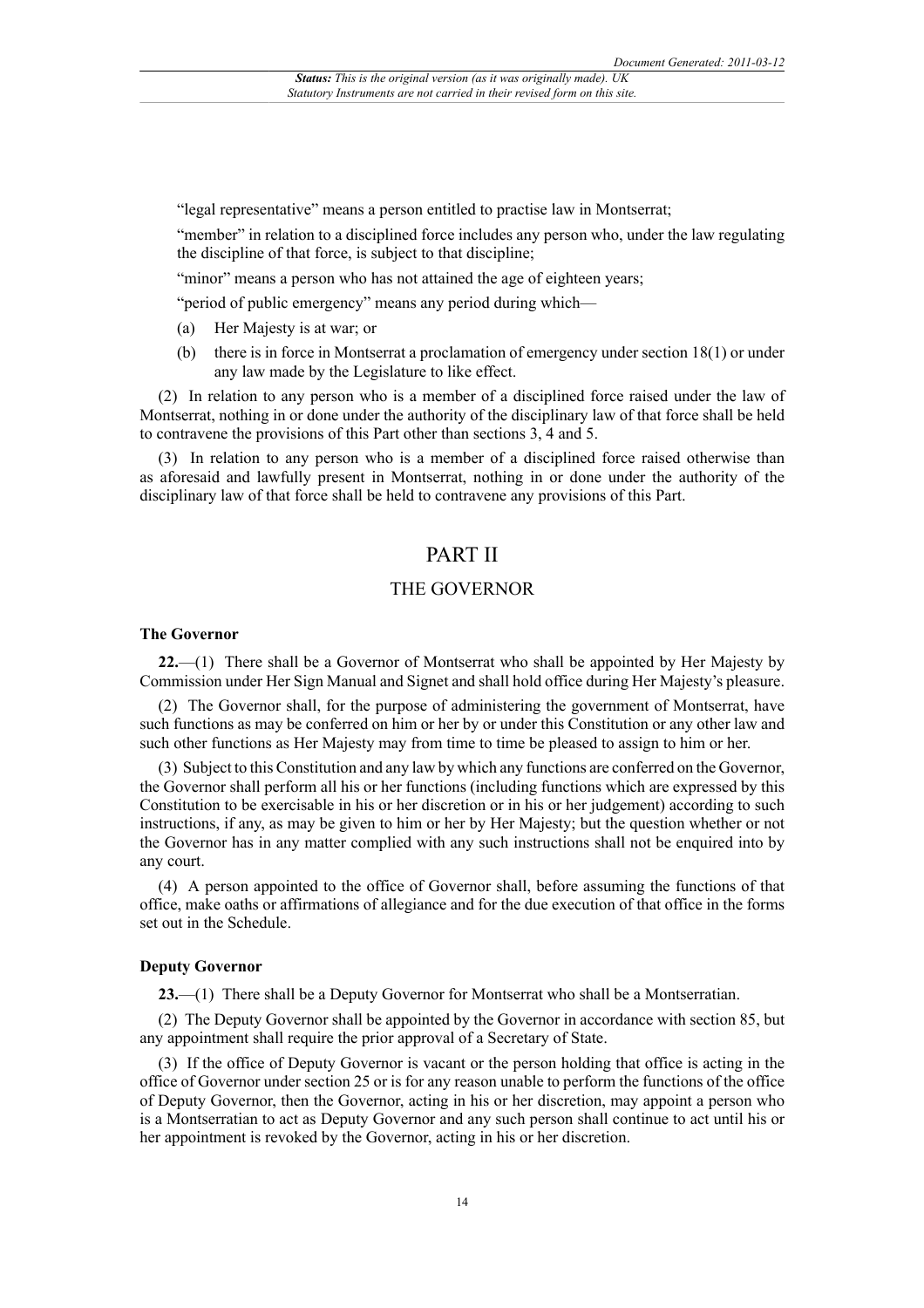#### **Functions of Deputy Governor**

**24.**—(1) The Deputy Governor shall assist the Governor in the exercise of his or her functions, and shall have such functions, not of a ministerial nature, as (subject to this Constitution and any other law) may be assigned to him or her by the Governor, acting in his or her discretion.

(2) Under the authority of the Governor, the Deputy Governor shall be responsible for—

- (a) in accordance with section 84, the appointment of persons to public offices, the suspension, termination of appointment, dismissal or retirement of public officers, and the taking of disciplinary action in respect of public officers;
- (b) the application to any public officer of the terms or conditions of employment of the public service (including salary scales, allowances, leave, passages or pensions) for which financial provision has been made; and
- (c) the leadership and management of the public service, and the organisation of the public service in so far as it does not involve new financial provision.

(3) The Governor, acting in his or her discretion, may give directions to the Deputy Governor as to the exercise of the responsibilities referred to in subsection (2)(b) and (c), and the Deputy Governor shall comply with any such directions.

#### **Acting Governor**

**25.**—(1) During any period when the office of Governor is vacant or the Governor is absent from Montserrat or is for any other reason unable to perform the functions of that office, those functions shall, during Her Majesty's pleasure, be assumed and performed by—

- (a) the Deputy Governor; or
- (b) if the office of Deputy Governor is vacant or the Deputy Governor is absent from Montserrat or is for any other reason unable to perform those functions, such other person as Her Majesty may designate by instructions given through a Secretary of State ("the person designated").

(2) On each occasion before assuming the functions of the office of Governor, the Deputy Governor or the person designated shall make the oaths or affirmations directed by section 22(4) to be made by the Governor.

(3) The Deputy Governor shall cease to perform the functions of the office of Governor after the Governor has notified him or her that he or she is about to assume or resume those functions, and the person designated shall cease to perform those functions after the Governor or the Deputy Governor has so notified him or her.

(4) In this section "the Governor" means the person holding the office of Governor, and "the Deputy Governor" means the person holding the office of Deputy Governor.

#### **Exercise of Governor's functions**

**26.**—(1) In the exercise of his or her functions the Governor shall, subject to the following provisions of this section and to section 39(7), obtain and act in accordance with the advice of the Cabinet, except—

- (a) when acting under instructions given to him or her by Her Majesty through a Secretary of State;
- (b) when exercising any function conferred on the Governor by this Constitution which is expressed to be exercisable by the Governor in his or her discretion or in his or her judgement or in accordance with the advice of, or after consultation with, any person or authority other than the Cabinet;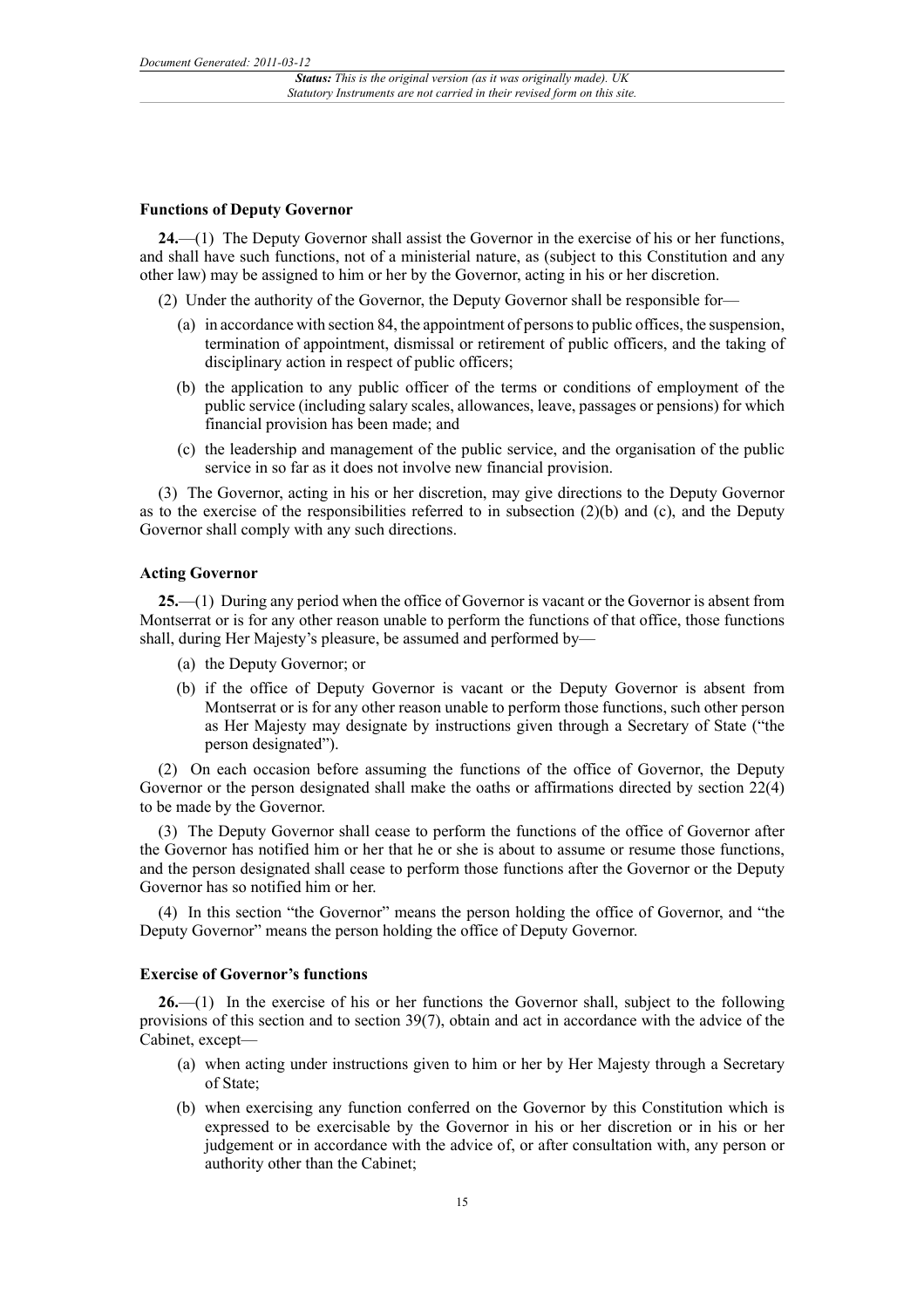- (c) when exercising any function conferred on the Governor by any other law in terms which authorise him or her to exercise that function without obtaining the advice of the Cabinet; or
- (d) in any case which, in the Governor's judgement, involves a matter for which the Deputy Governor is responsible under section 24(2) or the Governor is responsible under section  $39(1)(e)$ .

(2) The Governor shall not be obliged to act in accordance with the advice of the Cabinet in any case which, in his or her judgement, involves a matter for which he or she is responsible under section 39.

(3) Where the Governor is by this Constitution or any other law directed to exercise any function after consultation with any person or authority other than the Cabinet he or she shall not be obliged to exercise that function in accordance with the advice of that person or authority.

(4) Where the Governor is by this Constitution or any other law directed to exercise any function in accordance with the advice of, or after consultation with, any person or authority, the question whether he or she has so exercised that function shall not be enquired into by any court.

# **Power to dispose of land**

**27.** Subject to any law in force in Montserrat, the Governor or any person duly authorised by the Governor by writing under his or her hand, in Her Majesty's name and on Her Majesty's behalf, may, under the public seal, make grants and dispositions of land or other immovable property in Montserrat or interests in such property that are vested in Her Majesty for the purposes of the Government.

#### **Power to constitute offices**

**28.** Subject to this Constitution and any other law in force in Montserrat, the Governor, in Her Majesty's name and on Her Majesty's behalf, may constitute offices for Montserrat.

# **Power of pardon**

**29.**—(1) There is hereby established a Mercy Committee comprising the Governor, the Attorney General and four other members appointed by the Governor, acting after consultation with the Cabinet; and any appointment may be revoked by the Governor, acting after consultation with the Cabinet.

(2) The Governor may, in Her Majesty's name and on Her Majesty's behalf, subject to subsection (3)—

- (a) grant to any person concerned in or convicted of any offence against any law in force in Montserrat a pardon, either free or subject to lawful conditions;
- (b) grant to any person a respite, either indefinite or for a specified period, from the execution of any sentence passed on that person for such an offence;
- (c) substitute a less severe form of punishment for that imposed by any sentence for such an offence; or
- (d) remit the whole or any part of any sentence passed for such an offence or any penalty or forfeiture otherwise due to Her Majesty on account of such an offence.

(3) The Governor shall exercise the powers conferred on him or her by subsection (2) after consultation with the Mercy Committee unless in any particular case the matter is in his or her judgement too urgent to permit such consultation, in which case the Governor may act in his or her judgement.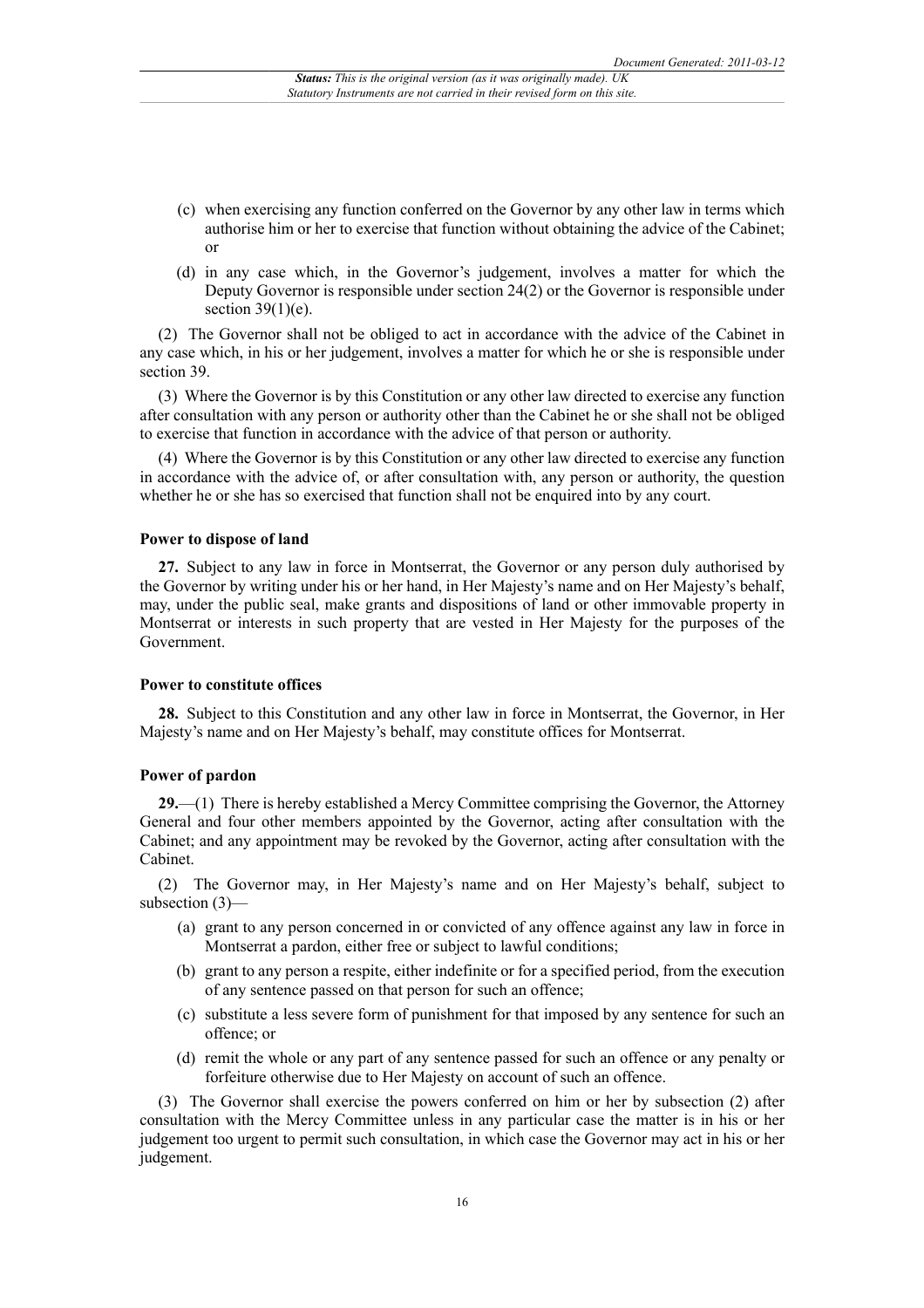(4) The Mercy Committee shall not be summoned except by the authority of the Governor, acting in his or her discretion; and the Governor shall preside at all meetings of the Committee.

(5) No business shall be transacted at any meeting of the Mercy Committee unless there are at least three members present, of whom one shall be the Attorney General.

(6) The Mercy Committee shall not be disqualified for the transaction of business by reason of any vacancy in its membership, and the validity of the transaction of any business by the Committee shall not be affected by reason only of the fact that some person who was not entitled to do so took part in the proceedings.

(7) Subject to this section the Mercy Committee may regulate its own procedure.

# **Public seal**

**30.** The Governor shall keep and use the public seal for sealing all things that should be sealed.

# PART III

# THE EXECUTIVE

# **Executive authority**

**31.**—(1) The executive authority of Montserrat is vested in Her Majesty.

(2) Subject to this Constitution, the executive authority of Montserrat may be exercised on behalf of Her Majesty by the Governor, either directly or through officers subordinate to him or her.

(3) Nothing in this section shall operate so as to prejudice any law in force in Montserrat whereby functions are, or may be, conferred on persons or authorities other than the Governor.

## **Cabinet**

**32.**—(1) There shall be a Cabinet in and for Montserrat which shall consist of a Premier, three other Ministers and two *ex officio* members, namely the Attorney-General and the Financial Secretary.

(2) The number of Ministers referred to in subsection (1) may be increased by a law made in pursuance of section 48(2) which increases the number of elected members of the Legislative Assembly; but in no circumstances may the number of such Ministers be increased so that the total number of Ministers exceeds a number arrived at by subtracting one from the total number of elected members of the Legislative Assembly and then dividing by two.

(3) Subject to this Constitution, the Cabinet shall have the general direction and control of the government of Montserrat and shall be collectively responsible for it to the Legislative Assembly.

(4) The Deputy Governor shall have the right to attend and take part in any meeting of the Cabinet, but shall not have the right to vote in the Cabinet.

#### **Appointment of Ministers**

**33.**—(1) The Governor shall appoint as the Premier the elected member of the Legislative Assembly who demonstrates to the satisfaction of the Governor that he or she commands the confidence of a majority of the elected members of the Assembly.

(2) The other Ministers shall be appointed by the Governor in accordance with the advice of the Premier from among the elected members of the Legislative Assembly, and one of them shall be appointed as Deputy Premier.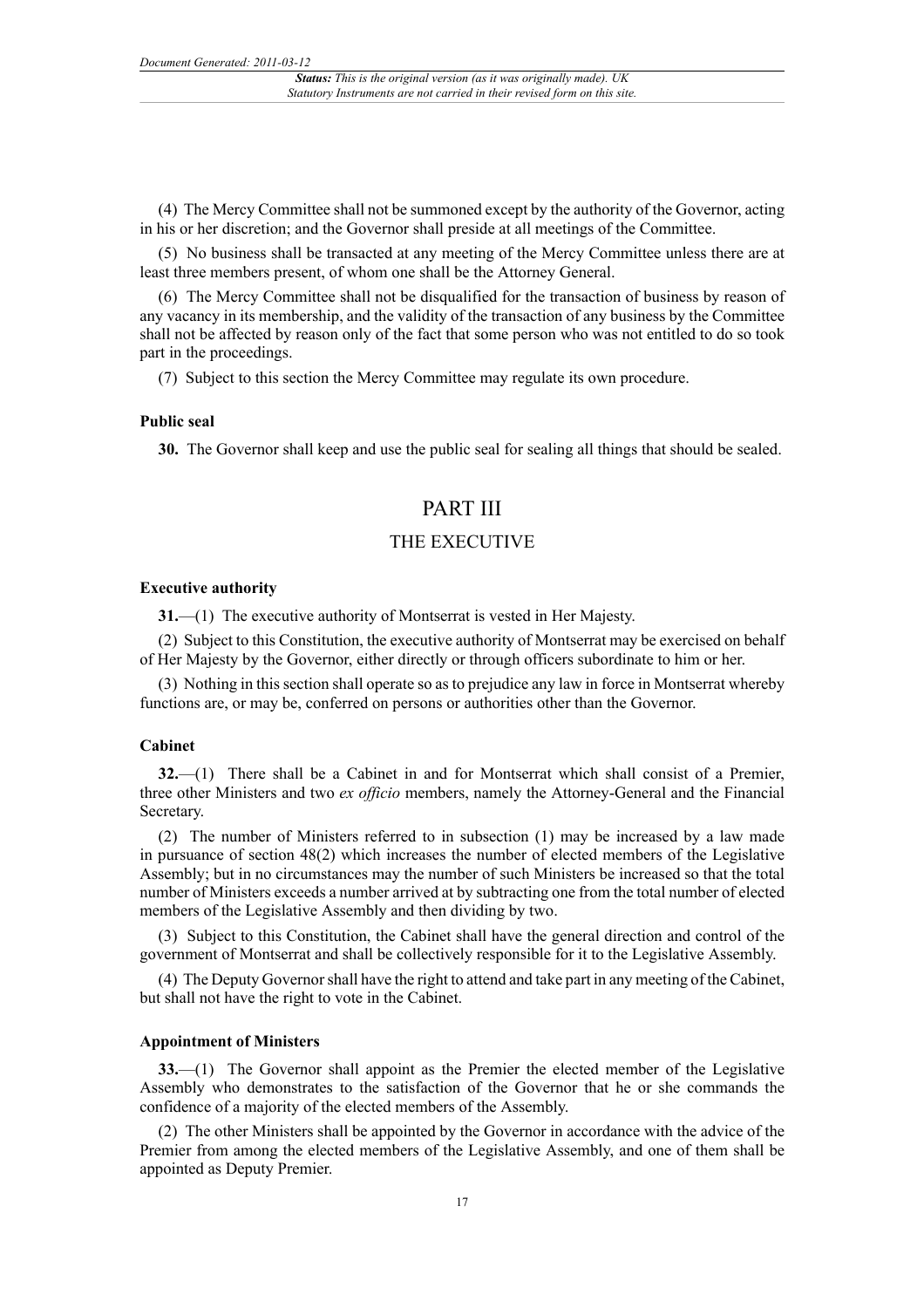(3) If occasion arises for making an appointment under subsection (2) while the Legislative Assembly is dissolved, a person who was an elected member of the Assembly immediately before the dissolution may be appointed as if he or she were still a member of the Assembly.

(4) Appointments under this section shall be made by instrument under the public seal.

# **Tenure of office of Ministers**

**34.**—(1) If a motion that the Legislative Assembly should declare a lack of confidence in the Government receives in the Assembly the affirmative votes of a majority of all the elected members of the Assembly, the Governor shall, by instrument under the public seal, revoke the appointment of the Premier and appoint another person as Premier in accordance with section 33(1); but before so revoking the Premier's appointment the Governor shall consult the Premier and may, acting in his or her discretion, dissolve the Legislative Assembly instead of revoking the appointment.

- (2) A Minister shall vacate his or her office if—
	- (a) he or she resigns it by writing under his or her hand addressed to and received by the Governor;
	- (b) he or she ceases to be a member of the Legislative Assembly for any reason other than a dissolution of the Assembly;
	- (c) he or she is required by virtue of section 53(4) to cease to perform his or her functions as a member of the Legislative Assembly; or
	- (d) he or she is not an elected member of the Legislative Assembly on the date of its first sitting after a general election.
- (3) A Minister (other than the Premier) shall also vacate his or her office—
	- (a) whenever a Premier is appointed; or
	- (b) if his or her appointment is revoked by the Governor, acting in accordance with the advice of the Premier, by instrument under the public seal.

(4) Upon a dissolution of the Legislative Assembly the Premier and other Ministers in office at the time of such dissolution shall remain in office and discharge their functions until a general election is held and a Premier is appointed in accordance with section 33(1) following such election; but such functions may not be exercised, save in the event of a public emergency, to commit or bind the next successor Government to public funding or liability except in the ordinary course of the day to day affairs of Montserrat.

### **Absence of Ministers from Montserrat**

**35.** The Premier shall give notice to the Governor before being absent from Montserrat, and any other Minister shall obtain the permission of the Premier before being absent from Montserrat.

#### **Acting Premier**

**36.**—(1) During any period when the office of Premier is vacant or the Premier is absent from Montserrat or otherwise unable to perform the functions of his or her office, the Governor shall authorise the Deputy Premier to perform those functions; and if the office of Deputy Premier is vacant or the Deputy Premier is absent from Montserrat or otherwise unable to perform those functions, the Governor shall authorise another Minister to perform those functions, acting in accordance with the advice of the Premier or, if the office of Premier is vacant or it is impracticable to obtain the advice of the Premier, acting in his or her discretion.

(2) Any authorisation under subsection (1) shall be given by the Governor by instrument under the public seal and shall be revoked in like manner as soon as the circumstances giving rise to the authorisation have ceased to exist.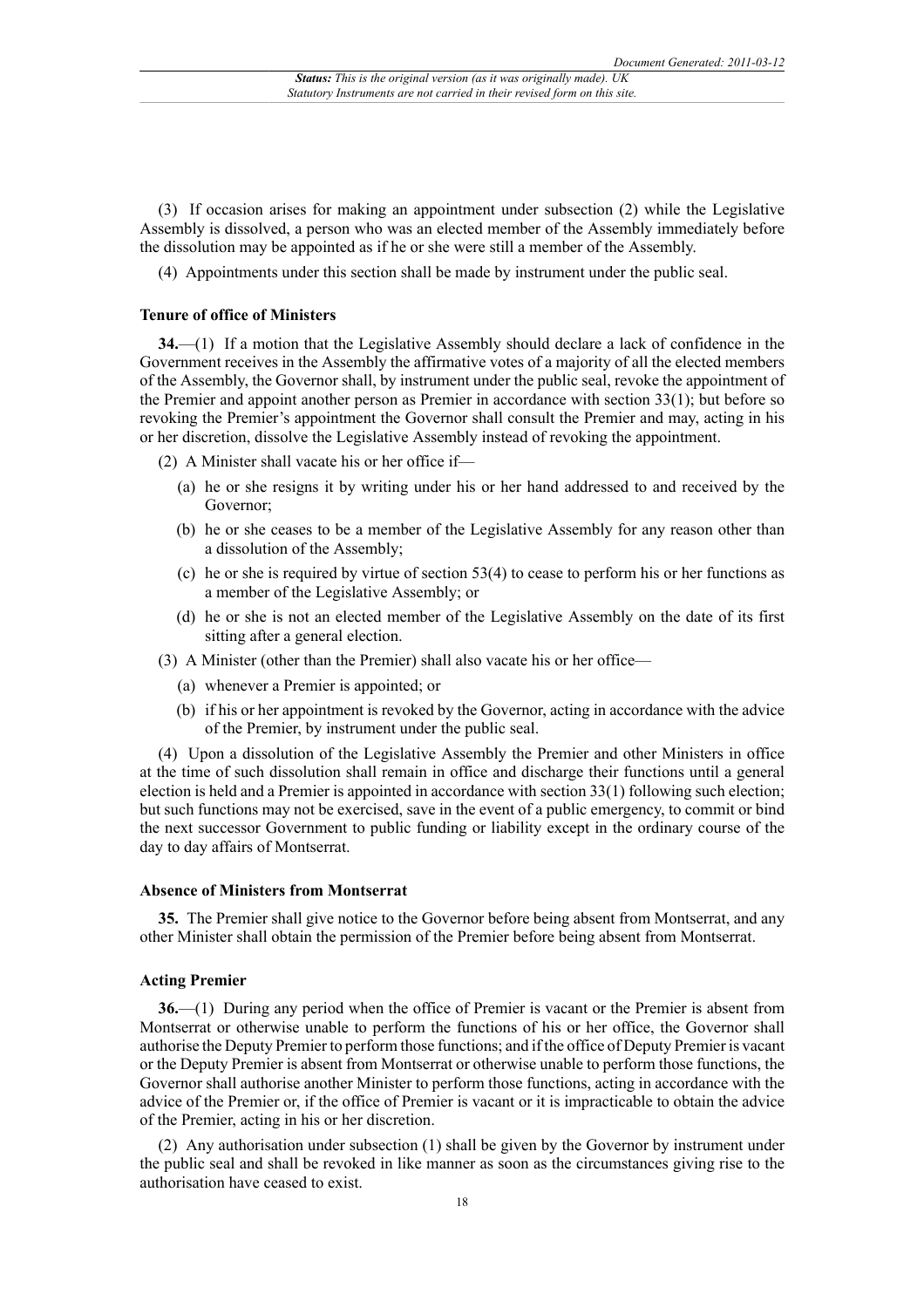(3) In this section "the Premier" means the person holding the office of Premier and "the Deputy Premier" means the person holding the office of Deputy Premier.

### **Temporary Ministers**

**37.**—(1) Whenever a Minister (other than the Premier) is absent from Montserrat or otherwise unable to perform the functions of his or her office, the Governor may, by instrument under the public seal, appoint a person who is an elected member of the Legislative Assembly (or, if the Assembly is dissolved, was such a member immediately before the dissolution) to be a temporary Minister.

(2) Subject to section 34, a person appointed under this section shall hold office until he or she is notified by the Governor that the circumstances giving rise to the appointment have ceased to exist.

(3) The powers conferred on the Governor by this section shall be exercised by him or her in accordance with the advice of the Premier.

# **Assignment of responsibilities to Ministers**

**38.**—(1) Subject to this Constitution, the Governor, acting in accordance with the advice of the Premier, shall, by directions in writing, charge any Minister with responsibility for the conduct (subject to this Constitution and any other law) of any business of the Government, including responsibility for the administration of any department of government.

(2) A Minister shall not be charged with responsibility under this section for any of the matters mentioned in section 39, matters relating to the judiciary, or the audit of accounts which are the responsibility of the Auditor-General under section 103.

(3) Authority to exercise any function that is conferred or imposed by this Constitution or any other law on any person or authority other than a Minister shall not be conferred by the Governor on a Minister.

(4) A Minister charged with responsibility for any matter under this section shall exercise his or her responsibility in accordance with the policies of the Government as determined by the Cabinet and in accordance with the collective responsibility of the members of the Cabinet for the policies and decisions of the Government.

Where a Minister has been charged under this section with responsibility for the administration of any department of government, the Minister shall (subject to this Constitution and any other law) exercise general direction and control over that department, and, subject to such direction and control, the department shall be under the supervision of a permanent secretary who shall be a public officer; but two or more departments of government may be placed under the supervision of one permanent secretary.

(6) The Governor, acting in his or her discretion, may at any time and upon notifying the relevant Minister call for any official papers or seek any official information or advice available to a Minister with respect to a matter or department with responsibility for which that Minister is charged under this section.

# **Governor's special responsibilities**

**39.**—(1) The Governor, acting in his or her discretion, shall be responsible for the conduct, subject to this Constitution, of any business of the Government with respect to the following matters—

- (a) defence;
- (b) external affairs;
- (c) the regulation of international financial services;
- (d) internal security, including the police service;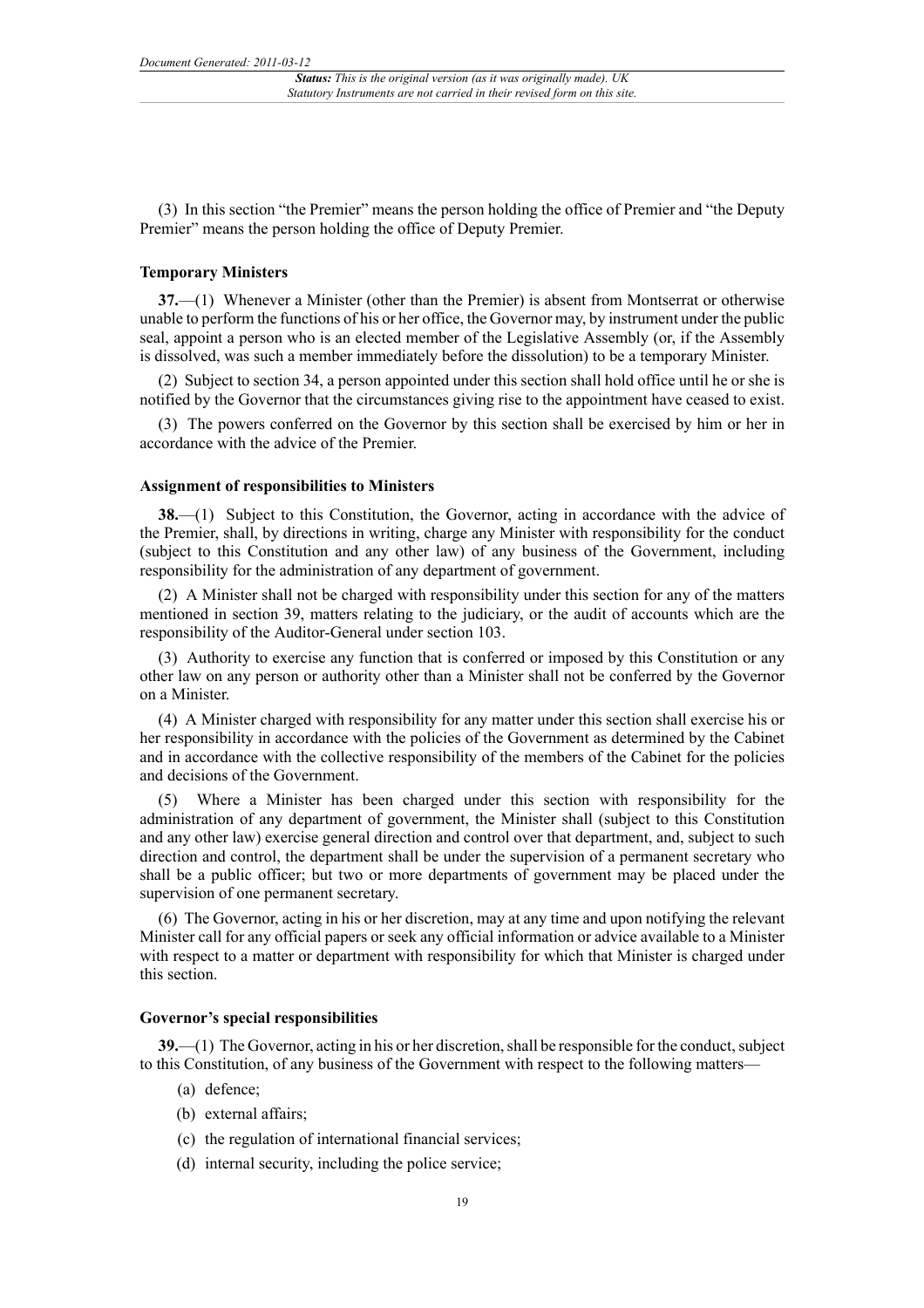(e) the functions conferred on the Governor by this Constitution or any other law in relation to the public service;

and the Governor shall keep the Premier fully informed concerning the general conduct of these matters, and the Premier may request information in respect of any particular matter.

(2) The Governor, acting after consultation with the Premier, may assign to a member of the Cabinet responsibility for the conduct on behalf of the Governor of any business in the Legislative Assembly with respect to any of the matters mentioned in subsection (1); but in the absence of such assignment the Deputy Governor shall conduct any such business on behalf of the Governor in the Assembly.

(3) The Governor, acting in his or her discretion, may by directions in writing delegate, with the prior approval of a Secretary of State, to the Premier or any other Minister designated by the Premier, such responsibility for any matter mentioned in subsection  $(1)(a)$ ,  $(b)$ ,  $(c)$  and  $(d)$  as the Governor may think fit on such conditions as he or she may impose.

(4) Notwithstanding subsection (3), and without prejudice to any authority previously granted by or on behalf of a Secretary of State, the Governor shall by directions in writing delegate to a Minister responsibility for the conduct within Caribbean regional organisations of external affairs affecting Montserrat, and other Caribbean regional affairs of interest to or affecting Montserrat, on the terms and conditions set out in those directions.

(5) In the event of any disagreement regarding the exercise of any delegated responsibility under subsection (4) or regarding the terms and conditions referred to in that subsection, the matter shall be referred to a Secretary of State whose decision on the matter shall be final and whose directions shall be complied with.

(6) Where the Governor, acting in his or her discretion, determines that the exercise of any function conferred on any other person or authority (other than the Legislative Assembly) would involve or affect any matter mentioned in subsection (1), the Governor may, acting in his or her discretion, give directions as to the exercise of that function, and the person or authority concerned shall exercise the function in accordance with those directions.

(7) Before exercising any function with respect to any matter mentioned in subsection (1)(a), (b), (c) and (d), the Governor shall consult the Cabinet but may act against any advice given to him or her by the Cabinet; but the Governor shall not be obliged to consult the Cabinet in any case in which, in his or her judgement—

- (a) it is in the public interest that he or she should act without consulting the Cabinet;
- (b) the matters to be decided are too trivial to require the advice of the Cabinet; or
- (c) the matters to be decided are too urgent to admit the Governor obtaining the advice of the Cabinet by the time within which it may be necessary for him or her to act.

(8) The question of whether a matter falls within the scope of subsection (1) shall be determined by the Governor acting in his or her discretion.

### **Oaths or affirmations**

**40.** Every member of the Cabinet appointed under section 33 or 37 shall, before assuming the functions of his or her office, make before the Governor oaths or affirmations of allegiance and for the due execution of that office in the forms set out in the Schedule.

# **Summoning of Cabinet**

**41.** The Cabinet shall not be summoned except by the authority of the Governor, acting in his or her discretion; but the Governor shall summon the Cabinet if the Premier so requests.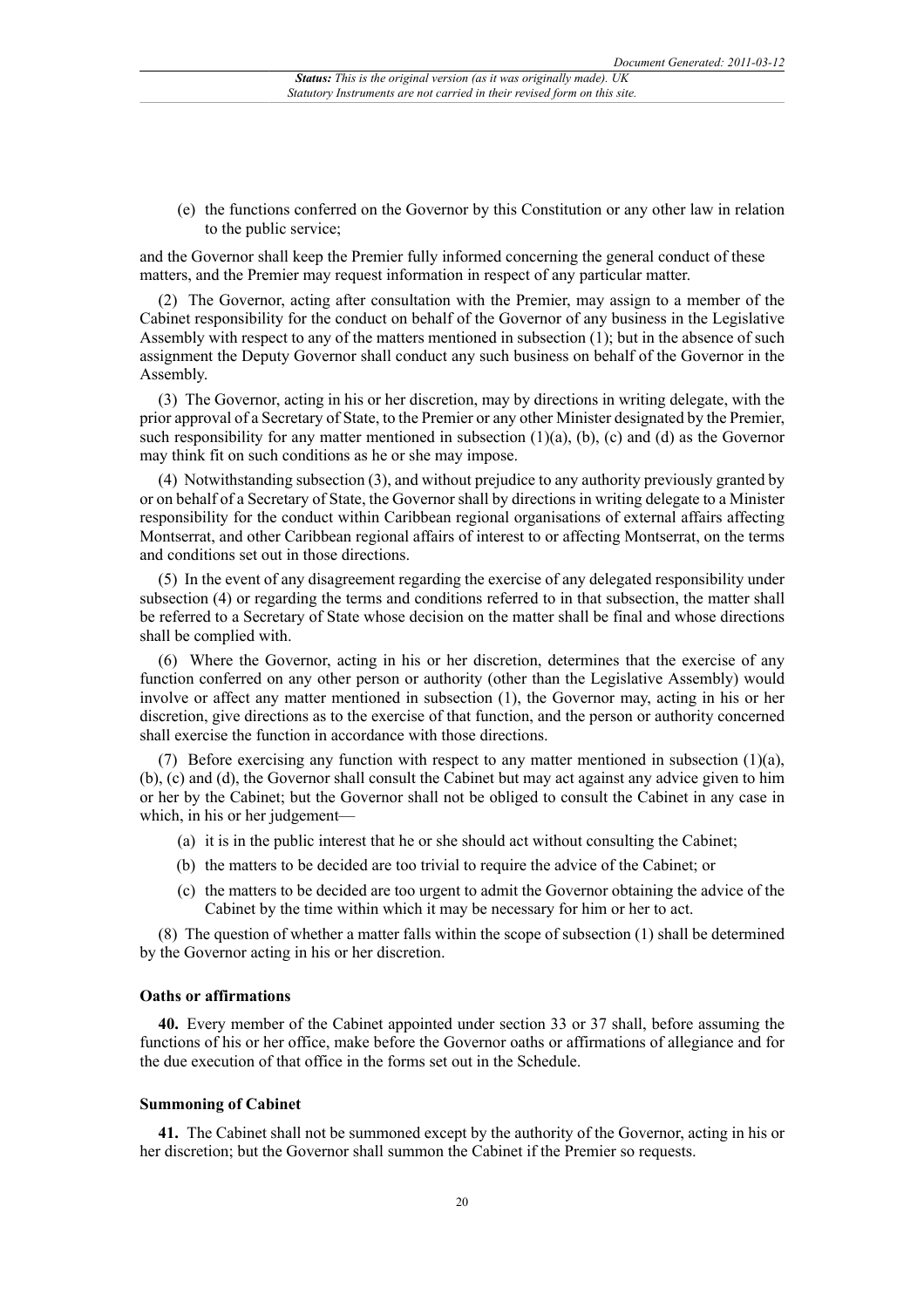#### **Proceedings in Cabinet**

**42.**—(1) The Governor shall, so far as is practicable, attend and preside at meetings of the Cabinet.

(2) In the absence of the Governor there shall preside at any meeting of the Cabinet either the Premier or, in the absence of the Premier, such other Minister as the Governor, acting after consultation with the Premier, may appoint.

(3) No business shall be transacted at any meeting of the Cabinet unless there are at least three members present, of whom two are Ministers.

(4) Subject to subsection (3), the Cabinet shall not be disqualified for the transaction of business by reason of any vacancy in its membership, and the validity of the transaction of business in the Cabinet shall not be affected by reason only of the fact that some person who was not entitled to do so took part in its proceedings.

### **Summoning of persons to Cabinet**

**43.** The Governor, acting after consultation with the Premier, may summon any person to a meeting of the Cabinet whenever, in his or her opinion, the business before the Cabinet renders the presence of that person desirable.

#### **Parliamentary Secretaries**

**44.**—(1) The Governor, acting in accordance with the advice of the Premier, may appoint by instrument under the public seal up to two Parliamentary Secretaries from among the elected members of the Legislative Assembly, to provide assistance to the Ministers.

(2) A Parliamentary Secretary shall vacate his or her office—

- (a) if he or she resigns it by writing under his or her hand addressed to and received by the Governor;
- (b) if he or she ceases to be a member of the Legislative Assembly for any reason other than a dissolution of the Assembly;
- (c) if he or she is required by virtue of section 53(4) to cease perform his or her functions as a member of the Legislative Assembly;
- (d) if he or she is not an elected member of the Legislative Assembly on the date of its first sitting after a general election;
- (e) whenever a Premier is appointed; or
- (f) if his or her appointment is revoked by the Governor, acting in accordance with the advice of the Premier, by instrument under the public seal.

#### **National Advisory Council**

**45.**—(1) There shall be a National Advisory Council for Montserrat ("the Council"), which shall consist of—

- (a) the Governor, as Chairman;
- (b) the Premier;
- (c) one other Minister appointed in writing by the Governor, acting in accordance with the advice of the Premier;
- (d) the Attorney-General;
- (e) the Financial Secretary; and
- (f) subject to section 61(6), the Leader of the Opposition.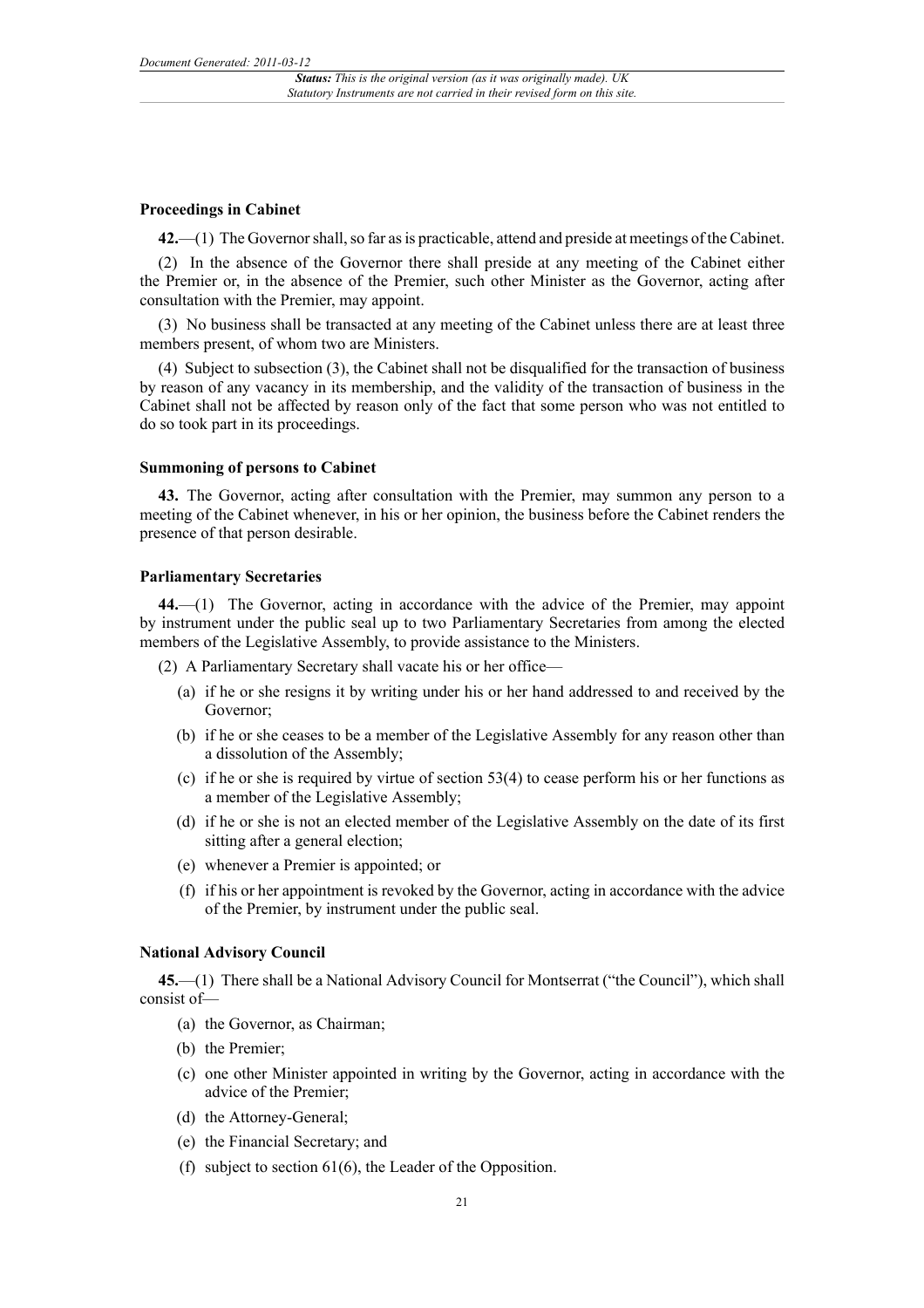(2) The quorum for any meeting of the Council shall consist of at least three members and shall include the Chairman and at least one Minister.

(3) A Minister appointed under subsection  $(1)(c)$  shall vacate his or her seat on the Council if—

- (a) his or her office becomes vacant under section 34; or
- (b) the Governor so directs in writing, acting in accordance with the advice of the Premier.

(4) The purpose of the Council is to make recommendations to, or advise, the Governor on—

- (a) the matters mentioned in section  $39(1)(a)$ , (b) and (d); and
- (b) the exercise of the Governor's functions and powers during a period of public emergency as defined in section 21(1);

but the Governor shall not be obliged to act in accordance with the recommendations or advice of the Council.

(5) The Governor, acting in his or her discretion, may summon a meeting of the Council whenever he or she considers it desirable to do so, and shall summon such a meeting whenever the Premier or the Cabinet so requests.

(6) The Council may consult with persons or authorities other than members of the Council, and may invite any Minister or summon any other person to any of its meetings, whenever the business before the Council renders such consultation or the presence of that Minister or other person desirable.

(7) Subject to this section, the Council may regulate its own procedure.

# **Director of Public Prosecutions**

**46.**—(1) There shall be a Director of Public Prosecutions for Montserrat, whose office shall be a public office.

(2) The Director of Public Prosecutions shall have power, in any case in which he or she considers it desirable to do so—

- (a) to institute and undertake criminal proceedings against any person before any court in respect of any offence against any law in force in Montserrat;
- (b) to take over and continue any such criminal proceedings that have been instituted by any other person or authority; and
- (c) to discontinue at any stage before judgment is delivered any such criminal proceedings instituted or undertaken by himself or herself or by any other person or authority.

(3) The powers of the Director of Public Prosecutions under subsection (2) may be exercised by him or her in person or by officers subordinate to him or her acting under and in accordance with his or her general or special instructions.

(4) The powers conferred on the Director of Public Prosecutions by subsection (2)(b) and (c) shall be vested in him or her to the exclusion of any other person or authority; but where any other person or authority has instituted criminal proceedings, nothing in this subsection shall prevent the withdrawal of those proceedings by or at the instance of that person or authority at any stage before the person against whom the proceedings have been instituted has been charged before the court.

(5) For the purposes of this section, any appeal from any determination in any criminal proceedings before any court, or any case stated or question of law reserved for the purpose of any such proceedings, to any other court or to Her Majesty in Council shall be deemed to be part of those proceedings.

(6) In the exercise of the powers conferred on him or her by this section and section 73(2) the Director of Public Prosecutions shall not be subject to the direction or control of any other person or authority.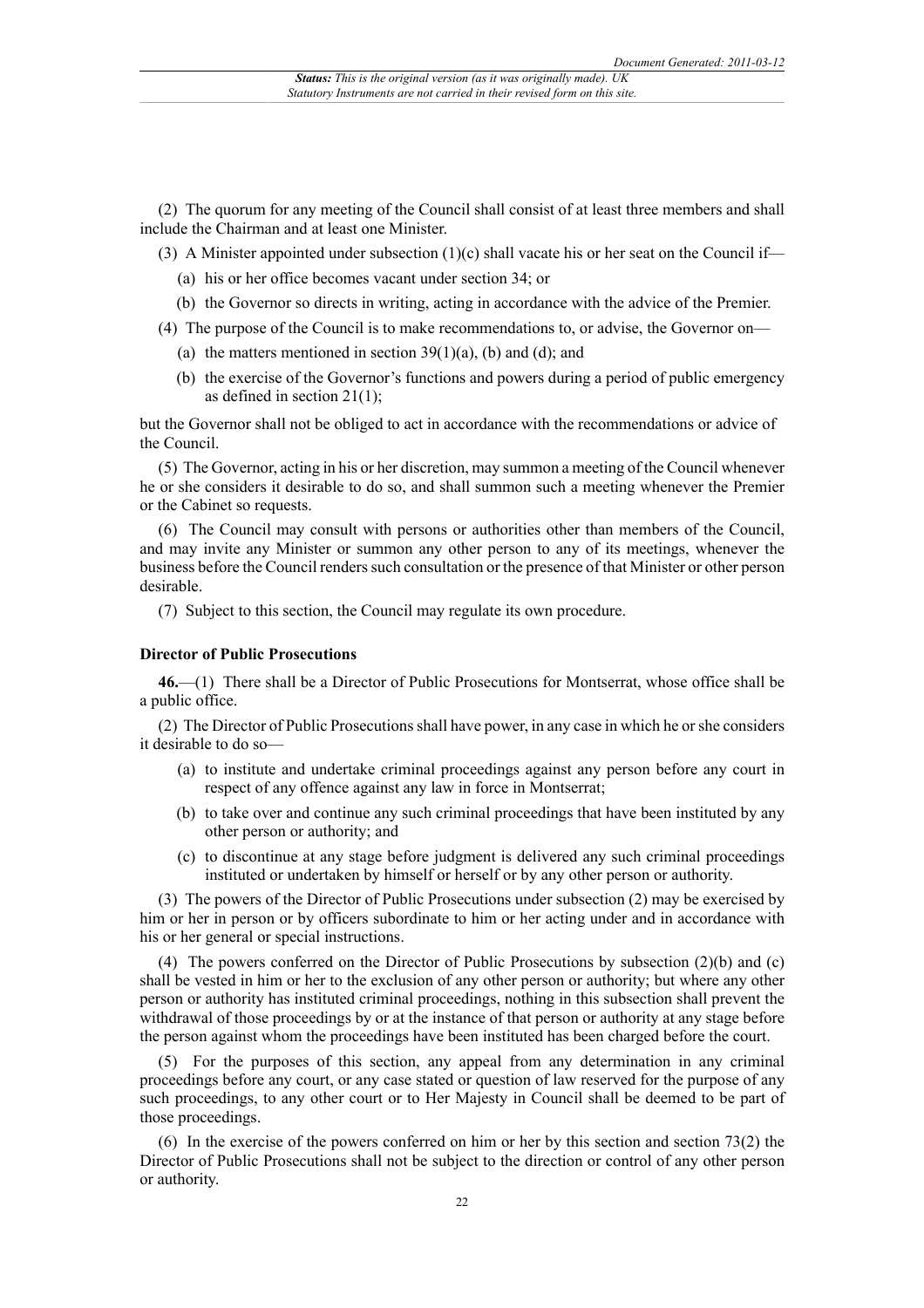(7) During any period when the office of Director of Public Prosecutions is vacant, the Attorney-General shall perform the functions of that office.

# PART IV

# THE LEGISLATURE

# **Constitution of Legislature**

**47.** There shall be a Legislature in and for Montserrat, which shall consist of Her Majesty and a Legislative Assembly.

#### **The Legislative Assembly**

**48.**—(1) The Legislative Assembly shall consist of nine elected members and two *ex officio* members, namely the Attorney-General and the Financial Secretary.

(2) The Legislature may by law increase the number of elected members of the Legislative Assembly; but no such law shall come into force—

- (a) if the additional member or members are not to be elected from an existing electoral district or districts, unless a Bill providing for the electoral districts and their boundaries to take account of the additional member or members in accordance with section 79 has been passed; and
- (b) until the dissolution of the Legislative Assembly next following the enactment of such law.

#### **Elected members**

**49.** The elected members of the Legislative Assembly shall be persons qualified for election in accordance with section 51, and shall be elected in the manner provided by law.

# **Attendance by Deputy Governor and other public officers at meetings of Legislative Assembly**

**50.**—(1) The Deputy Governor may attend and take part in the proceedings of the Legislative Assembly but shall not thereby become a member of the Assembly and shall not have the right to vote in the Assembly.

(2) The Speaker, acting in his or her discretion, may summon to the Legislative Assembly any other public officer when in the opinion of the Speaker the business before the Assembly renders the presence of such officer desirable.

(3) Any public officer so summoned shall be entitled to take part in the proceedings of the Legislative Assembly relating to the matter in respect of which he or she was summoned, but he or she shall not thereby become a member of the Assembly and shall not have the right to vote in the Assembly.

#### **Qualifications for elected membership**

**51.**—(1) Subject to section 52, only a person described in subsection (2) is qualified to be elected as an elected member of the Legislative Assembly providing the requirements of subsection (3) are satisfied.

(2) The person referred to in subsection (1) is a person—

(a) who is a Montserratian by virtue of section  $107(2)(a)$  or  $107(2)(b)(ii)$ ; and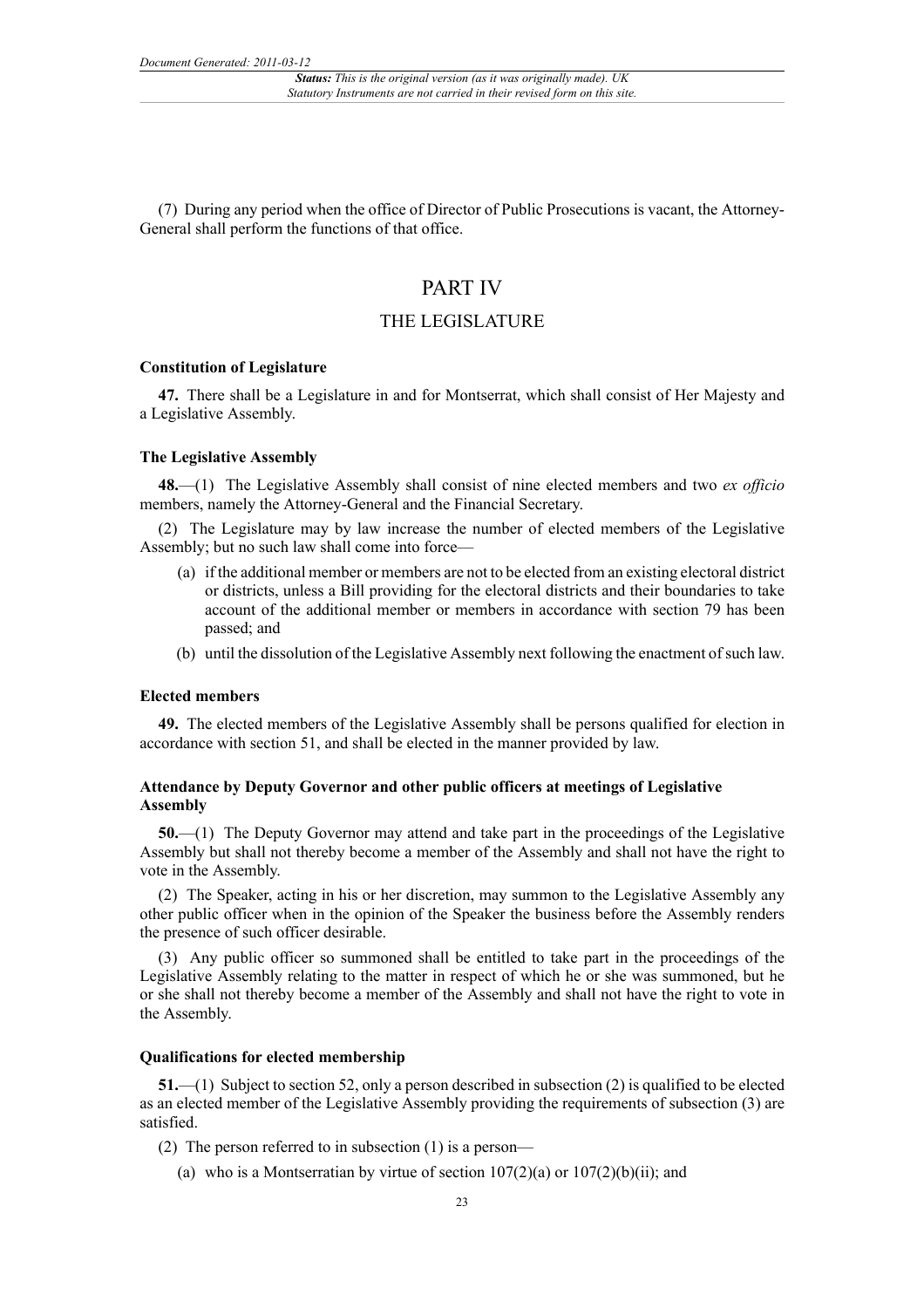- (b) who was born of a father or mother who at the time of the birth was a Montserratian by virtue of section  $107(2)(a)$  or  $107(2)(b)(ii)$ .
- (3) The requirements referred to in subsection (1) are that the person must—
	- (a) have attained the age of 21 years;
	- (b) be a registered voter; and
	- (c) have been in Montserrat for at least twelve months during the five years immediately preceding the date of his or her nomination for election.

#### **Disqualifications for elected membership**

**52.**—(1) No person shall be qualified to be elected as a member of the Legislative Assembly who—

- (a) is, by virtue of his or her own act, under any acknowledgement of allegiance, obedience or adherence to a foreign power or state and has not formally renounced it before the expiration of ten days after his or her nomination for election;
- (b) holds or is acting in any public office, in the office of a judge of the High Court or of the Court of Appeal, or in the office of Magistrate;
- (c) has been adjudged or otherwise declared bankrupt under any law in force in any country and has not been discharged;
- (d) is a party to, or a partner in a firm or a director or manager of a company which is a party to, any contract with the Government and has not before the expiration of ten days after his or her nomination for election delivered a notice to the Electoral Commission setting out the nature of such contract and his or her interest, or the interest of such firm or company, in it;
- (e) is a person certified to be insane or otherwise adjudged to be of unsound mind under any law in force in Montserrat;
- (f) subject to subsection (2), is serving a sentence of imprisonment (by whatever name called) exceeding twelve months imposed on him or her by a court of law in any country or substituted by competent authority for some other sentence imposed on him or her by such a court, or is under such a sentence of imprisonment the execution of which has been suspended;
- (g) is disqualified for membership of the Assembly by virtue of any law in force in Montserrat relating to offences connected with elections; or
- (h) is disqualified for election by any law in force in Montserrat by reason of his or her holding, or acting in, any office the functions of which involve—
	- (i) any responsibility for, or in connection with, the conduct of any election; or
	- (ii) any responsibility for the compilation or revision of any electoral register for the purpose of any election.
- (2) For the purposes of subsection  $(1)(f)$ 
	- (a) two or more sentences of imprisonment that are required to be served consecutively shall be regarded as separate sentences if none of those sentences exceeds twelve months, but if any one of such sentences exceeds that term they shall be regarded as one sentence; and
	- (b) no account shall be taken of a sentence of imprisonment imposed as an alternative to or in default of the payment of a fine.

The Electoral Commission shall forthwith publish any notice delivered to it under subsection  $(1)(d)$  in such manner as it considers effective for the purpose of informing the electorate before the date of election.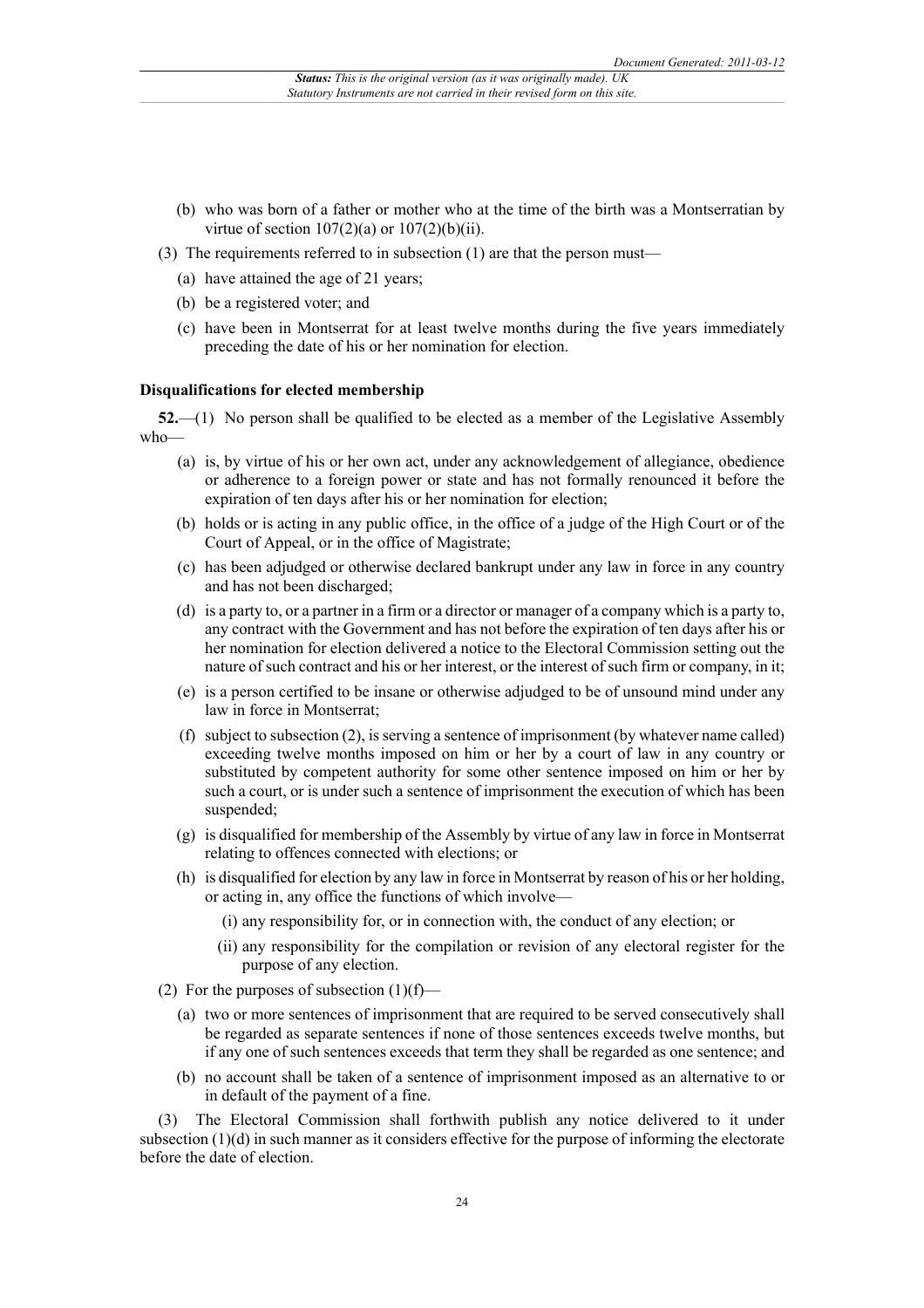#### **Tenure of office of elected members**

**53.**—(1) Every elected member of the Legislative Assembly shall vacate his or her seat in the Assembly at the next dissolution of the Assembly after his or her election.

(2) Notwithstanding that a member of the Legislative Assembly has vacated his or her seat by virtue of subsection (1), every such member shall be entitled to continue receiving the benefits and privileges of a member until the polling day for election to a new Legislative Assembly, but such benefits and privileges shall cease if the member fails to win a seat at the general election.

(3) An elected member of the Legislative Assembly shall also vacate his or her seat in the Assembly—

- (a) if he or she resigns it by writing under his or her hand addressed to and received by the Governor;
- (b) if he or she is absent from the sittings of the Assembly for such period and in such circumstances as may be prescribed in Standing Orders;
- (c) if he or she ceases to be qualified in accordance with section 51;
- (d) if any circumstances arise that, if he or she were not a member of the Assembly, would cause him or her to be disqualified for election as such by virtue of section  $52(1)(a)$ , (b), (c), (e), (g) or (h); or
- (e) if he or she becomes a party to any contract with the Government, or if any firm in which he or she is a partner, or any company of which he or she is a director or manager, becomes a party to any such contract, or if he or she becomes a partner in a firm, or a director or manager of a company, which is a party to any such contract, and he or she has not disclosed to the Assembly within ten days the nature of such contract and his or her interest, or the interest of such firm or company, in it.

(4) Subject to subsection (6), if any elected member of the Legislative Assembly is sentenced by a court of law in any country to imprisonment (by whatever name called) for a term exceeding twelve months, he or she shall forthwith cease to perform his or her functions as a member of the Assembly and his or her seat in the Assembly shall become vacant at the expiration of a period of 30 days thereafter.

(5) The Governor, acting in his or her discretion, may, at the request of the member, from time to time extend the period of 30 days referred to in subsection (4) for further periods of 30 days to enable the member to pursue any appeal in respect of his or her conviction or sentence; but extensions of time exceeding in the aggregate 330 days shall not be given without the approval, signified by resolution, of the Legislative Assembly.

(6) If at any time before the member vacates his or her seat under subsection (4) he or she is granted a free pardon or his or her conviction is set aside or his or her sentence is reduced to a term of imprisonment of twelve months or less or a punishment other than imprisonment is substituted, the seat of that member shall not become vacant under subsection (4) and he or she may resume the performance of his or her functions as a member.

- (7) For the purposes of subsections (4) and (6)—
- (i) where a person is sentenced to two or more terms of imprisonment that are required to be served consecutively each of those terms shall be regarded as a separate term of imprisonment; and
- (ii) no account shall be taken of a sentence of imprisonment imposed as an alternative to or in default of the payment of a fine.

#### **Validity of proceedings**

**54.** Subject to section 65, the Legislative Assembly shall not be disqualified for the transaction of business by reason of any vacancy in its membership, and the validity of the transaction of business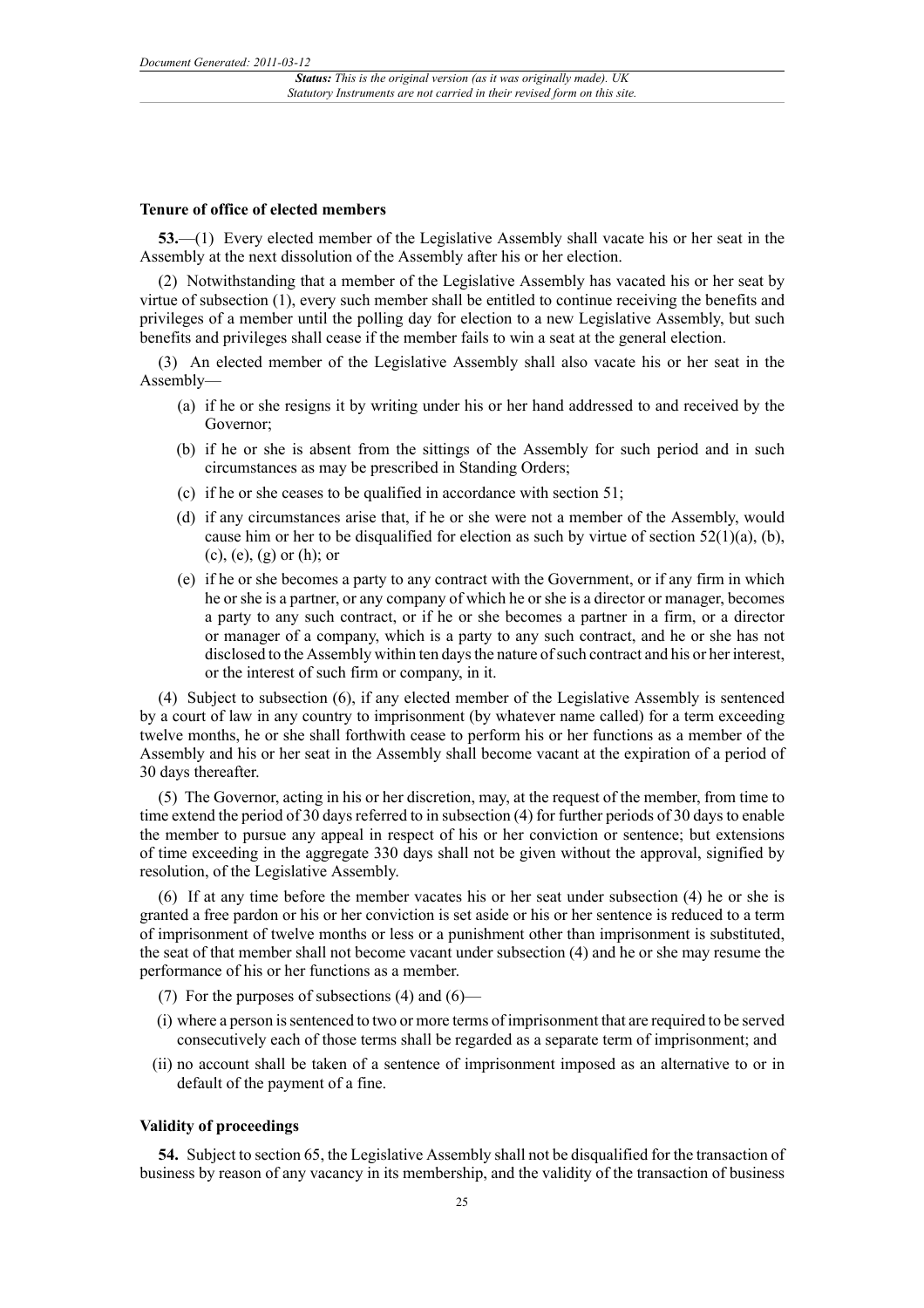in the Assembly shall not be affected by reason only of the fact that some person who was not entitled to do so sat or voted in the Assembly or otherwise took part in its proceedings.

#### **Determination of questions as to membership**

**55.** Any question whether—

- (a) any person has been validly elected as a member of the Legislative Assembly; or
- (b) any elected member of the Assembly has vacated his or her seat in the Assembly or is required by virtue of section 53(4) to cease to perform his or her functions as a member,

shall be referred to and determined by the High Court in accordance with any law in force in Montserrat and, subject to any such law, in accordance with any directions given by the Chief Justice.

### **Filling of vacancies**

**56.** Whenever the seat of an elected member of the Legislative Assembly becomes vacant the vacancy shall be filled by election in the manner provided by law.

# **Temporary members**

**57.**—(1) Whenever one of the *ex officio* members of the Legislative Assembly is absent from Montserrat or is performing the functions of the office of Governor, a person may be appointed by the Governor, by instrument under the public seal, to be a temporary member of the Assembly.

(2) Where an appointment is made under this section—

- (a) the person appointed shall be a person holding a public office;
- (b) subject to subsection (4), he or she shall hold his or her appointment during Her Majesty's pleasure; and
- (c) so long as his or her appointment shall subsist this Constitution shall, subject to subsection (4), apply to him or her as if he or she were an *ex officio* member of the Legislative Assembly.

(3) The Governor shall forthwith report to Her Majesty through a Secretary of State every appointment made under this section.

(4) An appointment made under this section may be revoked by the Governor by instrument under the public seal and shall in any case cease to have effect if the person appointed is notified by the Governor that the circumstances giving rise to the appointment have ceased to exist.

(5) In the exercise of the powers conferred on him or her by this section the Governor shall act in his or her discretion.

#### **Sessions and meetings of Legislative Assembly**

**58.**—(1) The sessions of the Legislative Assembly shall be held at such times and places as the Speaker may appoint by proclamation published in the *Gazette*; but there shall be at least one session in every year, and a session shall be held within one month after every general election at such time and place as the Governor may appoint by proclamation so published.

(2) When the Legislative Assembly is in session, the Speaker may call meetings of the Assembly from time to time and, if no meeting has been called sooner, shall call a meeting within two months of the previous meeting except during the month designated by the Assembly by resolution as the recess.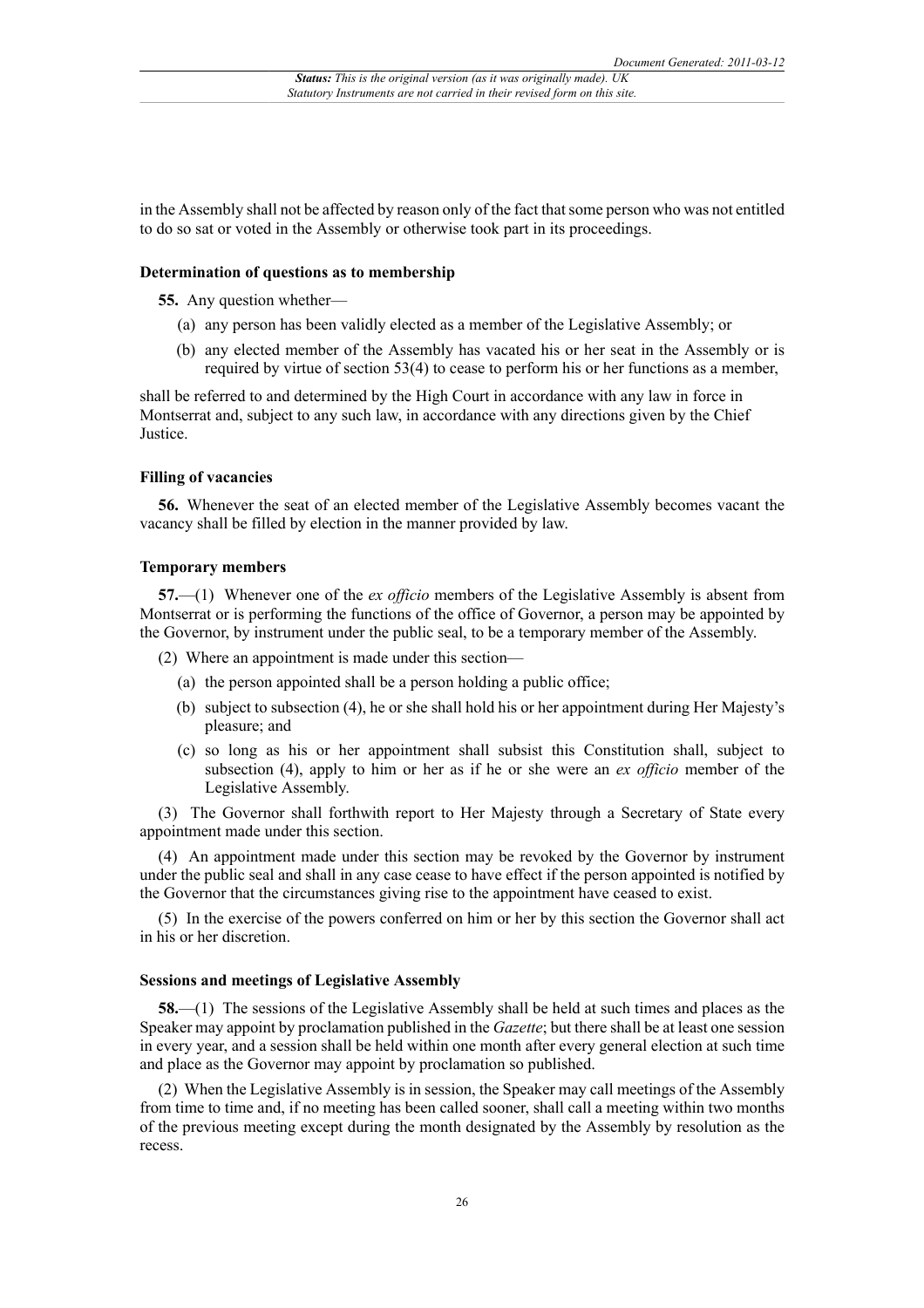#### **Speaker and Deputy Speaker**

**59.**—(1) When the Legislative Assembly first meets after any general election and before it proceeds to the despatch of any other business, it shall elect a person to be the Speaker of the Assembly.

(2) If the office of Speaker falls vacant for any reason other than a dissolution of the Legislative Assembly, the Assembly shall, as soon as practicable, elect another person to that office.

(3) The Speaker shall be elected from among the elected members of the Legislative Assembly who are not members of the Cabinet, or from among persons who are not members of the Assembly; but no person shall be elected as Speaker if—

- (a) he or she is not qualified in accordance with section 51; or
- (b) he or she is a person disqualified for election as an elected member of the Assembly by virtue of any provision of section 52(1) other than paragraph (d).

(4) When the Legislative Assembly first meets after any general election and before it proceeds to the despatch of any other business except the election of the Speaker, it shall elect a member of the Assembly who is not a member of the Cabinet to be Deputy Speaker of the Assembly.

(5) If the office of Deputy Speaker falls vacant for any reason other than a dissolution of the Legislative Assembly, the Assembly shall, as soon as practicable, elect another such member to that office.

(6) A person shall vacate the office of Speaker or Deputy Speaker—

- (a) on a dissolution of the Legislative Assembly; but a person so vacating the office of Speaker shall be entitled to continue receiving the benefits and privileges of that office until another person is elected to that office;
- (b) if he or she announces his or her resignation from his or her office to the Assembly or if by writing under his or her hand addressed to the Assembly and received by the Clerk of the Assembly he or she resigns that office; or
- (c) if he or she becomes a member of the Cabinet.
- (7) A person shall also vacate the office of Speaker—
	- (a) if he or she ceases to be qualified in accordance with section 51;
	- (b) if any circumstances arise that would cause him or her to be disqualified for election as an elected member of the Legislative Assembly by virtue of any provision of section 52(1) other than paragraph (d);
	- (c) on the expiration of a period of 30 days from the date of his or her election if he or she was at that date a party to, or a partner in a firm or a director or manager of a company which is a party to, any contract with the Government and if, before the expiration of that period, he or she has not disclosed to the Assembly the nature of such contract and his or her interest, or the interest of such firm or company, in it, and the Assembly has not exempted him or her from vacating his or her office under this paragraph:
	- (d) if any circumstances arise that, if he or she is or were an elected member, would cause him or her to vacate his or her seat under section 53(3)(e); or
	- (e) if a motion of no confidence in the Speaker receives in the Legislative Assembly the votes of at least two-thirds of all the elected members of the Assembly.

(8) A person shall also vacate the office of Deputy Speaker if he or she ceases to be a member of the Legislative Assembly for any reason other than a dissolution of the Assembly.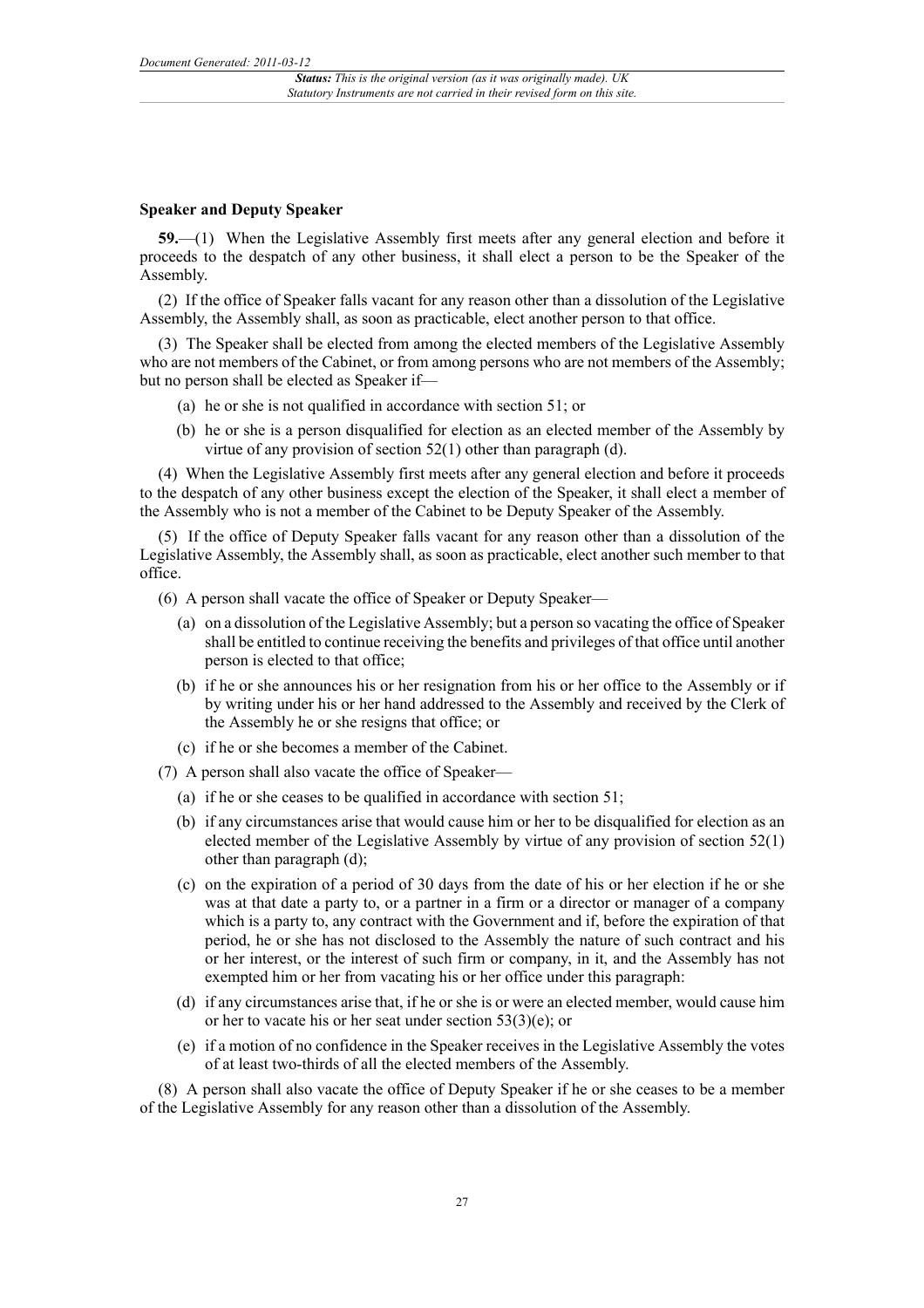#### **Presiding in Legislative Assembly**

**60.**—(1) The Speaker or, in his or her absence, the Deputy Speaker or, if they are both absent, a member of the Legislative Assembly (not being a member of the Cabinet) elected by the Assembly for that sitting shall preside at each sitting of the Assembly.

(2) References in this section to circumstances in which the Speaker or Deputy Speaker is absent include references to circumstances in which the office of Speaker or Deputy Speaker is vacant.

#### **Leader of the Opposition**

**61.**—(1) There shall be a Leader of the Opposition who shall be appointed by the Governor by instrument under the public seal.

(2) The Governor shall appoint as Leader of the Opposition the member of the Legislative Assembly who in the judgement of the Governor is best able to command the support of the members of the Assembly in opposition to the Government.

(3) If at any time between the polling in a general election and the next following dissolution of the Legislative Assembly the Governor is satisfied that, if the office of the Leader of the Opposition were then vacant, he or she would in accordance with subsection (2) appoint to that office a person other than the person then holding it, the Governor shall revoke the appointment of the Leader of the Opposition.

(4) The office of the Leader of the Opposition shall also become vacant—

- (a) if for any reason other than a dissolution of the Legislative Assembly the holder of that office ceases to be a member of the Assembly; or
- (b) if the holder of that office is appointed as a Minister.

(5) In the exercise of the functions conferred on him or her by this section the Governor shall act in his or her discretion.

(6) If at any time the Governor is unable to appoint a person as Leader of the Opposition in accordance with this section, then, during any period while there is no Leader of the Opposition—

- (a) the Governor may exercise in his or her discretion any function which this Constitution requires the Governor to exercise in accordance with the advice of, or after consultation with, the Leader of the Opposition; and
- (b) the National Advisory Council shall be deemed to be validly constituted notwithstanding the absence of a Leader of the Opposition.

#### **Governor's right to address Legislative Assembly**

**62.** The Governor shall have the right to address the Legislative Assembly.

#### **Standing Committees**

**63.**—(1) The Legislative Assembly shall establish at least two Standing Committees of the Assembly, each of which shall be charged with responsibility for monitoring the conduct of business of the Government for which responsibility has been assigned to a Minister under section 38; and one such Committee shall be charged with responsibility for monitoring the public accounts and shall be called the Public Accounts Committee.

(2) Each Standing Committee shall consist of members of the Legislative Assembly who are not members of the Cabinet, and at least one Committee shall be presided over by a member of the Assembly in opposition to the Government (if there is any such member).

(3) Each Standing Committee shall have power—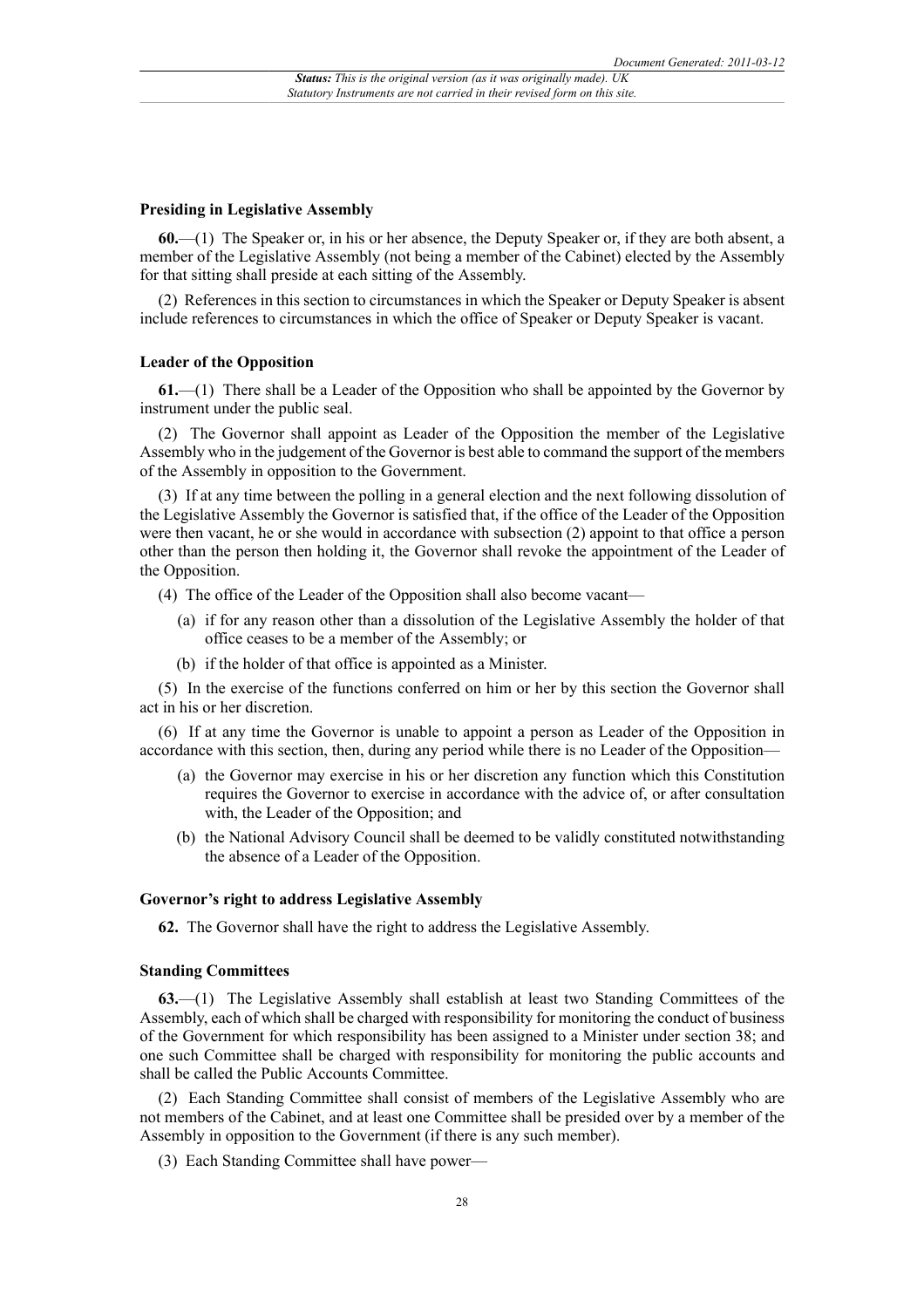- (a) to summon any Minister, or any public officer of a department of government for which a Minister is responsible, to appear before it;
- (b) subject to any law in force in Montserrat or to Standing Orders, to require any person so summoned to answer questions and provide information about the conduct of business of the Government by the Minister or department concerned.

(4) Each Standing Committee shall report on its activities to the Legislative Assembly as often as may be deemed necessary but at least annually.

(5) The Legislative Assembly shall publish reports submitted to it under subsection (4).

(6) Subject to this section, Standing Orders shall provide for the composition and functions of, and proceedings and conduct of business before, Standing Committees.

# **Oaths or affirmations of members**

**64.** No member of the Legislative Assembly shall be permitted to take part in the proceedings of the Assembly (other than proceedings necessary for the purpose of this section) until he or she has made and subscribed before the Assembly oaths or affirmations of allegiance and for the due execution of his or her office in the forms set out in the Schedule; but the election of the Speaker and Deputy Speaker may take place before the members of the Assembly have made such oaths or affirmations.

# **Quorum**

**65.**—(1) If at any sitting of the Legislative Assembly any member who is present draws the attention of the person presiding at the sitting to the absence of a quorum and, after such interval as may be prescribed in Standing Orders, the person presiding at the sitting ascertains that a quorum of the Assembly is still not present the Assembly shall be adjourned.

(2) A quorum of the Legislative Assembly shall consist of six members besides the person presiding at the sitting.

# **Voting**

**66.**—(1) Subject to subsection (2) and to sections  $34(1)$ ,  $59(7)(e)$  and  $114(2)$ , all questions proposed for decision in the Legislative Assembly shall be determined by a majority of the votes of the members present and voting.

(2) The person presiding shall not vote unless on any question the votes are equally divided, in which case he or she shall have and may exercise a casting vote; but where the motion before the Legislative Assembly is that it should declare a lack of confidence in the Government, the Speaker shall not have a casting vote.

#### **Prorogation and dissolution**

**67.**—(1) The Governor, acting in accordance with the advice of the Premier, may at any time, by proclamation published in the *Gazette*, prorogue the Legislative Assembly.

(2) The Governor, acting after consultation with the Premier, may at any time, by proclamation published in the *Gazette*, dissolve the Legislative Assembly.

(3) The Governor shall dissolve the Legislative Assembly at the expiration of five years from the date of the first sitting of the Assembly after any general election unless it has been sooner dissolved.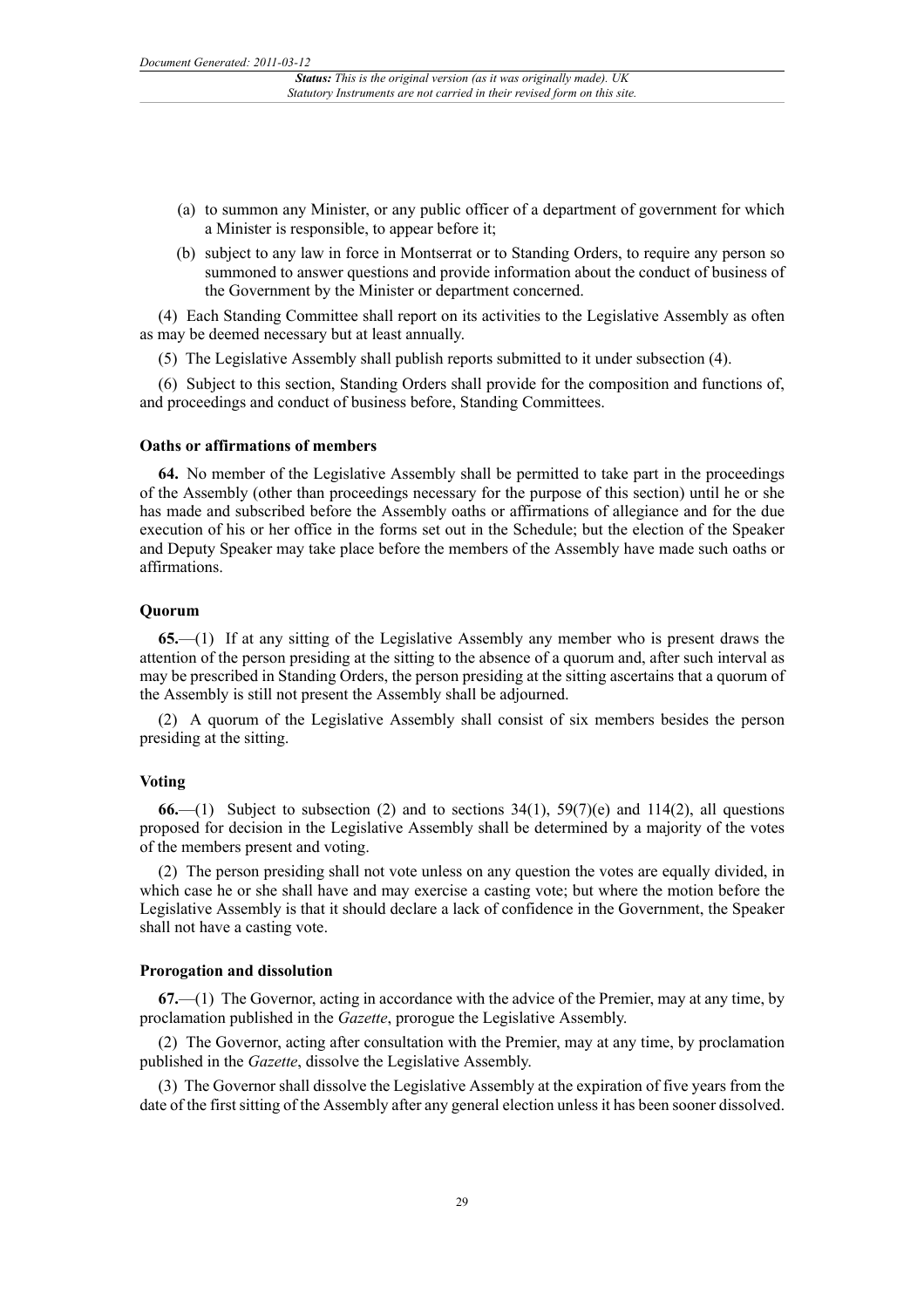#### **Recalling dissolved Legislative Assembly in case of emergency**

**68.** If, between a dissolution of the Legislative Assembly and the next ensuing general election, an emergency arises of such a nature that, in the opinion of the Governor, it is necessary for the Assembly to be recalled, the Governor may, acting after consultation with the Premier, summon the Assembly that has been dissolved, and that Assembly shall thereupon be deemed (except for the purposes of section 69) not to have been dissolved, but shall be deemed (except as aforesaid) to be dissolved on the date on which the next ensuing general election is held.

#### **General elections**

**69.** A general election for the elected members of the Legislative Assembly shall be held at such time within three months, but not less than 21 days, after every dissolution of the Assembly as the Governor shall appoint by proclamation published in the *Gazette*.

# **Introduction of Bills, motions and petitions**

**70.**—(1) Subject to this Constitution and to Standing Orders, any member of the Legislative Assembly may introduce any Bill or propose any motion for debate in, or may present any petition to, the Assembly, and the same shall be debated and disposed of according to Standing Orders.

(2) Except with the approval of the Cabinet signified by a Minister, the Legislative Assembly shall not—

- (a) proceed on any Bill (including any amendment to a Bill) which, in the opinion of the person presiding in the Assembly, would dispose of or charge any public revenue or public funds of Montserrat or alter any disposition of them or charge on them or impose, alter or repeal any rate, tax or duty;
- (b) proceed on any motion (including any amendment to a motion) the effect of which, in the opinion of the person presiding in the Assembly, is that provision should be made for any of those purposes; or
- (c) receive any petition which, in the opinion of the person presiding in the Assembly, requests that provision be made for any of those purposes.

#### **Power to make laws**

**71.** Subject to this Constitution, the Legislature shall have power to make laws for the peace, order and good government of Montserrat.

# **Standing Orders**

**72.** Subject to this Constitution, the Legislative Assembly may make, amend and revoke Standing Orders for the regulation and orderly conduct of its own proceedings and the despatch of business, and the passing, entitling and numbering of Bills and their presentation to the Governor for assent.

#### **Penalty for unauthorised persons sitting or voting**

**73.**—(1) Any person who sits or votes in the Legislative Assembly knowing or having reasonable grounds for knowing that he or she is not entitled to do so shall be liable to a penalty which shall be prescribed by law.

(2) The said penalty shall be recoverable by action in the High Court at the suit of the Director of Public Prosecutions.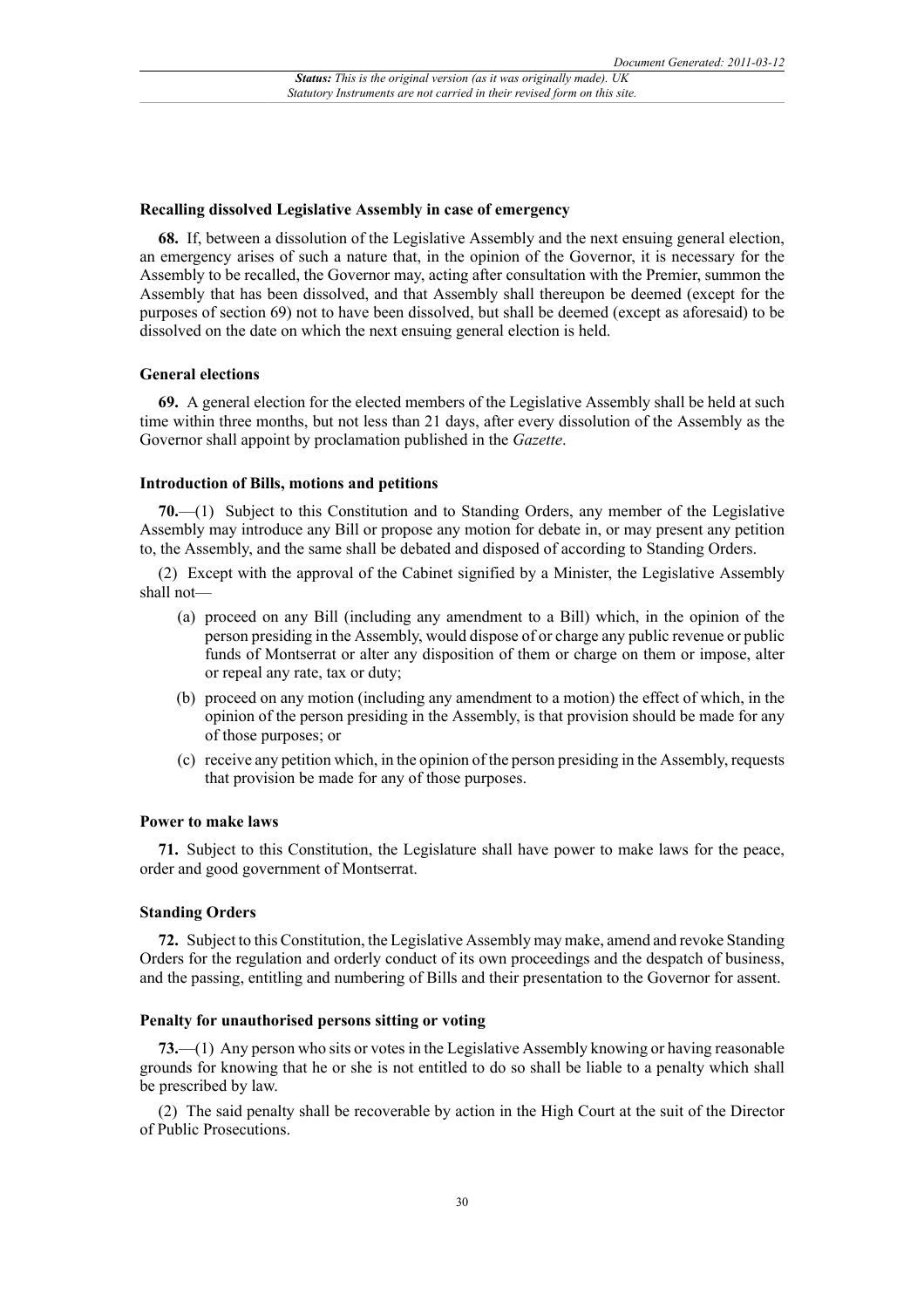# **Assent to Bills**

**74.**—(1) A Bill shall not become a law until either—

- (a) the Governor has assented to it in Her Majesty's name and on Her Majesty's behalf and has signed it in token of such assent; or
- (b) Her Majesty has given Her assent to it through a Secretary of State and the Governor has signified such assent by proclamation published in the *Gazette.*

(2) When a Bill is presented to the Governor for assent the Governor shall declare that he or she assents or refuses to assent to it or that he or she reserves the Bill for the signification of Her Majesty's pleasure; but, unless he or she has been authorised by a Secretary of State to assent to it, the Governor shall reserve for the signification of Her Majesty's pleasure any Bill which appears to him or her, acting in his or her discretion—

- (a) to be inconsistent with any international obligation of Her Majesty's Government in the United Kingdom;
- (b) to be likely to prejudice the Royal prerogative, or the efficiency of the judiciary, or to affect any of the matters mentioned in section 39; or
- (c) to be in any way repugnant to or inconsistent with this Constitution.

(3) A law assented to by the Governor shall come into force on the date on which such assent shall be given, unless it shall be enacted either in such law or in some other enactment that it shall come into force on some other date, in which case it shall come into force on that date.

(4) A Bill reserved for the signification of Her Majesty's pleasure shall become a law as soon as Her Majesty has given Her assent to it, through a Secretary of State, and such assent has been signified by proclamation published in the *Gazette;* and every such law shall come into force on the date of such proclamation, unless it shall be enacted either in such law or in some other enactment that it shall come into force on some other date, in which case it shall come into force on that date.

# **Words of enactment**

—

**75.** In every Bill presented to the Governor for assent the words of enactment shall be as follows

"Be it enacted by The Queen's Most Excellent Majesty, by and with the advice and consent of the Legislative Assembly of Montserrat, and by the authority of the same as follows:–".

# **Disallowance of laws**

**76.**—(1) Any law assented to by the Governor may be disallowed by Her Majesty through a Secretary of State; but no law shall be disallowed until the expiration of a period notified by a Secretary of State to the Governor, who shall advise the Speaker of that period, in order to give the Legislative Assembly an opportunity to reconsider the law in question.

(2) Whenever any law has been disallowed by Her Majesty the Governor shall, as soon as practicable, cause notice of such disallowance to be published in the *Gazette* and the law shall be annulled with effect from the date of publication of that notice.

(3) Section 16(1) of the Interpretation Act 1978(**2**) shall apply to the annulment of any law under this section as it applies to the repeal of an Act of Parliament, save that any enactment repealed or amended in pursuance of that law shall have effect as from the date of the annulment as if that law had not been made.

**<sup>(2)</sup>** [1978 c. 30.](http://www.legislation.gov.uk/id/ukpga/1978/30)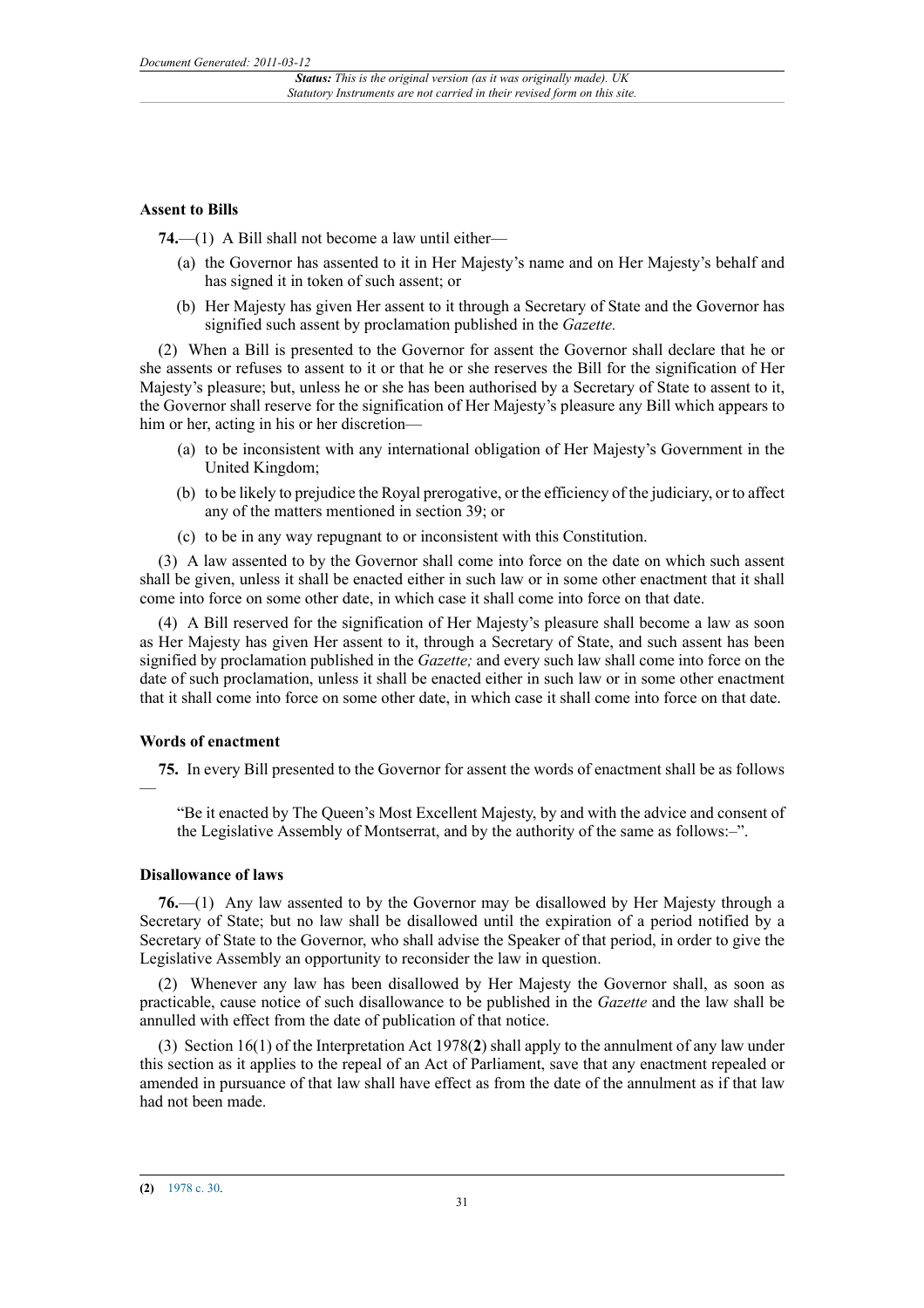#### **Privileges, immunities and powers of Legislative Assembly**

**77.** The Legislature may by law determine and regulate the privileges, immunities and powers of the Legislative Assembly and its members, but no such privileges, immunities or powers shall exceed those of the Commons House of Parliament of the United Kingdom or of its members.

# PART V

# ELECTORAL COMMISSION

#### **Establishment and functions of Electoral Commission**

**78.**—(1) There shall be an Electoral Commission for Montserrat.

(2) The Electoral Commission shall consist of—

- (a) a Chairman appointed by the Governor, acting in his or her discretion;
- (b) a member appointed by the Governor, acting in accordance with the advice of the Premier;
- (c) a member appointed by the Governor, acting in accordance with the advice of the Leader of the Opposition; and
- (d) a member to represent the public interest appointed by the Governor, acting after consultation with such representatives of civil society as the Governor, acting in his or her discretion, thinks appropriate.

(3) A person shall not be qualified to be appointed as a member of the Electoral Commission if he or she is a public officer.

- (4) The Chairman or other member of the Electoral Commission shall vacate his or her office—
	- (a) at the expiration of five years from the date of his or her appointment;
	- (b) if he or she becomes a public officer; or
	- (c) if the Governor, acting in his or her discretion, directs that he or she shall be removed from office for inability to discharge the functions of his or her office (whether arising from infirmity of body or mind or any other cause) or for misbehaviour.

(5) The Electoral Commission may regulate its own procedure and, with the consent of the Governor, acting in his or her discretion, may confer functions on any public officer or on any authority of the Government for the purpose of the discharge of its functions.

(6) The Electoral Commission may act notwithstanding any vacancy in its membership (including any vacancy not filled when appointments of members are first made) and its proceedings shall be valid even though some person who was not entitled to do so took part in them; but any decision of the Commission shall require the concurrence of not less than three of its members.

(7) The Electoral Commission shall—

- (a) have the functions conferred on it by sections  $52(3)$ ,  $79$ ,  $96(2)$  and  $114(1)$ ;
- (b) supervise elections in Montserrat in accordance with any law regulating the conduct of elections; and
- (c) have such other functions as may be prescribed by Act of the Legislature.

(8) An Act of the Legislature may make further provision, subject to this Constitution, for the functions and procedures of the Electoral Commission, and for the protection, privileges and remuneration of members of the Commission.

(9) In the exercise of its functions, the Electoral Commission shall not be subject to the direction or control of any other person or authority.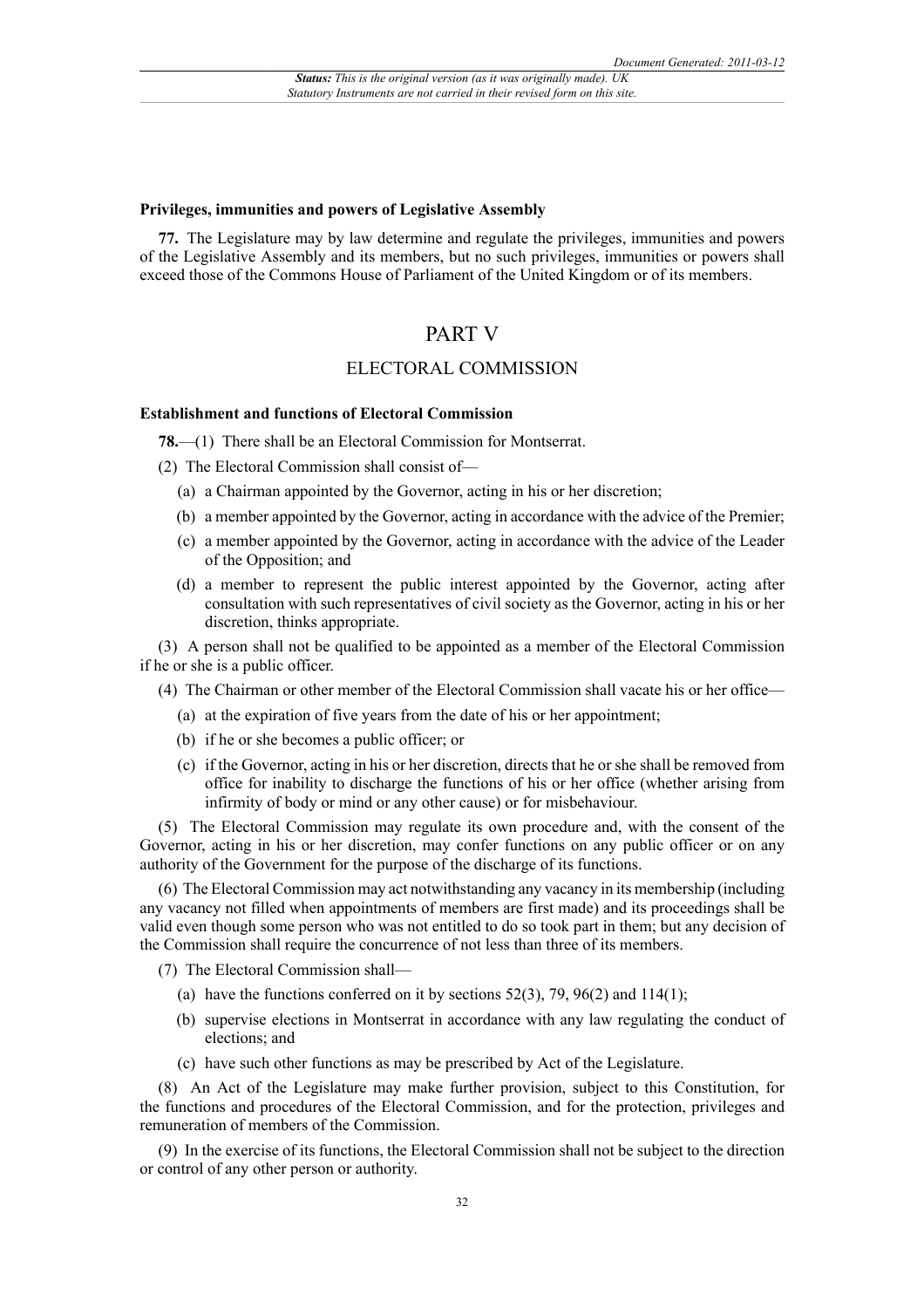# **Review and alteration of electoral districts**

**79.**—(1) Whenever—

- (a) the Legislative Assembly, by resolution; or
- (b) the Governor, acting after consultation with the Premier and the Leader of the Opposition,

so requests, the Electoral Commission shall review the electoral district or, if there is more than one, the boundaries of the electoral districts into which Montserrat is divided and, taking into account the changes or proposed changes, if any, in the number of electoral districts, shall submit a report to the Governor and the Legislative Assembly containing its recommendations for the establishment of, or any changes in, the boundaries of the electoral districts.

(2) In determining its recommendations in relation to more than one electoral district, the Electoral Commission shall seek to ensure that electoral districts contain, so far as is reasonably practicable, approximately equal numbers of persons qualified to be registered as electors under the law then in force in Montserrat; but the Commission may depart from this principle to such extent as it considers expedient in order to take into account—

- (a) the density of population and, in particular, the need to ensure adequate representation of sparsely populated areas;
- (b) the means of communication; and
- (c) geographical features and natural boundaries.

(3) As soon as may be after the Electoral Commission has submitted a report under this section, the Governor shall cause a Bill to be introduced into the Legislative Assembly for giving effect, whether with or without modifications, to the recommendations contained in the report; and such a Bill—

- (a) may contain provision for any matters which are incidental to or consequential on its principal provisions; and
- (b) shall include a provision for the coming into force of the measure when enacted for the determination of the electoral districts to which it relates upon the dissolution of the Legislative Assembly next following its enactment.

(4) Where any Bill introduced under this section proposes to give effect to the recommendations of the Electoral Commission with modifications, there shall be laid before the Legislative Assembly at the same time a statement of the reasons for the modifications.

# PART VI

# THE JUDICATURE

# **Eastern Caribbean Supreme Court**

**80.** The Supreme Court Order 1967(**3**) shall continue to apply to Montserrat as it applied immediately before the commencement of this Constitution, and accordingly the High Court and the Court of Appeal of the Eastern Caribbean Supreme Court shall continue to have jurisdiction in **Montserrat** 

# **(3)** [S.I. 1967/223](http://www.legislation.gov.uk/id/uksi/1967/223), amended by [S.I. 1983/1108](http://www.legislation.gov.uk/id/uksi/1983/1108), [2000/3060](http://www.legislation.gov.uk/id/uksi/2000/3060).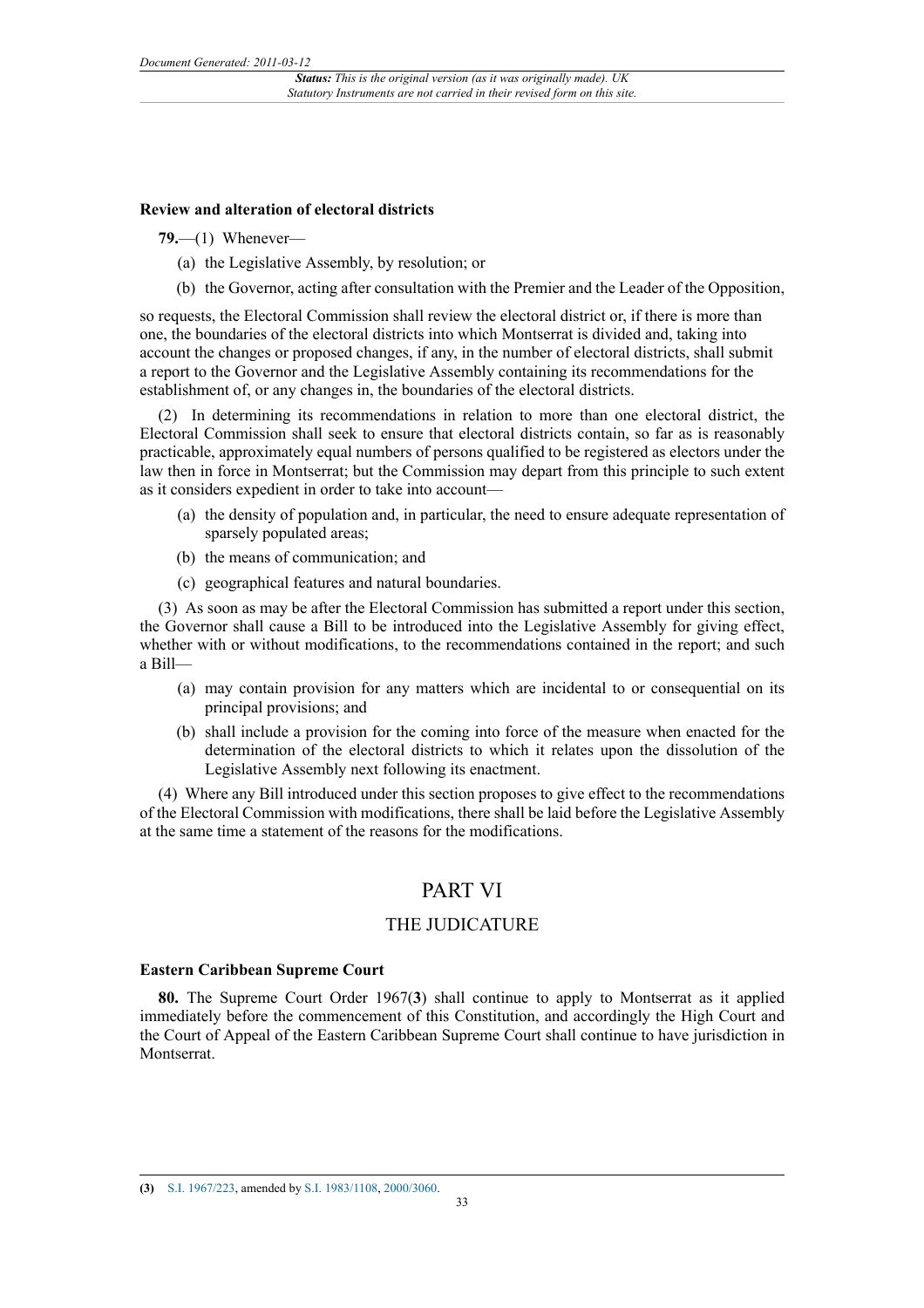#### **Subordinate courts and tribunals**

**81.** There shall be such courts and tribunals in and for Montserrat subordinate to the Eastern Caribbean Supreme Court, and such courts and tribunals shall have such jurisdiction and powers, as may be prescribed by any law.

# PART VII

# THE PUBLIC SERVICE

#### **Public Service Commission**

**82.**—(1) There shall be a Public Service Commission for Montserrat, which shall consist of a Chairman and five other members.

(2) Of the members of the Public Service Commission—

- (a) the Chairman shall be appointed by the Governor, acting in his or her discretion;
- (b) one member shall be appointed by the Governor, acting in accordance with the advice of the Premier;
- (c) one member shall be appointed by the Governor, acting after consultation with the Premier;
- (d) one member shall be appointed by the Governor, acting in accordance with the advice of the Leader of the Opposition;
- (e) one member shall be appointed by the Governor, acting after consultation with the Leader of the Opposition; and
- (f) one member shall be appointed by the Governor, acting after consultation with the Civil Servants Association.

(3) The members of the Public Service Commission shall be appointed by instrument under the public seal for such period, not being less than two years nor more than four years, as may be specified in their respective instruments of appointment.

(4) No person shall be qualified to be appointed as a member of the Public Service Commission if he or she is or has been within the preceding three years—

- (a) an elected member of the Legislative Assembly;
- (b) the holder of any office in any political party; or
- (c) a public officer.
- (5) The office of a member of the Public Service Commission shall become vacant—
	- (a) at the expiration of the period specified in the instrument by which he or she was appointed;
	- (b) if he or she resigns his or her office by writing under his or her hand addressed to the Governor;
	- (c) if he or she becomes an elected member of the Legislative Assembly, the holder of any office in any political party, or a public officer; or
	- (d) if the Governor, acting in his or her discretion, directs that he or she shall be removed from office for inability to discharge the functions of his or her office (whether arising from infirmity of body or mind or any other cause) or for misbehaviour.

(6) Whenever the office of the Chairman of the Public Service Commission is vacant or the holder of that office is for any reason unable to perform the functions of that office, such one of the other members of the Commission as the Governor, acting in his or her discretion, may appoint shall act in the office of the Chairman; and any person so appointed shall, subject to subsection (5),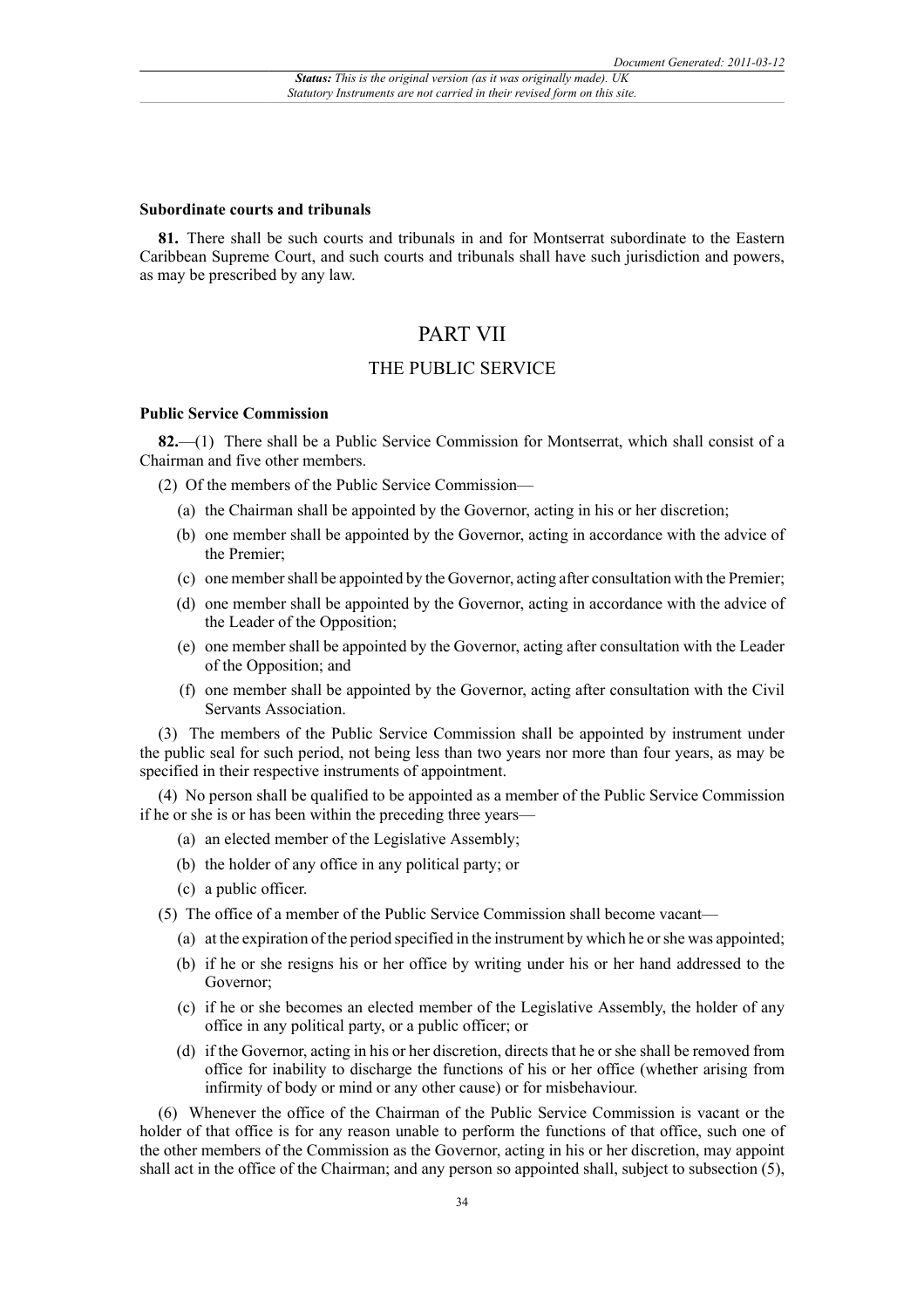continue so to act until he or she is notified by the Governor, acting in his or her discretion, that the circumstances giving rise to the appointment have ceased to exist.

(7) If the office of a member of the Public Service Commission other than the Chairman is vacant or the holder of that office is acting as the Chairman or is for any other reason unable to perform the functions of his or her office, the Governor, acting in the manner prescribed by subsection (2) for the appointment of that member, may appoint a person who is qualified for appointment as a member of the Commission to act as a member of the Commission; and any person so appointed shall, subject to subsection (5), continue so to act until he or she is notified by the Governor, acting in his or her discretion, that the circumstances giving rise to the appointment have ceased to exist.

(8) No business shall be transacted at any meeting of the Public Service Commission if there are less than four members of the Commission present including the Chairman.

(9) Any question proposed for decision at any meeting of the Public Service Commission shall be determined by a majority of the votes of the members of the Commission; and if on any question the votes are equally divided the Chairman shall have and exercise a casting vote.

(10) The Public Service Commission shall be served by a secretariat, the members of which shall be public officers.

(11) The Public Service Commission must be impartial and must exercise its functions without fear, favour or prejudice, in the interest of the maintenance of effective and efficient public administration and a high standard of professional ethics in the public service.

(12) Subject to subsection (8), the Public Service Commission may act notwithstanding any vacancy in its membership, and its proceedings shall be valid even though some person who was not entitled to do so took part in them.

# **Functions and operation of Public Service Commission**

**83.**—(1) The Public Service Commission shall have—

- (a) such advisory functions in relation to the appointment, discipline and removal of public officers; and
- (b) such oversight and other functions in relation to the public service,

as may be prescribed by law.

(2) The Legislature may by law make further provision for the Public Service Commission not inconsistent with this Constitution.

(3) No law, and nothing done by the Public Service Commission under any law, may in any way affect the powers conferred on the Governor by sections 84(3) and (4) and 85(3) and (4).

#### **Appointment, discipline and removal of public officers**

**84.**—(1) Power to make appointments to public offices, and to remove or exercise disciplinary control over persons holding or acting in such offices, shall be exercised by the Deputy Governor in accordance with section 24 and subject to regulations made under this section.

(2) The Deputy Governor shall consult with the Premier before appointing any person to the office of permanent secretary.

(3) Regulations made by the Governor, acting in his or her discretion, may provide for the delegation to any other public officer, to such extent and subject to such conditions as may be prescribed in the regulations, of any of the powers conferred on the Deputy Governor by section 24(2) (a).

(4) Where the Governor, acting in his or her discretion, determines that the exercise of the powers conferred on the Deputy Governor by section 24(2)(a) or delegated to another public officer pursuant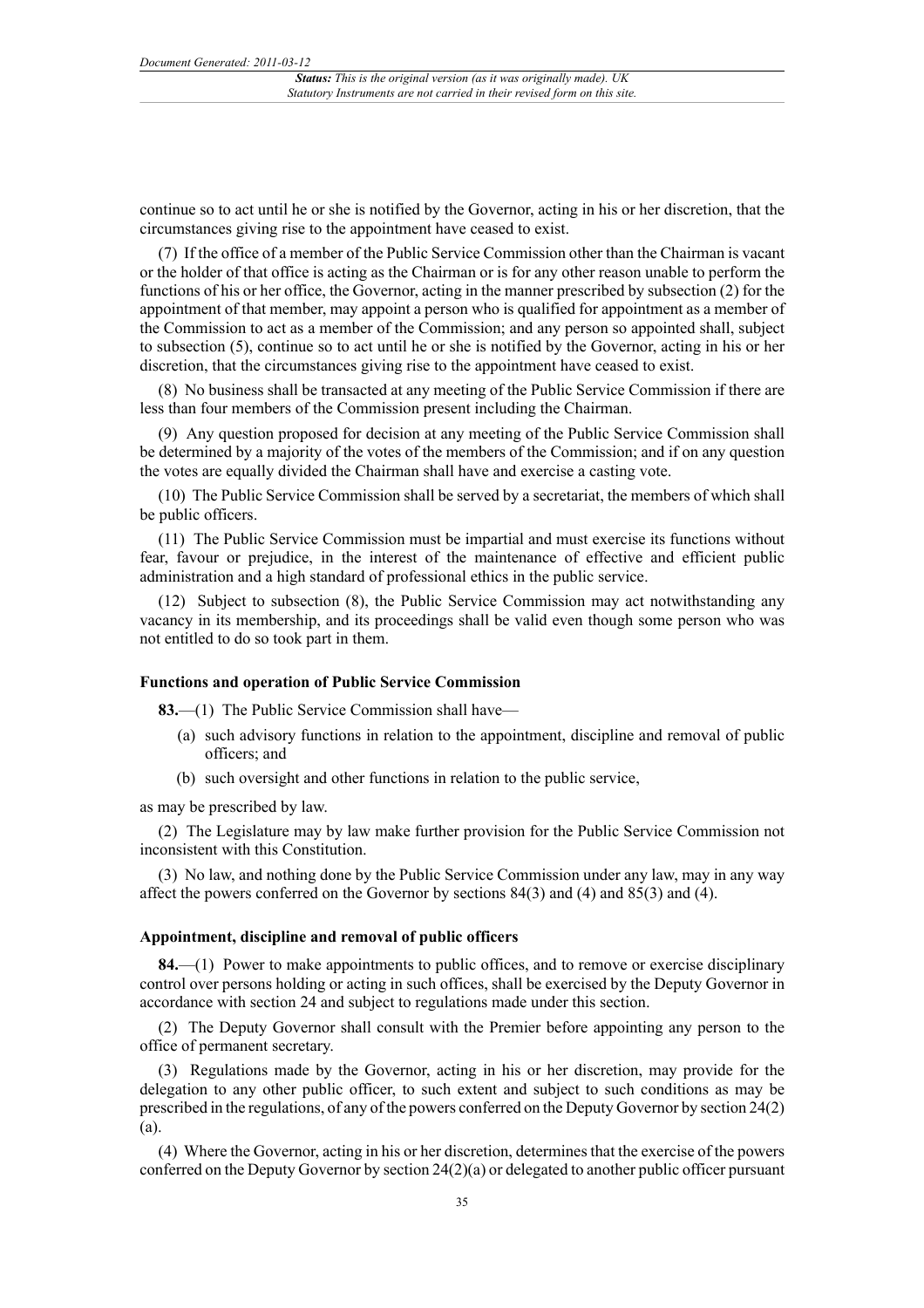to subsection (3) would prejudice Her Majesty's service, the Governor shall give directions as to the exercise of those powers to the Deputy Governor or, as the case may be, the other public officer to whom powers have been delegated, and the Deputy Governor or, as the case may be, the other public officer shall comply with those directions.

- (5) This section shall not apply to—
	- (a) any office mentioned in section 85;
	- (b) any office in the police service.

# **Particular offices**

**85.**—(1) Power to make appointments to the offices of Deputy Governor and Financial Secretary is vested in the Governor, acting after consultation with the Premier, and, subject to subsection (5), power to remove or exercise disciplinary control over persons holding or acting in either office is vested in the Governor, acting in his or her discretion.

(2) Power to make appointments to the offices of Attorney-General, Director of Public Prosecutions and Registrar of the High Court, and to any other office requiring legal qualifications as may be prescribed by law, and, subject to subsection (5), to remove or exercise disciplinary control over any person holding or acting in any such office, is vested in the Governor, acting after consultation with the Chief Justice.

(3) If any law provides for the Public Service Commission to provide advice to the Governor in the exercise of his or her powers under subsections (1) and (2), the Governor shall act otherwise than in accordance with the advice of the Public Service Commission if the Governor, acting in his or her discretion, determines that compliance with that advice would prejudice Her Majesty's service.

(4) Power to make appointments to the office of Commissioner of Police, and to remove or exercise disciplinary control over any person holding or acting in that office, is vested in the Governor, acting after consultation with the Premier.

(5) A person holding the office of Deputy Governor, Attorney-General, Financial Secretary or Director of Public Prosecutions may be removed from office only for inability to discharge the functions of his or her office (whether arising from infirmity of body or mind or any other cause) or for misbehaviour, and with the prior approval of a Secretary of State.

#### **Applicability of pensions law**

**86.**—(1) Subject to section 88, the law applicable to the grant and payment to any officer, or to his or her widow or widower, children, dependants or personal representatives, of any pension, gratuity or other like allowance (in this section and in sections 87 and 88 referred to as "an award") in respect of the service of that officer in a public office shall be that in force on the relevant day or any later law not less favourable to the person concerned.

(2) For the purposes of this section the relevant day is—

- (a) in relation to an award granted before the appointed day, the day on which the award was granted;
- (b) in relation to an award granted or to be granted on or after the appointed day to or in respect of a person who was a public officer before that day, the day immediately before that day;
- (c) in relation to an award granted or to be granted to or in respect of a person who first becomes a public officer on or after the appointed day, the day on which he or she becomes a public officer.

(3) For the purposes of this section, in so far as the law applicable to an award depends on the option of the person to or in respect of whom it is granted or to be granted, the law for which he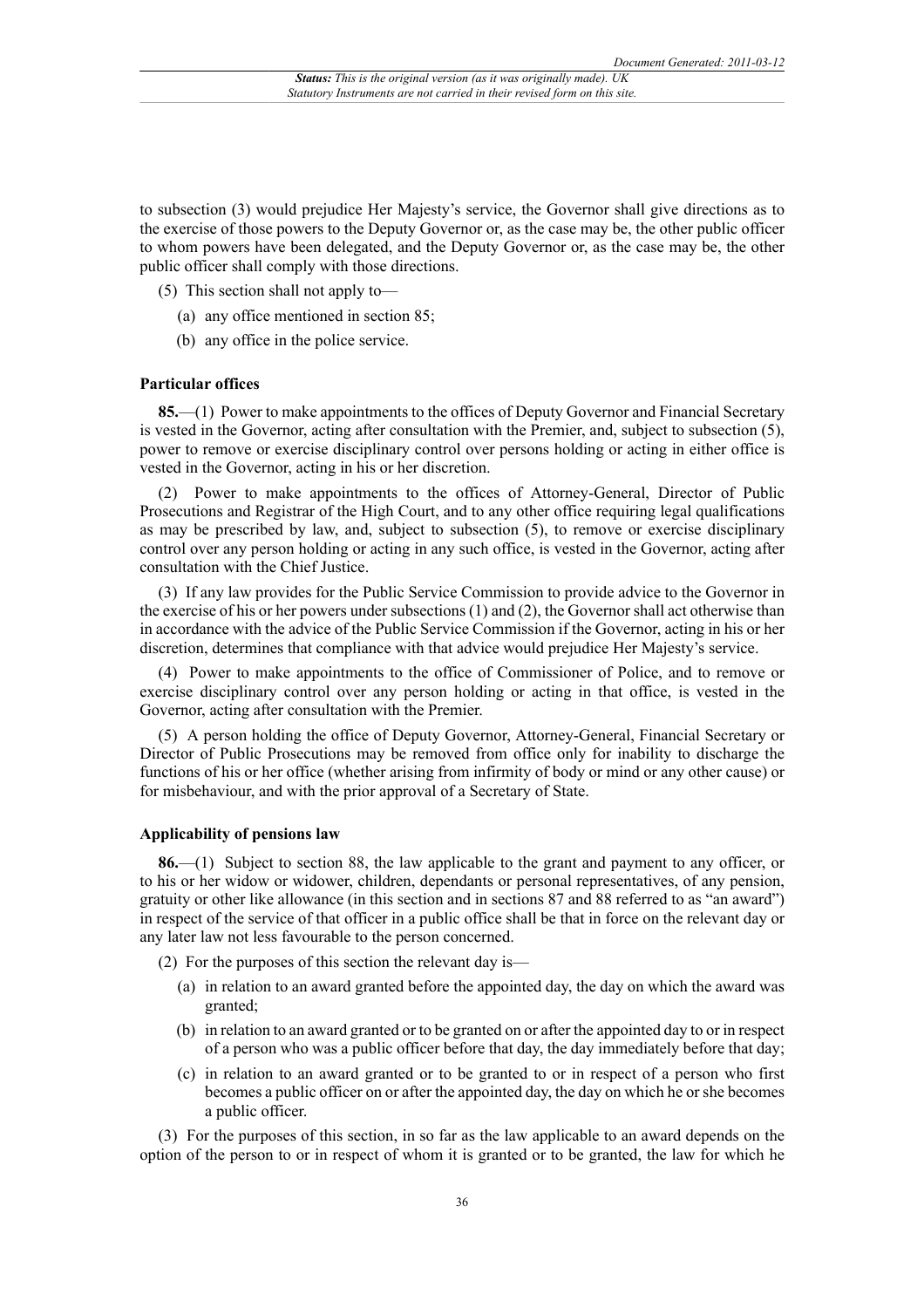or she opts shall be taken to be more favourable to him or her than any other law for which he or she might have opted.

(4) In this section "the appointed day" means the date of commencement of this Constitution.

### **Pensions, gratuities and allowances charged on Consolidated Fund**

**87.** Awards granted under any law shall (except so far as they are a charge on some other fund and are duly paid out of that fund to the person to whom payment is due) be charged on and paid out of the Consolidated Fund.

#### **Grant and withholding of pensions, gratuities and allowances**

**88.**—(1) The power to grant any award under any pensions law (other than an award to which, under that law, the person to whom it is payable is entitled as of right) and, in accordance with any provisions in that respect contained in any such law, to withhold, reduce in amount or suspend any award payable under any such law is vested in the Governor, acting after consultation with the Public Service Commission.

(2) In this section, "pensions law" means any law relating to the grant to any person, or to the widow or widower, children, dependants or personal representatives of that person, of an award in respect of the services of that person in a public office, and includes any instrument made under any such law.

# PART VIII

# FINANCE

#### **Taxation**

**89.**—(1) No tax, rate or other levy shall be imposed except under the authority of an Act of the Legislature.

(2) Where an Act of the Legislature confers powers on any person or authority to waive or vary a tax imposed by that law, that person or authority shall report to the Legislative Assembly on the exercise of those powers as often as shall be determined by law but not less than annually.

# **Consolidated Fund**

**90.**—(1) There shall be a Consolidated Fund into which shall be paid all revenues or other moneys raised or received by and for the purposes of the Government.

(2) The revenues or other moneys referred to in subsection (1) shall not include revenues or other moneys—

- (a) that are payable by or under an Act of the Legislature into some other fund established for a specific purpose; or
- (b) that may, by or under an Act of the Legislature, be retained by the department of government that received them for the purpose of defraying the expenses of that department.

# **Withdrawal from Consolidated Fund or other public funds**

**91.**—(1) No moneys shall be withdrawn from the Consolidated Fund except—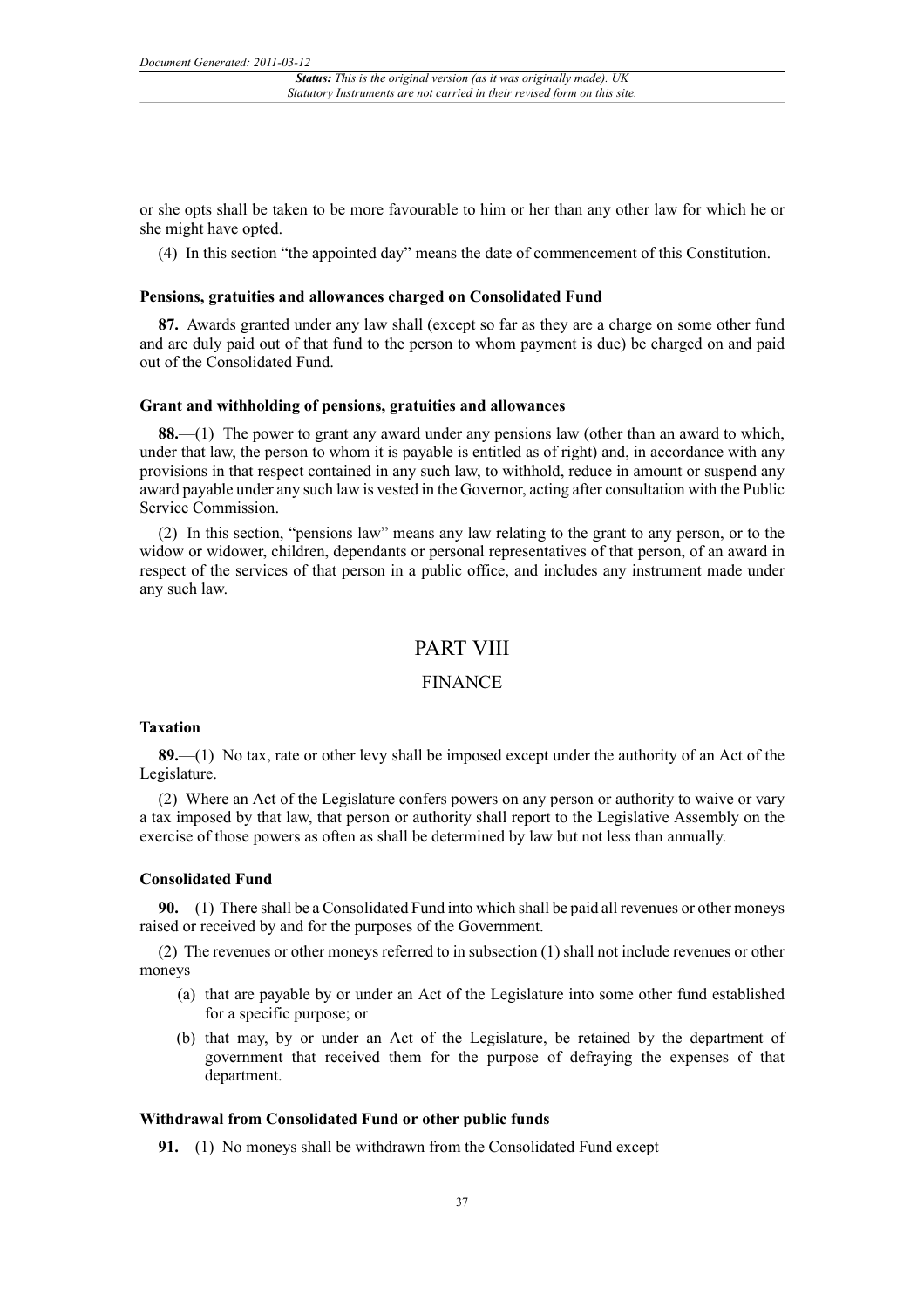- (a) to meet expenditure charged on the Fund by this Constitution or by an Act of the Legislature; or
- (b) where the issue of those moneys has been authorised by an Appropriation Act, a Supplementary Appropriation Act, or as provided in subsection (3).

(2) No moneys shall be withdrawn from any public fund of Montserrat other than the Consolidated Fund unless the issue of those moneys has been authorised by law.

(3) If the Minister of Finance is satisfied that the Appropriation Act in respect of any financial year will not or has not come into force by the beginning of that financial year, that Minister may, subject to subsection (4), authorise the issue of moneys from the Consolidated Fund for the purpose of meeting expenditure necessary to carry on the services of the Government until the expiration of four months from the beginning of that financial year or the coming into force of the Appropriation Act, whichever is the earlier.

(4) Any sum issued in any financial year from the Consolidated Fund under subsection (3) in respect of any ongoing service of the Government—

- (a) shall not exceed one third of the amount approved for that service by the Legislature in an Appropriation Act or a Supplementary Appropriation Act for the previous financial year; and
- (b) shall be set off against the amount provided in respect of that service in the Appropriation Act for that financial year when that law comes into force.

#### **Financial year estimates**

**92.**—(1) The Minister of Finance shall cause to be prepared and laid before the Legislative Assembly before the beginning of each financial year estimates of revenues and expenditure of the Government for that financial year.

(2) At any time before the Legislative Assembly considers the estimates of revenues and expenditure laid before it by or on the authority of the Minister of Finance, an appropriate committee of the Assembly may discuss and review the estimates and make appropriate recommendations to the Assembly.

(3) Notwithstanding subsection (1) the Minister of Finance may cause to be prepared and laid before the Legislative Assembly—

- (a) fiscal and monetary programmes and plans for economic and social development covering periods exceeding one year;
- (b) estimates of revenue and expenditure covering periods exceeding one year; and
- (c) estimates of non-financial outputs.
- (4) The Legislature shall enact laws giving effect to this section.

# **Appropriation Bill**

**93.**—(1) The heads of expenditure contained in the estimates, other than expenditure charged on the Consolidated Fund by this Constitution or any Act of the Legislature, shall be included in a Bill, to be known as an Appropriation Bill, which shall be introduced into the Legislative Assembly to provide for the issue from the Consolidated Fund of the sums necessary to meet that expenditure and the appropriation of those sums for the purposes specified in the Bill.

(2) If in respect of any financial year it is found that the amount appropriated for any purpose under the Appropriation Act is insufficient or that a need has arisen for expenditure for a purpose for which no amount has been appropriated by that Act, a supplementary estimate showing the sums required shall be laid before the Legislative Assembly by the Minister of Finance; and the heads of expenditure contained in that estimate shall be included in a Bill, to be known as a Supplementary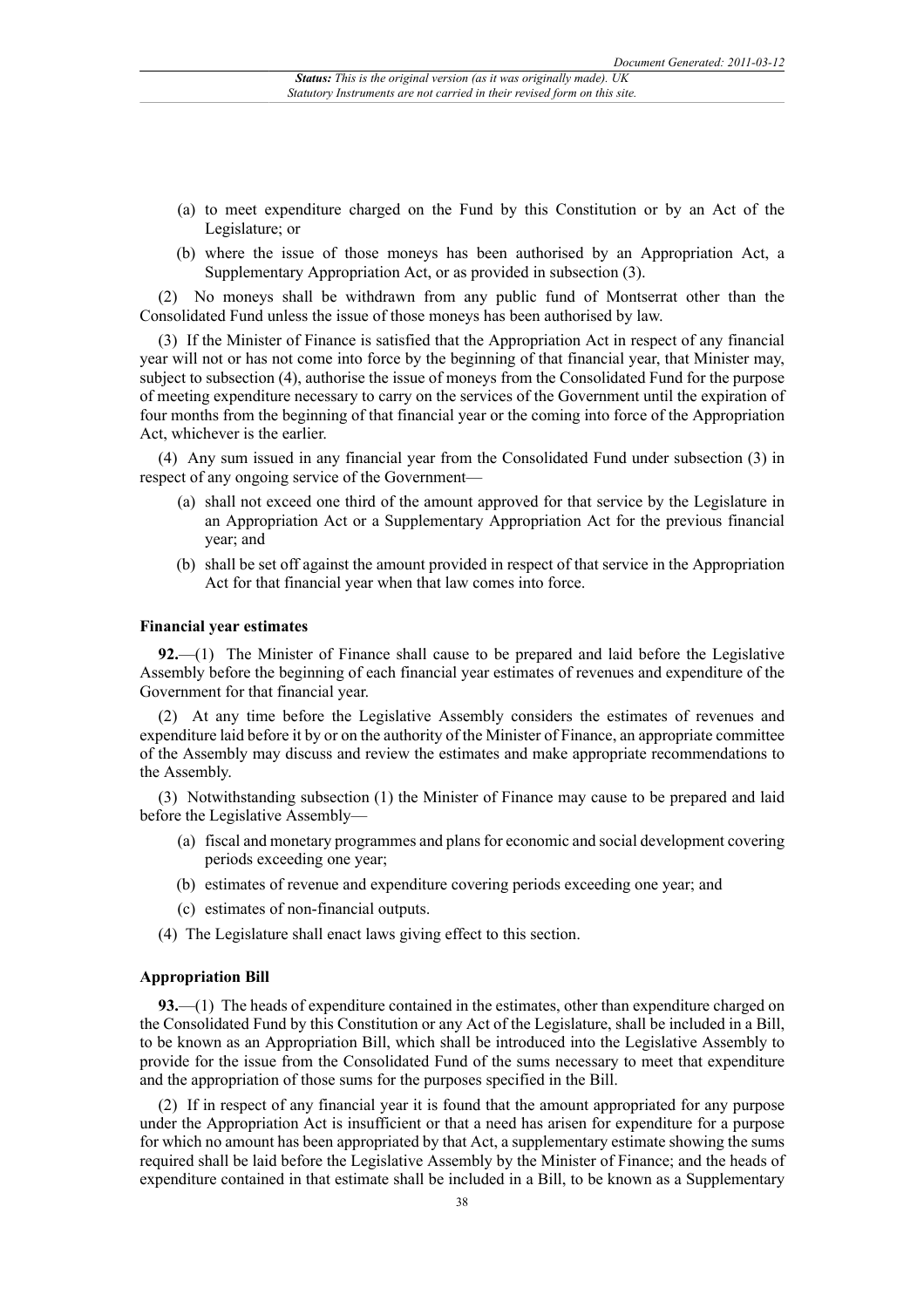Appropriation Bill, which shall be introduced into the Legislative Assembly to provide for the issue from the Consolidated Fund of the sums necessary to meet that expenditure and the appropriation of those sums for the purposes specified in the Bill.

#### **Excess expenditure**

**94.**—(1) Where, in exceptional circumstances, at the close of accounts for any financial year it is found that moneys have been expended on any expenditure vote in excess of the amount appropriated for it by an Appropriation Act or a Supplementary Appropriation Act or for a purpose for which no moneys have been voted and appropriated, the amount of the excess expended, or not appropriated, as the case may be, shall be included in a statement of expenditure in excess which shall be laid before the Legislative Assembly and referred to the Public Accounts Committee of the Assembly.

(2) The Public Accounts Committee shall report to the Legislative Assembly on a statement of expenditure in excess referred to it under subsection (1) within six months after the statement is referred to it.

(3) Where on receiving any report of the Public Accounts Committee issued under subsection (2) the Legislative Assembly, by means of a resolution, allows the excess or the amount expended but not appropriated to stand charged to public funds, the sum required to meet that excess or such amount as shall be allowed shall be included in a Supplementary Appropriation Bill for appropriation.

#### **Contingencies**

**95.**—(1) The Minister of Finance, if he or she is satisfied that there is an urgent and unforeseen need for expenditure for which no provision or insufficient provision has been made by an Appropriation Act or Supplementary Appropriation Act, may, by a Contingencies Warrant under his or her hand and in anticipation of the grant of an appropriation by the Legislature, authorise an advance from the Consolidated Fund to meet that need and shall forthwith report his or her action to the Cabinet.

(2) An advance made under subsection (1) shall be subject to any laws enacted by the Legislature, and to any restrictions imposed by the Legislative Assembly by resolution, from time to time.

# **Remuneration of Speaker and elected members of Legislative Assembly**

**96.**—(1) There shall be paid to the Speaker and the elected members of the Legislative Assembly such remuneration and allowances as may be prescribed by an Act of the Legislature.

(2) The Legislative Assembly shall not proceed on any Bill for an Act referred to in subsection (1) unless a report of the Electoral Commission recommending the appropriate levels of such remuneration and allowances has been laid before the Assembly and has been published; and no Act shall provide for levels of remuneration or allowances that exceed the levels recommended in such report.

(3) The remuneration and allowances payable to the Speaker and elected members of the Legislative Assembly shall be charged on and paid out of the Consolidated Fund.

# **Remuneration of certain officers**

**97.**—(1) There shall be paid to the holders of the offices to which this section applies such remuneration and allowances as may be prescribed by or under an Act of the Legislature.

(2) The remuneration and allowances payable to the holders of those offices shall be charged on and paid out of the Consolidated Fund.

(3) The remuneration prescribed in pursuance of this section in respect of the holder of any such office and his or her other terms of service (other than allowances that are not taken into account in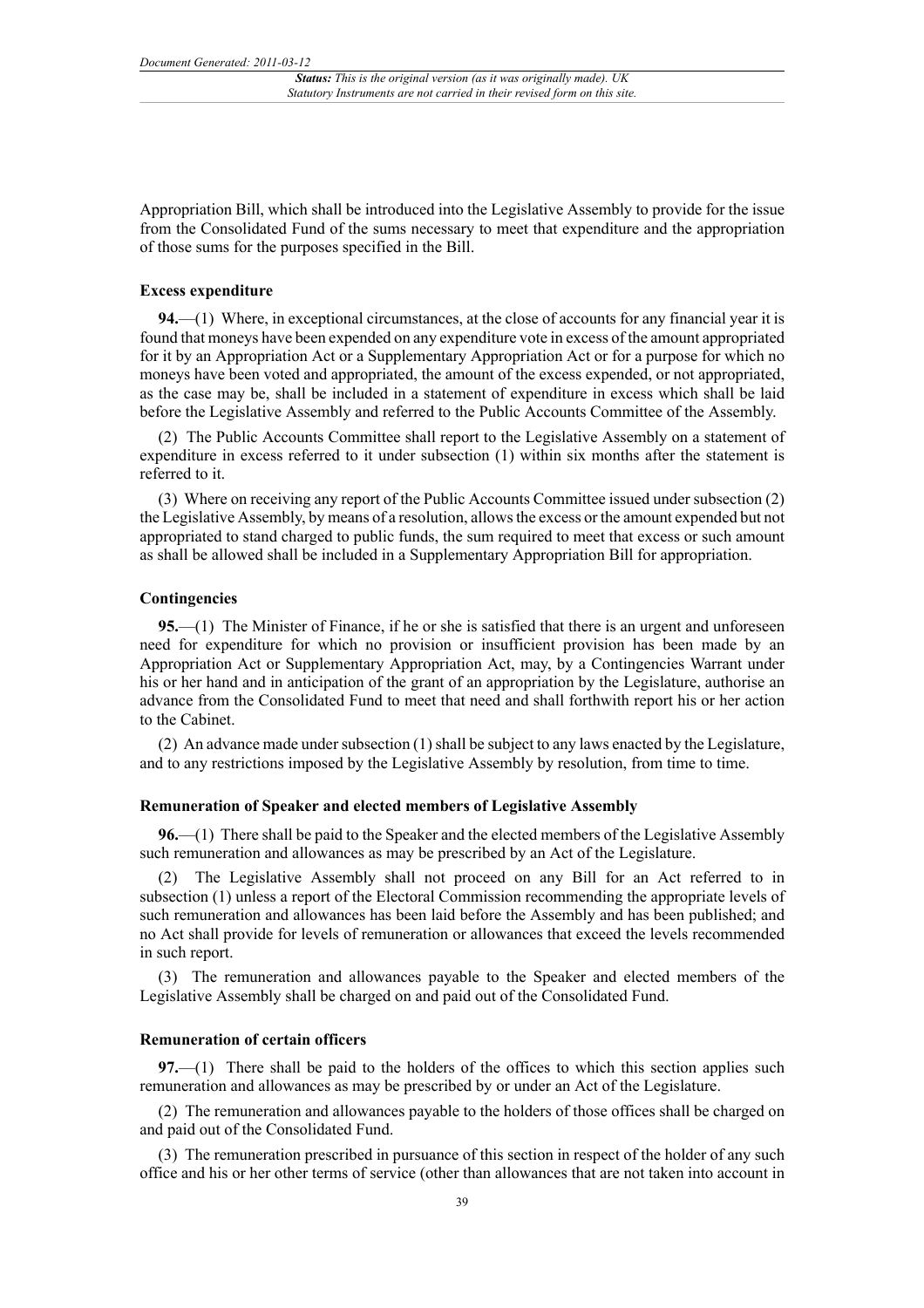computing, under any law in that respect, any pension payable in respect of his or her service in that office) shall not be altered to his or her disadvantage after his or her appointment.

(4) Where a person's remuneration or other terms of service depend upon his or her option, the remuneration or terms for which he or she opts shall, for the purposes of subsection (3), be deemed to be more advantageous to him or her than any others for which he or she might have opted.

(5) This section applies to the offices of Governor, Deputy Governor, Attorney-General, Director of Public Prosecutions, Magistrate, Chairman or other member of the Public Service Commission, the Electoral Commission, the Complaints Commission and the Integrity Commission.

(6) Nothing in this section shall preclude an Act of the Legislature that reduces the level of remuneration payable to the holder of any office to which this section applies where that Act makes equivalent reduction to the remuneration of all members of the public service.

# **Power of Government to borrow or lend**

**98.**—(1) Subject to this Constitution, the Government may borrow from any source.

(2) The Government shall not borrow, guarantee or raise a loan on behalf of itself or any other public institution, authority or person except—

- (a) as authorised by or under an Act of the Legislature; and
- (b) in accordance with any borrowing guidelines agreed with Her Majesty's Government in the United Kingdom.
- (3) An Act of the Legislature made under subsection  $(2)(a)$  shall provide—
	- (a) that the terms and conditions of the loan shall be laid before the Legislative Assembly and shall not come into force unless they have been approved by a resolution of the Assembly; and
	- (b) that any moneys received in respect of that loan shall be paid into the Consolidated Fund and form part of that Fund or into some other public fund which is existing or is created for the purpose of the loan.

(4) The Minister of Finance shall, at such times as the Legislative Assembly may determine, cause to be presented to the Assembly such information concerning any loan as is necessary to show—

- (a) the extent of the total indebtedness by way of principal and accumulated interest;
- (b) the provision made for servicing or repayment of the loan; and
- (c) the utilisation and performance of the loan.

(5) The Legislative Assembly may, by resolution, authorise the Government to enter into an agreement for the giving of a loan or a grant out of any public fund or public account.

(6) An agreement entered into pursuant to subsection (5) shall be laid before the Legislative Assembly and shall not come into force unless it has been approved by the Assembly by resolution.

(7) For the purposes of this section, the expression "loan" includes any money lent or given to or by the Government on condition of return or repayment and any other form of borrowing or lending in respect of which—

- (a) moneys from the Consolidated Fund or any other public fund may be used for payment or repayment; or
- (b) moneys from any fund by whatever name called, established for the purpose of payment or repayment whether in whole or in part and whether directly or indirectly, may be used for payment or repayment.

(8) The Legislature may by law exempt any category of loan from subsections (2)(a) and (3), subject to such conditions as it may so prescribe.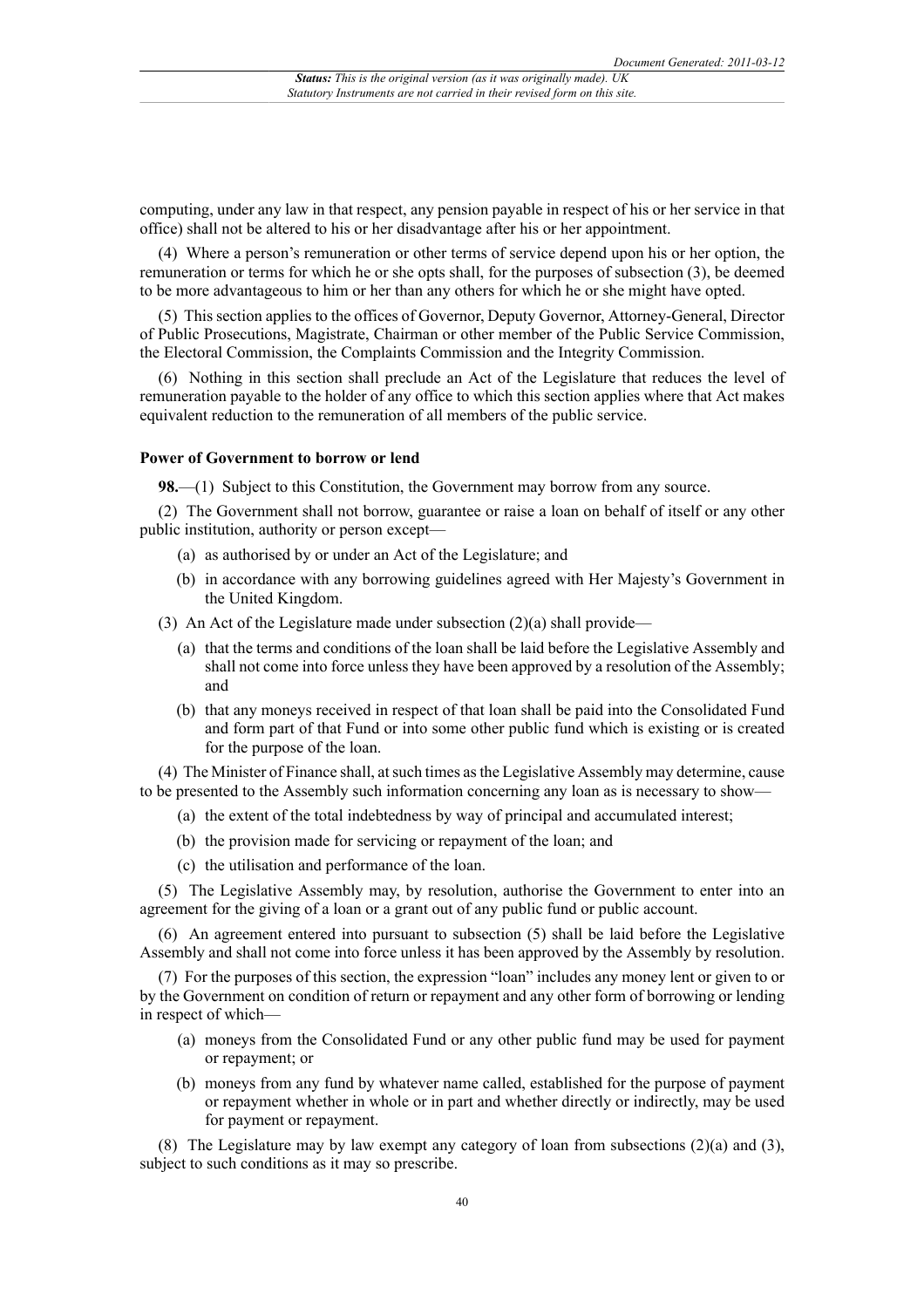### **Public Debt**

**99.**—(1) The Public Debt of Montserrat shall be charged on the Consolidated Fund and other public funds of Montserrat.

(2) For the purposes of this section, the Public Debt includes the interest on that debt, sinking fund payments in respect of that debt, and the costs, charges and expenses incidental to the management of that debt.

#### **Financial control and accounts**

**100.**—(1) The Minister of Finance shall provide the Legislative Assembly with such reports, information and accounts as may be necessary to ensure that the Assembly is kept fully informed at all times of the state of the economy of Montserrat and the finances of the Government.

(2) The Legislature shall make provision by law for the regular publication of accounts of the Consolidated Fund and any other public funds and for the laying of such accounts and any reports on them before the Legislative Assembly.

#### **Auditor-General**

**101.**—(1) There shall be an Auditor-General for Montserrat.

(2) Power to make appointments to the office of Auditor-General is vested in the Governor, acting after consultation with the Public Accounts Committee of the Legislative Assembly.

(3) Power to remove the Auditor-General from office is vested in the Governor, acting in accordance with subsections (4) to (6).

- (4) The Governor shall remove the Auditor-General from office if—
	- (a) the Auditor-General violates any law concerning the ethics of public leaders; or
	- (b) the Auditor-General becomes bankrupt, applies to take the benefit of any law for the relief of bankrupt or insolvent debtors, compounds with creditors, or otherwise makes an assignment of remuneration for the benefit of creditors.

(5) If the Legislative Assembly in a resolution addressed to the Governor resolves that the Auditor-General is unable to perform the functions of his or her office due to misconduct, incapacity or incompetence—

- (a) the Governor shall appoint a special tribunal which shall consist of a Chairman and not less than two other members; but the Chairman and at least half of the other members shall be persons who hold or have held office as a judge of a court having unlimited jurisdiction in civil and criminal matters in any part of the Commonwealth or Ireland or a court having jurisdiction in appeals from such a court;
- (b) the special tribunal shall inquire into the matter and report on the facts thereof to the Governor and recommend whether or not the Auditor-General should be removed from office.

(6) If the special tribunal appointed in accordance with subsection (5) recommends to the Governor that the Auditor-General should be removed from office then the Governor shall remove him or her from office.

(7) If the question of removing the Auditor-General from office has been referred to a special tribunal under subsection (5), the Governor, acting in his or her discretion, may suspend the Auditor-General from the exercise of the functions of that office and such suspension shall cease to have effect if the special tribunal recommends to the Governor that the Auditor-General should not be removed.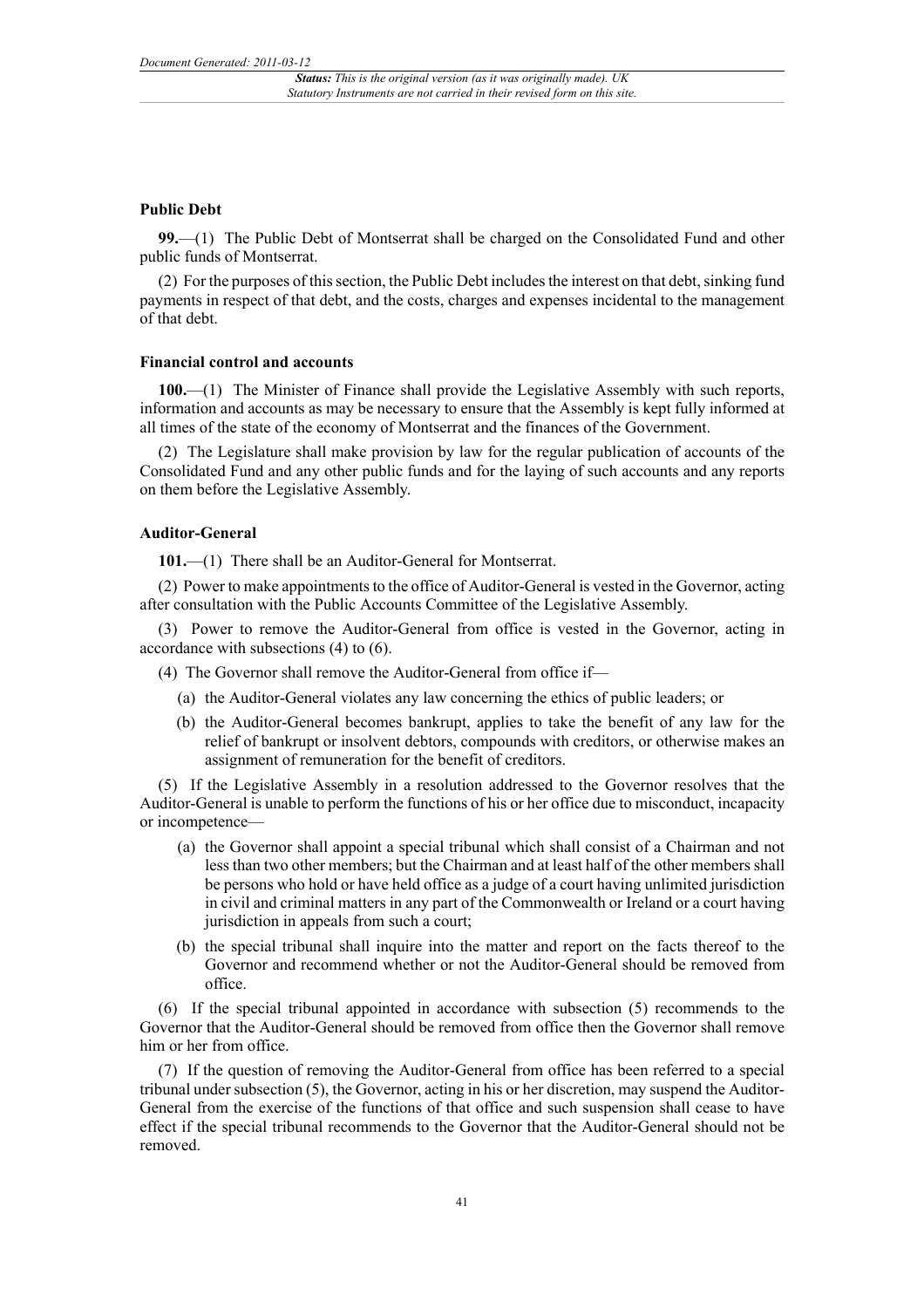(8) The Auditor-General may resign his or her office by writing under his or her hand addressed to the Governor.

### **Position and remuneration of Auditor-General**

**102.**—(1) The Auditor-General shall by virtue of his or her office be an officer of the Legislative Assembly.

(2) The terms and conditions of employment including the remuneration and allowances of the Auditor-General shall be set from time to time by a resolution of the Legislative Assembly proposed by the Chairman of the Public Accounts Committee of the Assembly; but any remuneration and allowances shall not be less than the average rate paid to the Financial Secretary.

(3) The remuneration and allowances of the Auditor-General shall be charged on and paid out of the Consolidated Fund.

# **Functions of Auditor-General**

**103.**—(1) The Auditor-General shall audit and report on the public accounts of Montserrat and of all public offices, including the courts, the central and local government administrations, universities and higher education institutions, and any public corporations or other bodies or organisations established by an Act of the Legislature, and may conduct financial and value for money audits in respect of any project involving public funds.

(2) The Auditor-General shall submit to the Legislative Assembly annually a report of the accounts audited by him or her under subsection (1) for the immediately preceding financial year.

(3) For the purposes of subsection (1) the Auditor-General and any person authorised by him or her shall have a right of access at all reasonable times to all such documents as appear to him or her to be necessary for the purposes of the audit, and shall be entitled to require from any person holding or accountable for any such documents such information and explanation as he or she thinks necessary for those purposes.

(4) In the exercise of his or her functions, the Auditor-General shall not be subject to the direction or control of any other person or authority.

#### **National Audit Office**

**104.**—(1) The Legislature shall by law make provision for the establishment of an independent National Audit Office headed by the Auditor-General.

(2) The budget for the National Audit Office shall be charged on and paid out of the Consolidated Fund, and must at all times be adequate to enable the full performance of the functions conferred on the Auditor-General by this Constitution or any other law.

(3) The accounts of the National Audit Office shall be audited and reported on by an auditor appointed by the Legislative Assembly.

# PART IX

# PUBLIC STANDARDS

#### **Complaints Commission**

**105.**—(1) There shall be a Complaints Commission for Montserrat, the composition, functions, operation and procedure of which shall, subject to this section, be prescribed by or under an Act of the Legislature.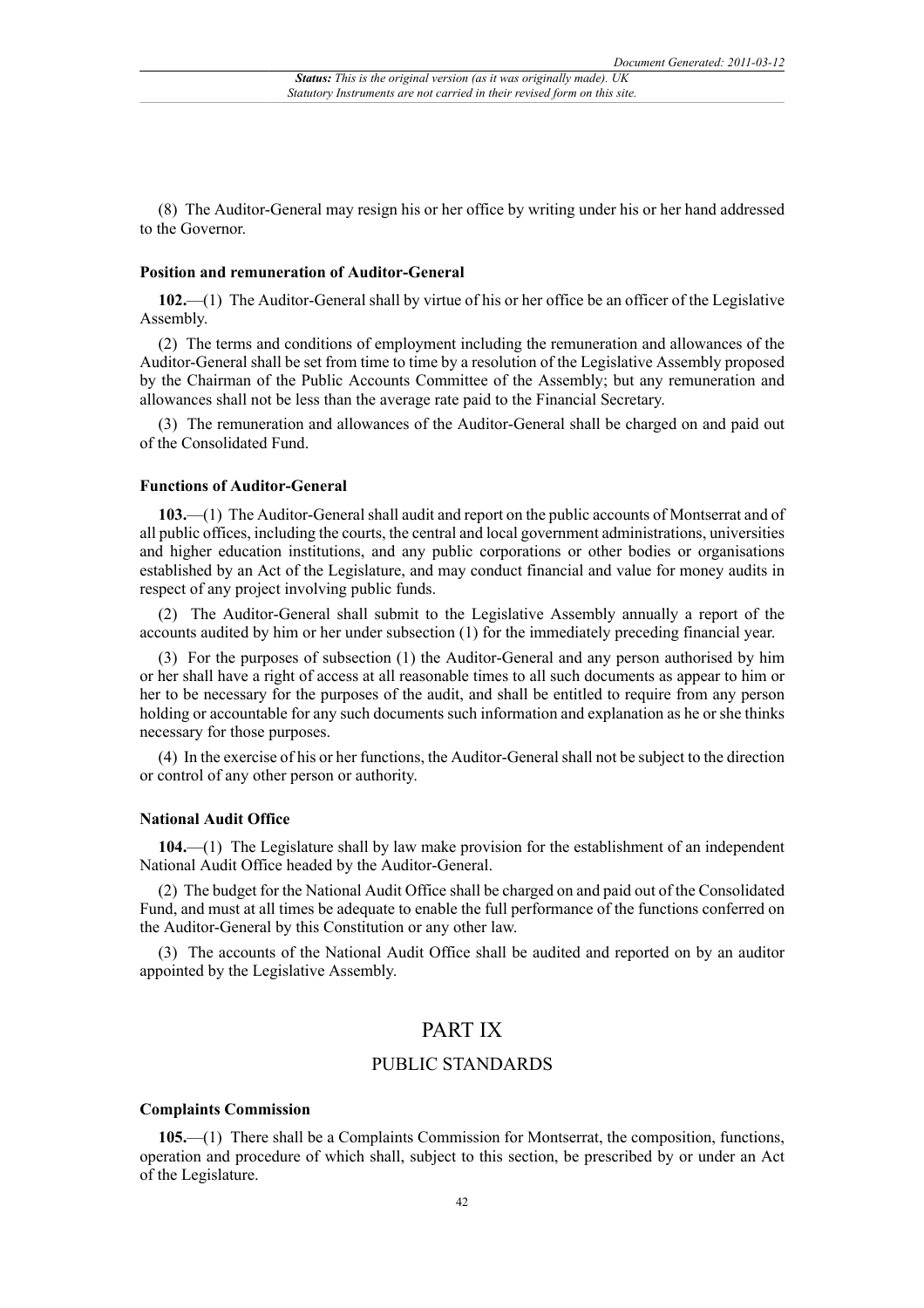(2) The functions of the Complaints Commission shall include, without prejudice to the jurisdiction of any court of law, encouraging the resolution of human rights complaints, maladministration complaints and other complaints prescribed by law, and assisting in their resolution, by providing an independent, fair and accessible process for resolving them.

(3) In the exercise of its functions the Complaints Commission shall not be subject to the direction or control of any other person or authority, subject to subsection (4).

(4) The Governor may, in writing, direct the Complaints Commission to inquire into, and report to him or her in relation to, a matter that can be complained about in accordance with subsection (2), and the Complaints Commission must comply with any such direction.

(5) In this section—

"human rights complaint" means a complaint of breach or infringement of a right or freedom referred to in Part I of this Constitution; and

"maladministration complaint" means a complaint of maladministration in the government of Montserrat.

#### **Standards in public life**

**106.**—(1) The Legislature shall maintain the highest standards in public life by enacting appropriate laws, which include sanctions that may accompany the failure to conform to such standards.

(2) In the exercise of their functions Ministers, members of the Legislative Assembly and public officers shall uphold and conform to the highest standards in public life, in accordance with the Integrity in Public Office Act 2010 (or any Act amending or replacing it) and the other laws in force in Montserrat.

# PART X

# **MISCELLANEOUS**

# **Interpretation**

**107.**—(1) In this Constitution, unless the context otherwise requires—

"Chief Justice" means the Chief Justice referred to in the Supreme Court Order 1967(**4**);

"Court of Appeal" means the Court of Appeal established by the Supreme Court Order 1967;

"Deputy Speaker" means the member of the Legislative Assembly elected by the Assembly as Deputy Speaker under section 59;

"financial year" means the period of twelve months beginning on the first day of January in any year or such other day as the Legislature may prescribe by law;

"functions" includes powers and duties;

"*Gazette*" means the official *Gazette* of Montserrat;

"Government" means the Government of Montserrat;

"High Court" means the High Court established by the Supreme Court Order 1967;

"judiciary" means any court having jurisdiction in Montserrat and includes any member or officer of such court;

"law" includes any subsidiary instrument;

<sup>(4)</sup> S.I 1967/233, amended by [S.I. 1983/1108](http://www.legislation.gov.uk/id/uksi/1983/1108), [2000/3060](http://www.legislation.gov.uk/id/uksi/2000/3060).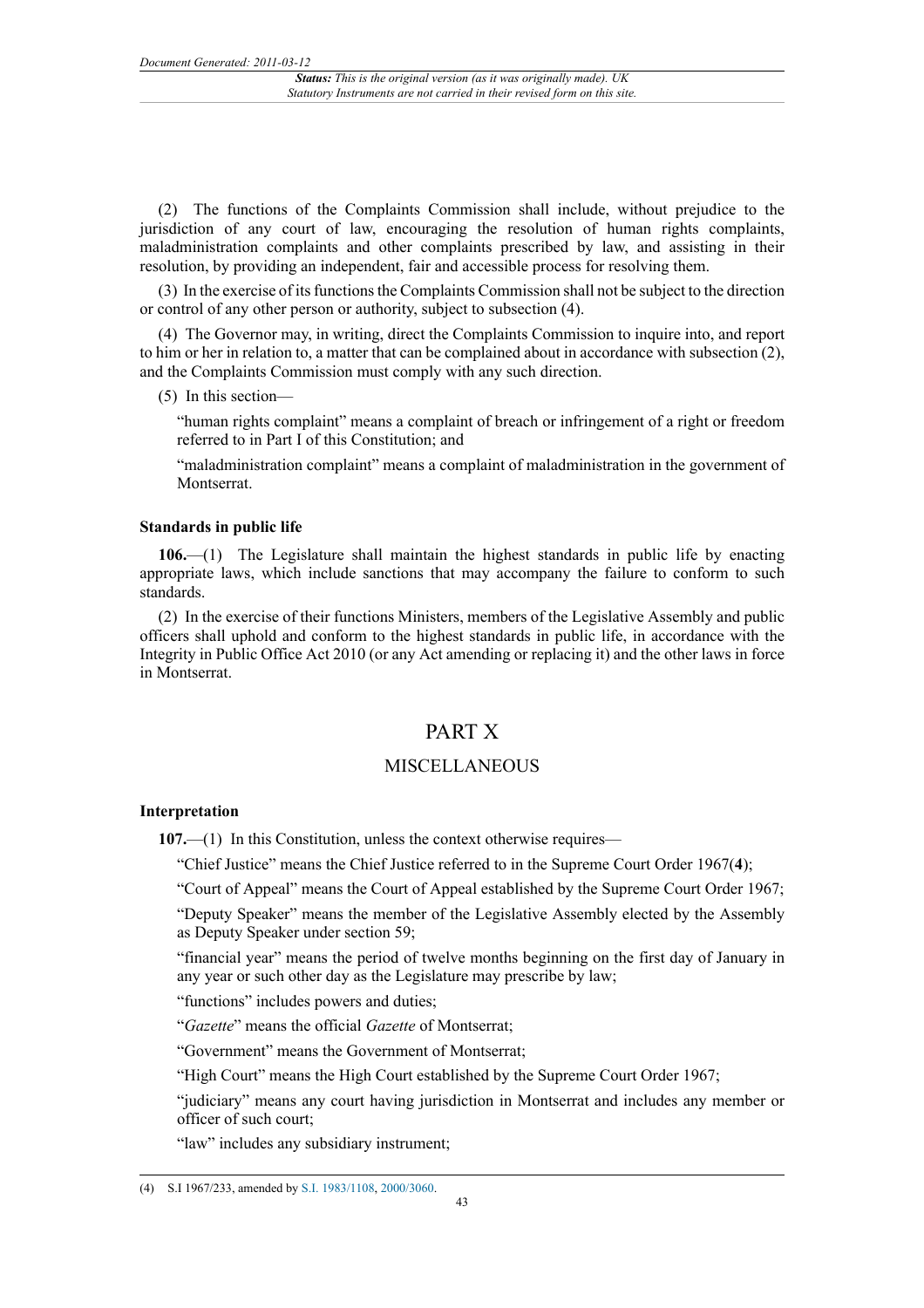"Legislature" means the Legislature established by section 47;

"Leader of the Opposition" means the person appointed as such under section 61;

"meeting" means any sitting or sittings of the Legislative Assembly commencing when the Assembly first meets after being summoned at any time and terminating when the Assembly is adjourned *sine die* or at the conclusion of a session;

"Minister" means a person appointed as Premier or other Minister under section 33;

"Minister of Finance" means the Minister for the time being responsible for finance;

"misbehaviour" means behaviour that renders a person unfit to discharge his or her duties;

"political party" means an organisation that sponsors or supports, or that at any time sponsored or otherwise supported, a candidate for election to the Legislative Assembly;

"Premier" means the person appointed as such under section 33(1);

"public office" means, subject to section 108, an office of emolument in the public service, but does not include service as a judge of the High Court or the Court of Appeal or as a Magistrate;

"public officer" means the holder of any public office and includes any person appointed to act in any such office;

"public service" means the service of the Crown in a civil capacity in respect of the government of Montserrat;

"session" means the meetings of the Legislative Assembly commencing when the Assembly first meets after its prorogation or dissolution at any time, and terminating when the Assembly is next prorogued or is dissolved without having been prorogued;

"sitting" means a period during which the Legislative Assembly is sitting continuously without adjournment, and includes any period during which the Assembly is in Committee;

"Speaker" means the person elected as Speaker by the Legislative Assembly under section 59;

"Standing Orders" means the Standing Orders of the Legislative Assembly made under section 72:

"subsidiary instrument" means any proclamation, regulation, order, rule or other like instrument having the force of law.

(2) For the purposes of this Constitution, a person shall be regarded as a Montserratian if that person—

- (a) is a British overseas territories citizen who was born in Montserrat; or
- (b) is a British overseas territories citizen who was born outside Montserrat and—
	- (i) who was lawfully adopted by a person who is regarded (or, if deceased, would if alive be regarded) as a Montserratian by virtue of this subsection; or
	- (ii) whose father or mother or any grandparent was born in Montserrat; or
	- (iii) whose father or mother or any grandparent became a citizen of the United Kingdom and Colonies, a British Dependent Territories citizen or a British overseas territories citizen by virtue of having been lawfully adopted by a person who is regarded (or, if deceased, would if alive be regarded) as a Montserratian by virtue of this subsection; or
	- (iv) who is ordinarily resident in Montserrat and whose father or mother or any grandparent by virtue of registration or naturalisation while resident in Montserrat became a citizen of the United Kingdom and Colonies, a British Dependent Territories citizen or a British overseas territories citizen; or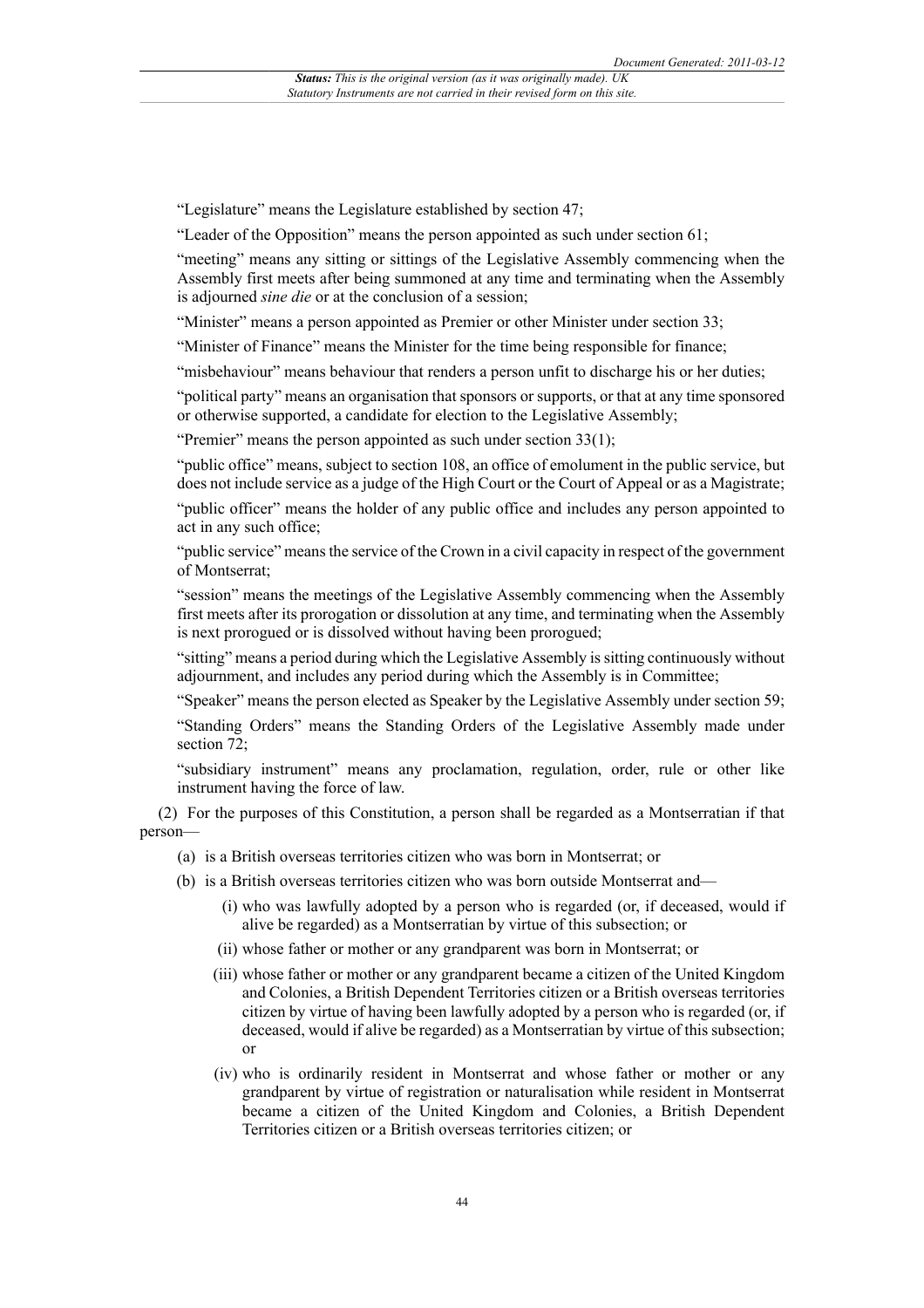- (v) who by virtue of registration or naturalisation while resident in Montserrat became a citizen of the United Kingdom and Colonies, a British Dependent Territories citizen or a British overseas territories citizen; or
- (c) was born in or outside Montserrat of a father or mother who was born in Montserrat and is regarded (or, if deceased, would if alive be regarded) as a Montserratian by virtue of this subsection; or
- (d) has been granted Montserratian status in accordance with any law; or
- (e) was immediately before the commencement of this Constitution deemed to belong to Montserrat by virtue of any law.

(3) Unless it is otherwise provided or the context otherwise requires, a reference in this Constitution to the holder of an office by the term designating his or her office shall be construed as a reference to any person for the time being lawfully performing the functions of that office.

# **References to public office**

**108.**—(1) For the purposes of this Constitution, a person shall not be considered as holding or acting in a public office by reason only that he or she—

- (a) is in receipt of any remuneration or allowance as a Minister or Parliamentary Secretary, as the Speaker, the Deputy Speaker or member of the Legislative Assembly, or as the Chairman or other member of the Public Service Commission, the Electoral Commission or the Complaints Commission;
- (b) is in receipt of a pension or other like allowance in respect of service under the Crown; or
- (c) is on leave of absence pending relinquishment of a public office.

(2) If it is provided by any law that an office (not being an office constituted by this Constitution) shall not be a public office for the purposes of section 52(1)(b), this Constitution shall have effect accordingly as if that provision of law were enacted in it.

#### **Appointments**

**109.**—(1) In this Constitution, unless it is otherwise provided or the context otherwise requires, any reference to power to make appointments to any public office shall be construed as including a reference to power to make appointments on promotion and transfer, appointments on contract and appointments to act in an office during any period when it is vacant or the holder of the office is absent from Montserrat or is for any other reason unable to perform the functions of the office.

(2) Where the holder of any office constituted by or under this Constitution is on leave of absence pending the relinquishment of that office, the person or authority having power to make appointments to that office may appoint another person to that office; and where two or more persons concurrently hold the same office by virtue of an appointment made in pursuance of this subsection, the person last appointed shall, in respect of any function conferred on the holder of that office, be deemed to be the sole holder of the office.

(3) Where by this Constitution any person is directed, or power is conferred on any person or authority to appoint a person, to act in an office if the holder of the office is unable to perform the functions of that office, the validity of any performance of those functions by the person so directed or of any appointment made in exercise of that power shall not be called in question in any court on the ground that the holder of the office is not unable to perform the functions of the office.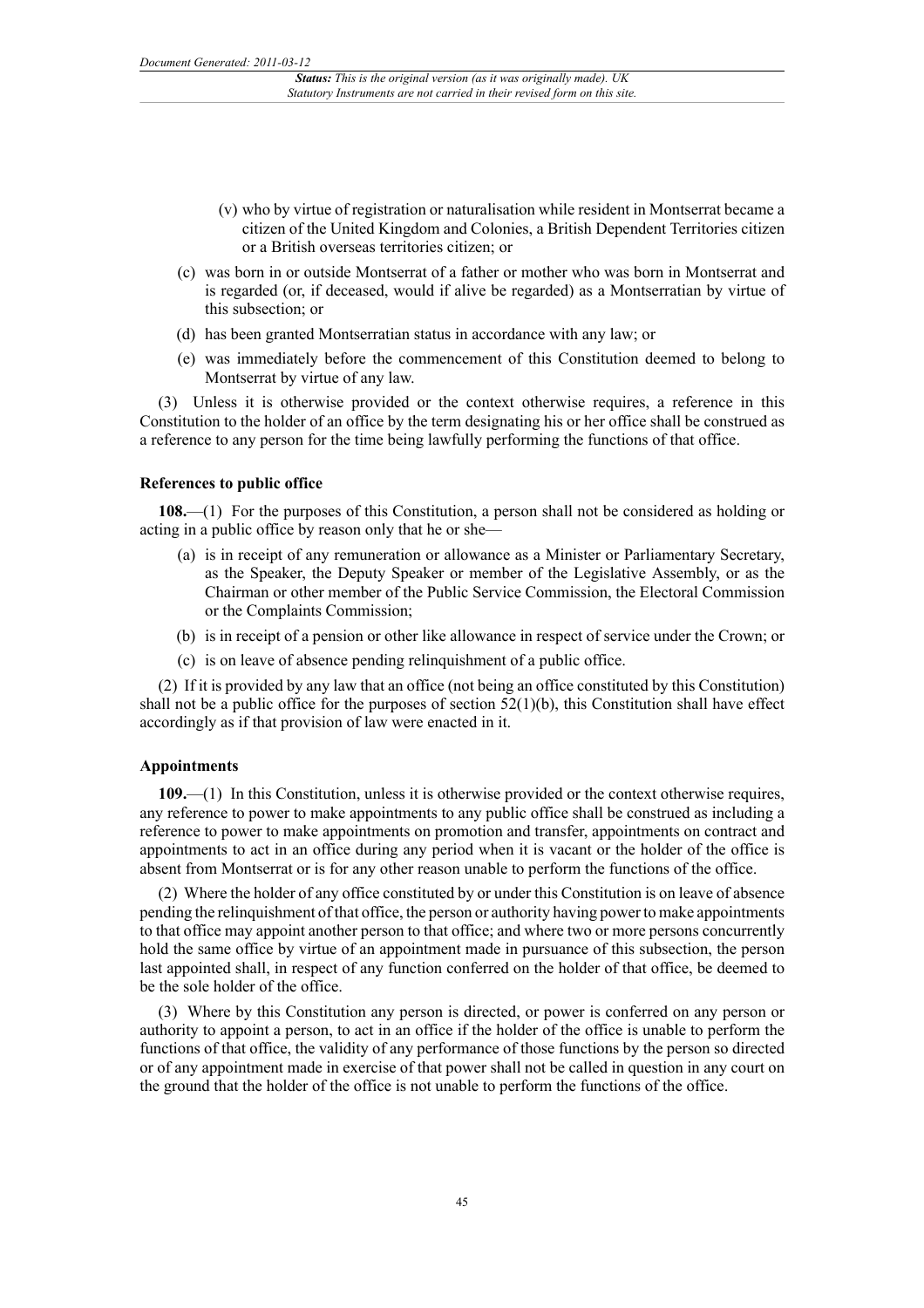#### **Re-election or reappointment**

**110.** Any person who has vacated his or her seat in the Legislative Assembly or who has vacated any office constituted by or under this Constitution may, if qualified, again be elected to the Assembly or appointed to that office, as the case may be, from time to time.

### **Removal from office**

**111.** In this Constitution, unless it is otherwise provided or the context otherwise requires, any reference to power to remove a public officer from office shall be construed as including a reference to any power conferred by any law to require or permit that officer to retire from the public service and to any power or right to terminate a contract on which a person is employed as a public officer and to determine whether any such contract shall or shall not be renewed.

#### **Resignations**

**112.** For the purposes of this Constitution, the resignation of the holder of any office that is required to be addressed to any person shall have effect from the time that it is received by that person.

### **Power to amend or revoke instruments**

**113.** Where any power is conferred by this Constitution to make any subsidiary instrument or to give any directions or instructions or make any designation, the power shall be construed as including a power exercisable in like manner to amend or revoke any such instrument, directions, instructions or designation.

#### **Amendment**

**114.**—(1) The Electoral Commission shall keep under review the operation of this Constitution and report as it considers necessary to the Legislative Assembly.

(2) The Premier, if authorised by resolution of the Legislative Assembly adopted by a two-thirds majority of the elected members of the Assembly, shall request discussion of amendment of this Constitution with Her Majesty's Government in the United Kingdom.

#### **Meaning of appointed day**

**115.** In sections 116 to 119, "the appointed day" means the day referred to in section 1(2) of this Order, that is to say the date of commencement of this Constitution.

### **Revocations and amendment**

**116.**—(1) The following instruments are revoked with effect from the appointed day—

- (a) the Montserrat Constitution Order 1989(**5**);
- (b) the Montserrat Constitution (Amendment) Order 2000(**6**); and
- (c) the Instructions issued under the Royal Sign Manual and Signet to the Governor of Montserrat on 13th January 1990.

(2) The Leeward Islands (Emergency Powers) Order in Council 1959(**7**) shall cease to apply to Montserrat with effect from the day on which section 18(1) to (8) of this Constitution comes

<sup>(5)</sup> [S.I. 1989/2401](http://www.legislation.gov.uk/id/uksi/1989/2401).

<sup>(6)</sup> [S.I. 2000/1339](http://www.legislation.gov.uk/id/uksi/2000/1339).

**<sup>(7)</sup>** [S.I. 1959/2206](http://www.legislation.gov.uk/id/uksi/1959/2206).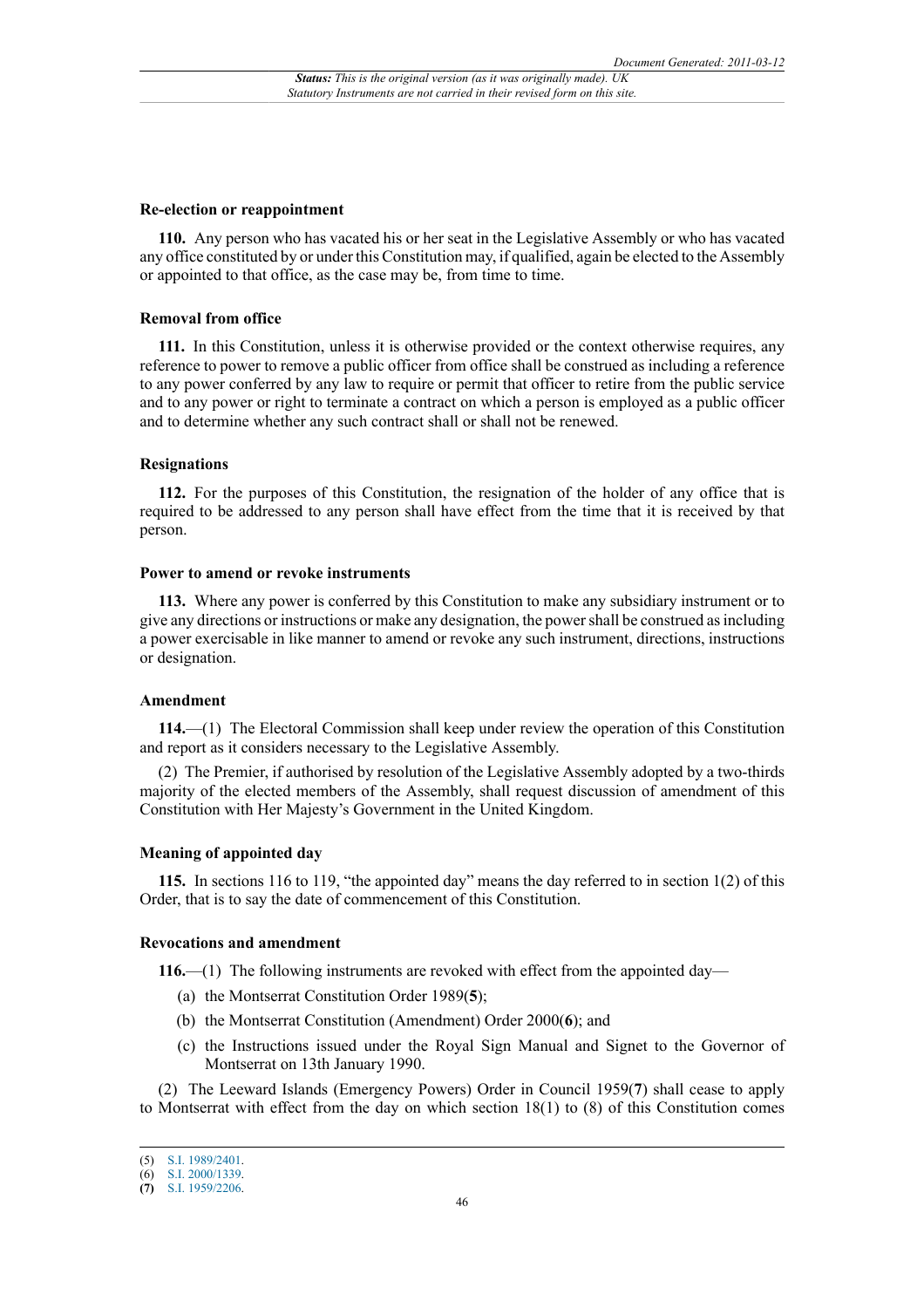into force; but any regulations made under that Order that are in force in Montserrat immediately before that day shall continue in force there until revoked by the Governor, acting in accordance with section 18 of this Constitution.

#### **Existing laws**

**117.**—(1) Subject to this section, the existing laws shall have effect on and after the appointed day as if they had been made in pursuance of this Constitution and shall be read and construed with such modifications, adaptations, qualifications and exceptions as may be necessary to bring them into conformity with this Constitution.

(2) The Legislature may by law make such amendments to any existing law as appear to it to be necessary or expedient for bringing that law into conformity with this Constitution or otherwise for giving effect to this Constitution; and any existing law shall have effect accordingly from such day (not being earlier than the appointed day) as may be specified in the law made by the Legislature.

(3) In this section "existing law" means any law or instrument having effect as part of the law of Montserrat immediately before the appointed day but does not include any Act of the Parliament of the United Kingdom and any instrument made under such an Act.

#### **Existing offices and officers**

**118.**—(1) Any office established by or under the existing Constitution and existing immediately before the appointed day shall on and after that day, so far as consistent with this Constitution, continue as if it had been established by or under this Constitution.

(2) Any person who immediately before the appointed day holds or is acting in any office continued by virtue of subsection (1) shall, on and after that day, continue to hold or act in that office as if he or she had been appointed to hold or act in it in accordance with or under this Constitution.

(3) Any person to whom subsection (2) applies who, before the appointed day, has made any oath or affirmation required to be made before assuming the functions of his or her office shall be deemed to have made any like oath or affirmation so required by this Constitution or any other law.

(4) Notwithstanding subsections (1) and (2), the Public Service Commission shall be reconstituted in accordance with section 82 and the Governor shall, as soon as practicable after the appointed day, make appointments to the Commission in accordance with that section.

(5) The person who, immediately before the appointed day, holds the office of Chief Minister under the existing Constitution shall, on and after that day, hold the office of Premier in accordance with this Constitution.

(6) In this section "the existing Constitution" means the Constitution set out in Schedule 2 to the Montserrat Constitution Order 1989.

#### **Legislative Assembly**

**119.**—(1) Every person who immediately before the appointed day is a member of the Legislative Council shall on that day become a member of the Legislative Assembly and shall be deemed to have complied with section 64 and shall hold his or her seat in accordance with this Constitution.

(2) The Standing Orders of the Legislative Council as in force immediately before the appointed day shall, except as may be otherwise provided under section 72, have effect on and after that day as if they had been made under that section as Standing Orders of the Legislative Assembly but shall be construed with such modifications, adaptations, qualifications and exceptions as may be necessary to bring them into conformity with this Constitution.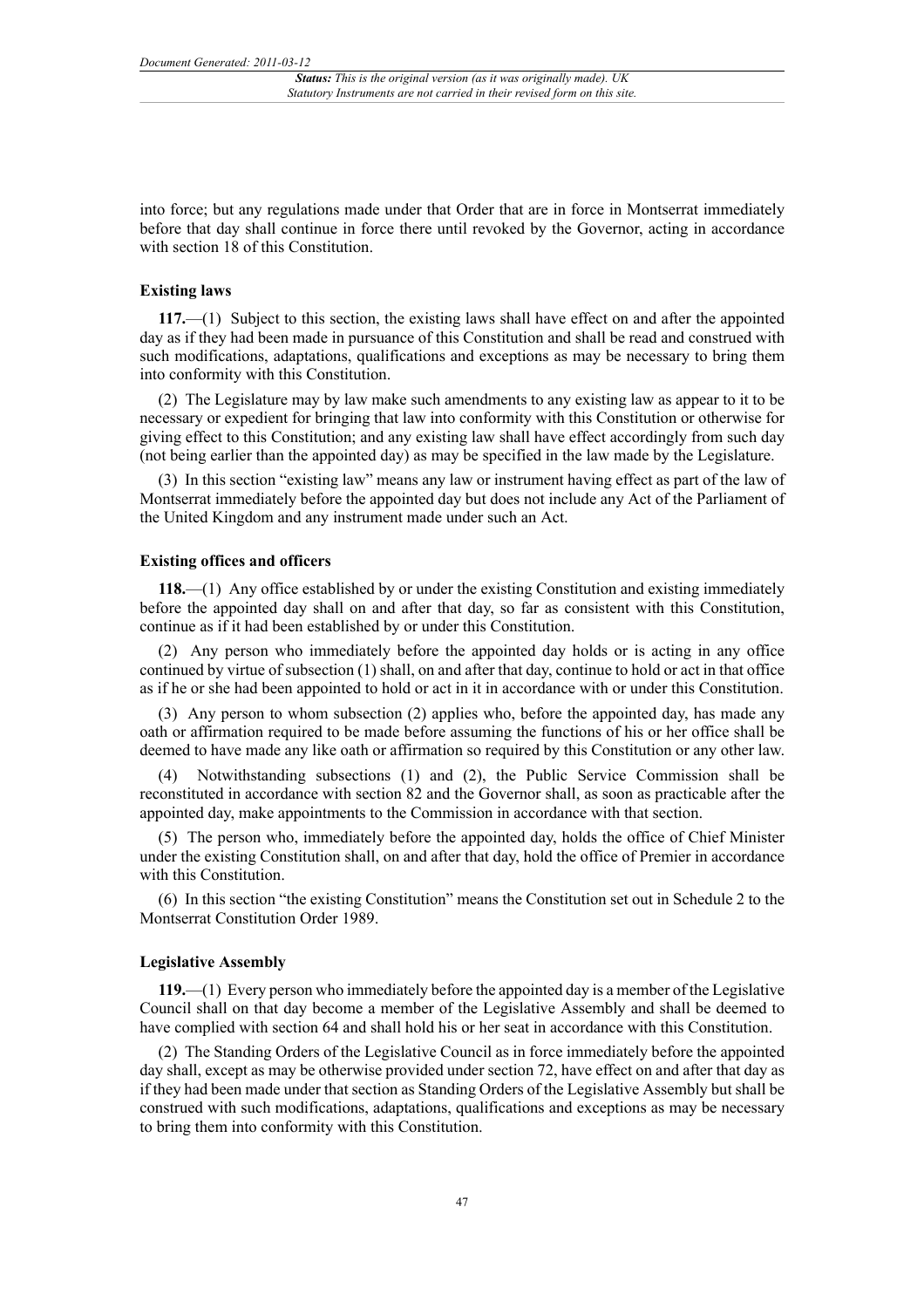(3) The Governor shall dissolve the Legislative Assembly not later than the expiration of five years from the date of the first sitting of the Legislative Council after the last general election before the appointed day.

(4) In this section "Legislative Assembly" means the Legislative Assembly established by this Constitution, and "Legislative Council" means the Legislative Council established by the Constitution set out in Schedule 2 to the Montserrat Constitution Order 1989.

### **Transitional provision concerning Director of Public Prosecutions**

**120.** Until a person is appointed to the office of Director of Public Prosecutions in accordance with this Constitution, the Attorney-General shall perform the functions of that office.

# **Power reserved to Her Majesty**

**121.** Her Majesty reserves to Herself power, with the advice of Her Privy Council, to make laws for the peace, order and good government of Montserrat.

> *Judith Simpson* Clerk of the Privy Council